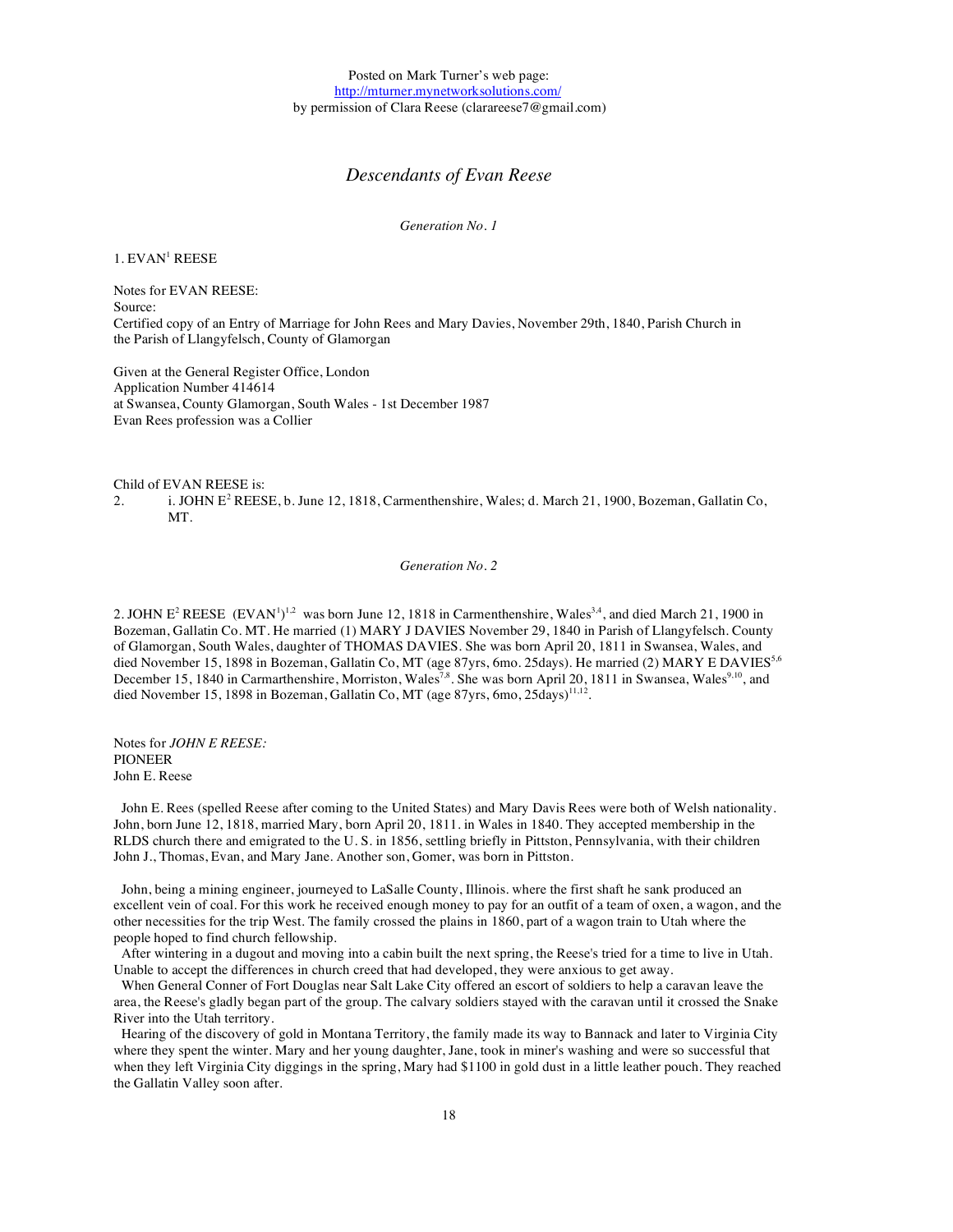John, Mary, their four sons and one daughter settled on the creek, since named Reese Creek for him, While John and the boys built the homestead, Mary bought cows with her gold dust. Young Jane's duty was to milk them and herd them. keeping them off the newly established grain fields. Sturdy log cabin was also built as a house of worship and for other gatherings. More settlers began to move in, and the community, called Courts, was established.

John Harvey Wells, a young caravan freighter from Missouri was a new arrival in the Gallatin Valley. He met Jane Reese at a gathering in the meeting house, and they fell in love. Jane's father, however, forbade Harvey from visiting his daughter. Wells was a hated "Missourian"; hated by John Reese because of the history of religious persecution of early members of John's church by Missouri people. His attitude remained harsh and uncompromising. Elopement for the young people was necessary. On September 16, 1866, eighteen year old Jane helped milk the fourteen cows.

Her mother, completely in sympathy, had left warm milk and toast for her in the milkhouse - - but Jane was to excited to eat. Her nine year old brother, Gomer, had hidden her bundle of clothes and her pony for her. With these, Jane rode away to meet Harvey and some friends and to ride swiftly to Bozeman, where they were married.

When John Reese came in from the fields at noon and discovered his daughter had eloped, he hastily gathered a "posse" of friends and set off in pursuit. On the ride, his friends talked him out of making his daughter a "widow". The group returned home, but John Reese was a very bitter and angry man.

The young couple, after making the necessary purchases in Helena, settled on a homestead ten miles west of her folks. For over a year Jane saw no member of her family. Then there was an astonishing reversal of feeling on the part of her father, the two households were reconciled, and for the first time John and Mary saw their first grandson, Gomer Wells.

In the remaining years of their lives in the Reese Creek community, John and Mary were staunch members of the Reorganized Latter Day Saints Church in which he served as an Elder. He returned once to Wales in 1871 for a year's missionary effort. His reputation was that of a rancher, a stock man, a prominent pioneer citizen of the Gallatin Valley. Mary died November 15, 1898. John survived her by sixteen months, passing away quite sudden on March 21, 1900. They were buried side by side in the Reese Creek Cemetery.

John J. Reese, son of John E. and Mary Reese was born October 22, 1841. He married Miss Polly Ann Anders of Nauvoo, Illinois on November 19, 1864. They had three children: John, Mary Elmira, married Edward Turner of Springfield, Missouri, and Emma Josepha married Samuel Esgar. Thomas Reese, son of John E. and Mary Reese, was a prominent rancher and farmer in the Gallatin Valley. He lived at 546 Babcock street in Bozeman with his wife, the former Miss Mary Jane Green. She was born in Pottawattamie County, Iowa, June 7, 1852, and came with her parents to Montana, first settling in Alder Gulch then moving to homestead on Willow Creek. Mr. and Mrs. Thomas Reese had six children:

Oliver Lee, born December 3, 1871

Melissa, born April 26, 1873; died June 13, 1877

Joseph Alma, born January 5, 1874

Arthur Quinton, born July 17, 1877

Thomas Lester, born August 28, 1882

Meggie Jane, born July 13, 1888

Mary Jane Reese was born in Owmaman, Wales on May 15, 1848. She married John Harvey Wells, born June 23, 1842, son of Colonel Ramson Wells of Knobnoster, Missouri. They eloped on September 16, 1866, to Bozeman, Montana. Jane Reese Wells died in Bozeman June 2, 1913, and John Harvey Wells died in Bozeman approximately six years later. Their children were:

Gomer Wells, born July 10, 1867

Alice born November 13, 1869; died October 14, 1874.

Perry Wells born September 20, 1871

Reese Wells, born January 11, 1875; married Amy James.

Mary Lena Wells, born July 11, 1878; married Robert Esgar

Chloe Bertha Wells, born July 31, 1882; married Henry Isaac Jacobs

Chloe Bertha Wells, daughter of J. Harvey and Jane Wells was born in Knobnoster, Missouri on July 31, 1882. She was married to Henry Isaac Jacobs on December 2, 1903 with her great uncle, Gomer Reese, officiating as minister. Their children are:

Alice Erlene, born October 25, 1904; married Dr. Jerome Eli Andes.

Cloe Veda, born April 22, 1916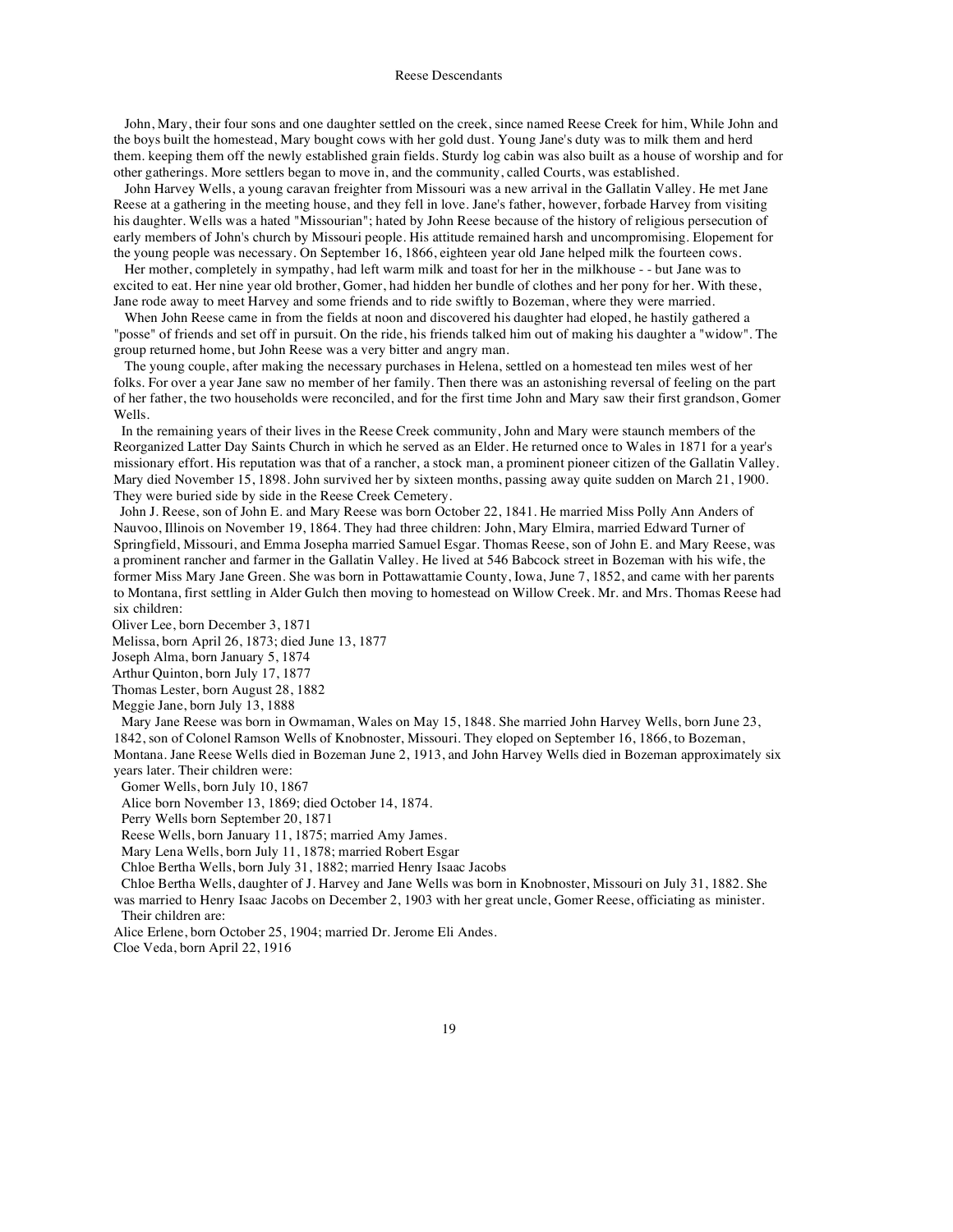Donald Henry, born March 28, 1918

History submitted by: Erlene Andes Great-granddaughter Relationship to Pioneer Pgs. 183 - 186 GALLATIN PIONEERS: THE FIRST FIFTY YEARS 1868-1918 Published 1984

REESE CLAN in VALLEY for SEVEN GENERATIONS (newspaper clipping) (1964) By Mrs. Joe Turner

John E. Reese (1819-1900) came to the United States from Wales, accompanied by his son, John J. Reese (1842-1921). They first settled in Pennsylvania but later made the trek to Utah. They soon moved to Virginia City and in August of 1863 they came to the Gallatin Valley and settled in the area now known as Reese Creek.

Mary Reese Turner (1872-1903) daughter of John J. was the third generation in the valley. Her son, Joseph E. Turner is currently a resident in the valley. His daughter, Velna Turner McKay, lives at 3205 W. Babcock. Her daughter, Barbara McKay Foreman, and her grandson, Kirk Foreman, reside in Missoula, Montana, but both were born in Bozeman.

Seven generations of this family lived or were born in the valley.

Joseph Turner and Bess Stratton were married in 1914. Her family were also early residents. Her grandfather, John Day came to Bridger Canyon from Wisconsin in 1888. Her mother was Maude Day Stratton (1872-1954). Thus, there are living in the valley a seven and a six generation family line.

Joseph and Bess Turner will celebrate their Fiftieth Wedding Anniversary on Aug. 30.

Copy from Gallatin County Historical Society, Pioneer Museum, Bozeman, MT

## REESE FAMILIES TO BE HONORED BY SONS, DAUGHTERS OF PIONEERS Feb. 6, 1972 - Chronicle

A tradition reaching back 79 years will be renewed Saturday, Feb. 19, when the descendents of pioneers who came to the Gallatin Valley area before 1869 have their annual reunion.

It will be at the Cartwheel Inn, west of Bozeman, starting at 11:30 a.m., according to Carl Wall, president of the Sons and Daughters of Pioneers of Gallatin County.

Following dinner at 1 p.m., with home-made cakes provided by the members for dessert, there will be entertainment and the annual business meeting.

Traditionally, each year's reunion honors a pioneer family. The honor this year falls on the families of John E. Reese, John J. Reese and Thomas E. Reese, who homesteaded in 1864, and for whom Reese Creek in the north end of the valley is named.

The John J. Reese homestead is owned by a grandson, Tom Esgar, and wife, Oleta. The Thomas E. Reese homestead is still in the family and is now the home of a grandson, Paul Reese, and his wife, Skippy.

The Reese family history will be presented by Dr. Leslie Drew, director of the Museum of the Rockies.

Other entertainment, according to Mrs. Douglas Drysdale, chairman of the entertainment committee, will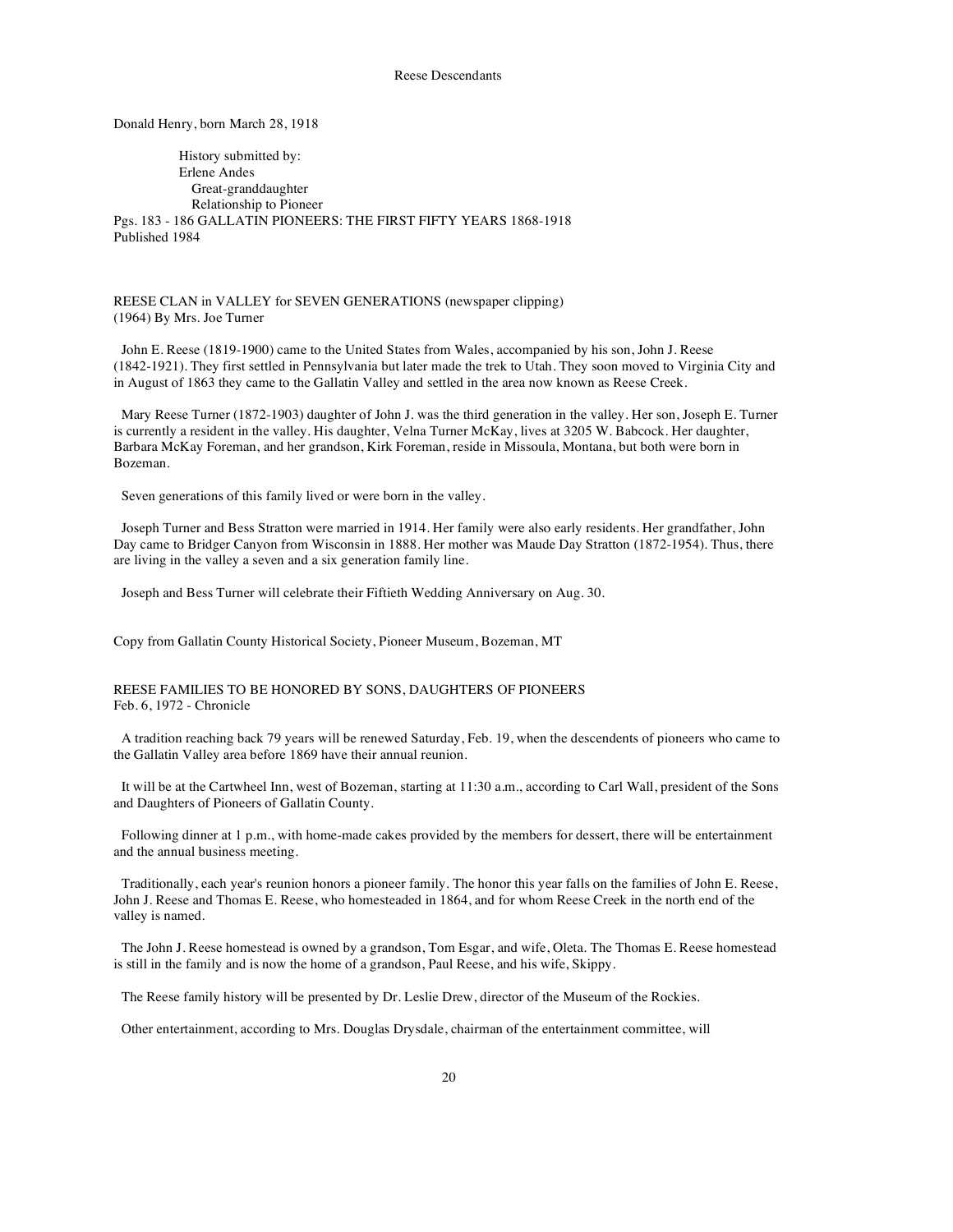include music by two groups - the Reese Orchard Boys and a fourth grade group from Emerson school.

Wall said that membership in the Pioneers group is open to any descendent of a person who came to this area by Dec. 31, 1868. Information about membership and the reunion may be obtained from any officer of the organization - Wall, Mrs. Arthur L. Koch, vice president, or Mrs. Fred Browning, secretary-treasurer.

Copy from Gallatin County Historical Society, Pioneer Museum Bozeman, MT

The John E. Reese Family and 217 other Saints left Liverpool in November, 1856 on the ship " Columbia " and arrived at Castle Green New York on January 1, 1857

John E. Reese age 38 Mary J. Reese age 43 John J. Reese age 14 Thomas J. Reese age 13 Evan Reese age 10 Mary Jane Reese age 8

Larel lbassett@bsumail.idbsu.edu

Source: Fred W. Reese

Here is the family motto found below the Reese crest:

# REESE FAMILY MOTTO AS FOUND BELOW CREST

This is a Latin sentence, which means "Hope for better days" and similar poetic meanings (such as "Better days to come" and the like). SPES = noun: hope, expectation, lookout

AEVI = genitive for "aevum", time, days, era, generation, etc.  $MELIORIS =$  genitive for the comparative melior (better), which qualifies "aevi" in this sentence.

Note: SPES is also a Roman goddess -- which the Romans thought to be the sister of the Sleep -- represented by a smiling young woman crowned with flowers.

THE ANCIENT HISTORY OF THE DISTINGUISHED SURNAME \*\*\*REESE\*\*\*

Beautiful Wales, mountainous land of the red dragon and Eisteddfods (music festivals) and King Arthur, gives us the distinguished surname of Reese. The Romans vacated the British Isles at the end of the 4th century. The Welsh or Ancient Britons were left in sole possession of all of England, all the way north to the banks of the Clyde. The Saxons forced them westward into the mountains of what is now Wales, north to Cumberland and southern Scotland, and into Cornwall.

Rhodri Mawr, or Roderick the Great, was the first recorded monarch of all Wales. He died in 893. On his death he gave Wales to his three sons, Anarawd became King of north Wales, Cadalh became King of south Wales and Mervyn became King of Powys, or mid Wales.

The ancient history of the name Reese also emerges from these same Welsh chronicles. It was first found in Carmarthenshire where they were seated from very early times.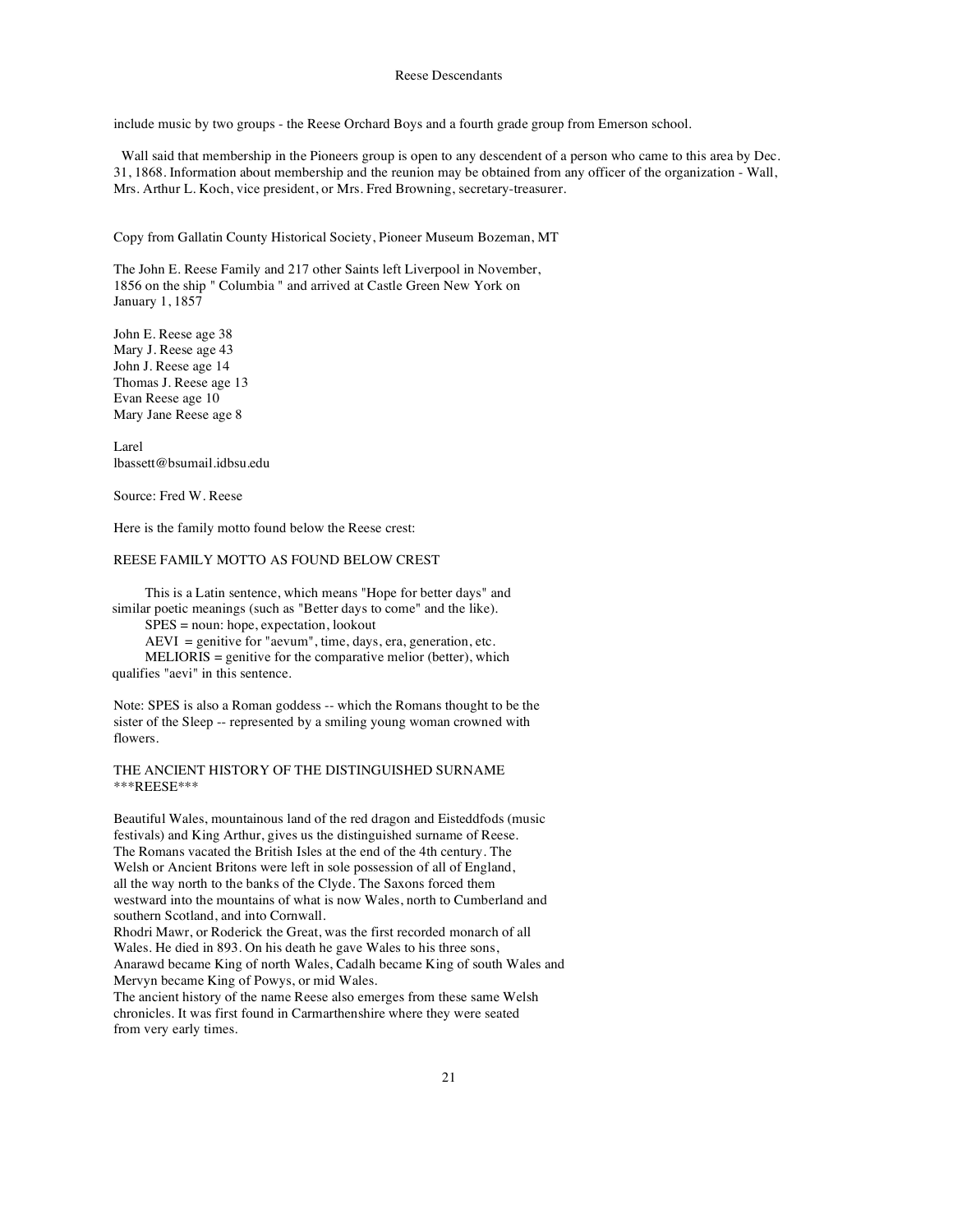From some of the many early records researchers examined, manuscripts such as the Doomesday Book, the Pipe Rolls Hearth Rolls, the Black Book of the Exchequer, the Curia Regis Rolls, the family name, Reese, was traced in many different forms. Although the name Reese was mentioned in several different records, it was spelt Rees, Reece, Rhys, Ap-Rhys, and these changes in spelling frequently occurred, even between father and son. It was not uncommon for a person to be born with one spelling, marry with another, and gill have another on the headstone in his or her resting place.

The Norman Conquest of Wales was less than conclusive. A testimony to the Welsh fighting spirit is that there are more castles, or ruins of castles, to the square mile in Wales than anywhere else in the world. The welsh tactic was to thrust, then retire to their bleak mountain homes to plan their next attack. As peace gradually returned to this picturesque country, the Welsh, attracted by the economic opportunities, moved eastward into the English cities.

This distinguished Welsh family name Reese, emerged in Carmarthen where they were recorded as a family of great antiquity seated as Lords of the manor and estates in that shire. They were descended from Urien-Rheged, Prince of Rheged, who was descended from Coel Codedog, king of the Britons. He built the Castle of Carmarthen. Descended were Sir Elidir Ddu, Phillip his son, Griffydd his son, Owen, Morris, to Rees of Llechdwnny in Kidwelly Land. His son, Rhys, was High Sheriff of Carmarthen in 1615. His son, Morris Rhys is buried at Kidwelly Church. Hector Rees, his grandson, declined the offer of a knighthood. Present family seat is at Killymaenllwyd no Llanelly, prominent amongst the family during the late middle ages was Sir Elidir Ddu.

For the next two or three centuries the surname Reese flourished and played an important role in local county politics and in the affairs of Britain in general.

Religious conflicts followed. The newly found passionate fervor of Cromwellianism found the Roman assessments, titles and demands imposed a heavy burden on rich and poor alike. They looked to the New World for their salvation. Many became pirates who roamed the islands of the West Indies such as Captain Morgan.

Some were shipped to Ireland where they were known as the Adventurers for Land. Essentially, they contracted to keep the Protestant faith, being granted lands for small sums, previously owned by the Catholic Irish. There is no evidence that the family name migrated to Ireland, but this does not preclude the possibility of their scattered migration to that country.

The New World also held many attractions. They sailed across the stormy Atlantic aboard the tiny sailing ships, built for 100 passengers, but sometimes carrying 400 or 500, ships which were to become known as the

"White Sails". The overcrowded ships, sometimes spending two months at sea, were wracked with disease.

Those that survived the elements were often stricken with small pox, dysentery and typhoid, sometimes landing with only 60 to 70% of the original passenger list.

In North America, one of the first migrants which could be considered a kinsman of the Reese family or having a variation of the family surname spelling, was Henry Reece, settled in Nevis in 1663, along with Jane. Richard Reece settled in New England in 1668; Barbara, Jacob, Mathew. Thomas and William Reece all arrived in Philadelphia between 1840 and 1870; Edward Aprees arrived in Delaware in 1682 with his wife and children; Thomas Rees settled in Virginia in 1623; Bartholomew and Bennett Reese arrived in the Barbados in 1680 with their servants; Lawrence Reese arrived in the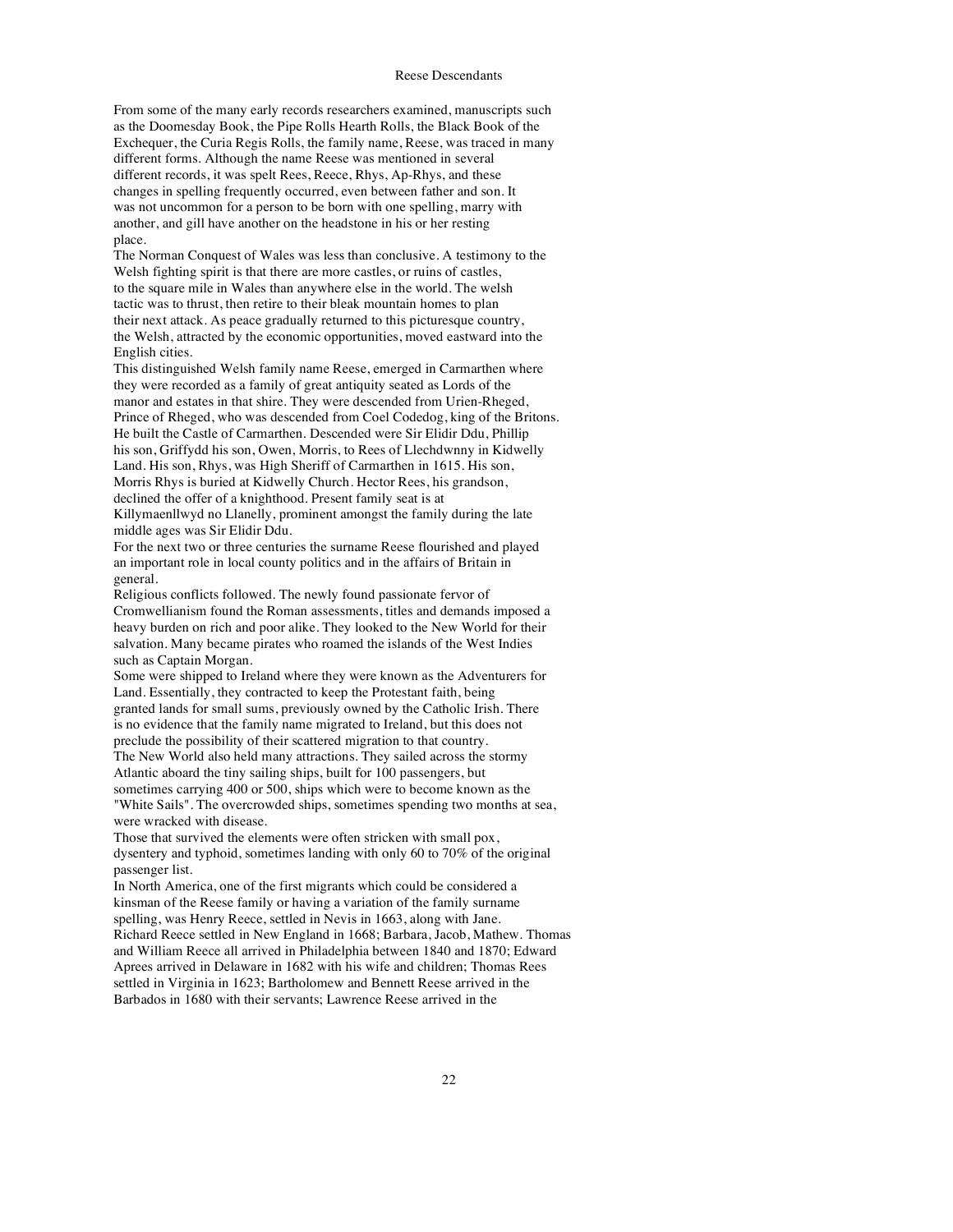#### Barbados in 1678.

Thee are many notable contemporaries of this name, Albert Rees, Australian Scientist; Brian Rees, Charterhouse Headmaster; Carl Rees, Professor of Mathematics; Charles Rees, British Chemist; Elfan Rees, Clergyman; Florence Rees, British Parasitologist; Leslie Rees, Australian Author, Merlin Rees, M.P.; Mina Rees, American Mathematician; Thomas Rees, American Politician; William Rees, Welsh Historian; William Rees, Psychologist; Addison Reese, American Banker; Thomas Reese, American Psychologist; Jean Rhys, Novelist. Whilst researching the family name Coat of Arms, we traced the most ancient recording and grant of Arms. Those many branch Coat of Arms which were granted down throughout the ages my also be appropriator to the name. The most ancient grant of a Coat of Arms found was: Silver with a chevron between three black ravens. The Crest was: A black lion The ancient family Motto for this distinguished name was "Spes Melioris Aevi"

#### COAT OF ARMS

Since the early 13th century, Coats of Arms and Heraldry have been a source of great fascination as well as a subject of true historical importance. It is easy to understand why more than half a million Coats of Arms recorded by individuals with their respective family names are still being researched and studied after more than seven centuries.

How the term "Coat of Arms" evolved makes an interesting story. Because wars were almost a continual occurrence during the Middle Ages, more and more armor was added to a knight's battle uniform until the medieval warrior was finally protected from head to toe. The metal suit of armor always included a helmet to protect the head, thus it was virtually impossible to tell one knight from another. In order to prevent any mishaps on the battlefield, such as one friend injuring another, a means of identification was necessary. A colorful solution first came as knights painted patterns on their battle shields. These patterns were eventually woven into cloth surcoats, which were worn over the suit of armor. In fact many a horse was also seen prancing around in a fancy cloth surcoat with its master's Coat of Arms ablaze on the side.

This colorful identification was certainly displayed with great pride. As more designs were created, it became necessary to register or copyright these designs, to prevent two knights from using the same insignia. Records were kept that gave each knight exclusive rights, to his arms. In many cases, records were then compiled listing the family name and an exact description of its Coat of Arms. These are called "armorials" or "blazons". The word "heraldry" is associated with Coats of Arms due to the role of the "herald" in recording the blazons, and comes from a common practice at a medieval sporting event. Tournaments (or jousting contests) were popular during the days of knighthood, and as each soldier was presented at a tournament, a herald sounded the trumpet and then announced the knight's achievements and described his Arms. The heralds would then record the Arms as a way of ensuring that a family maintained its protective rights to have and use its individual Arms.

Source: Certified copy of marriage license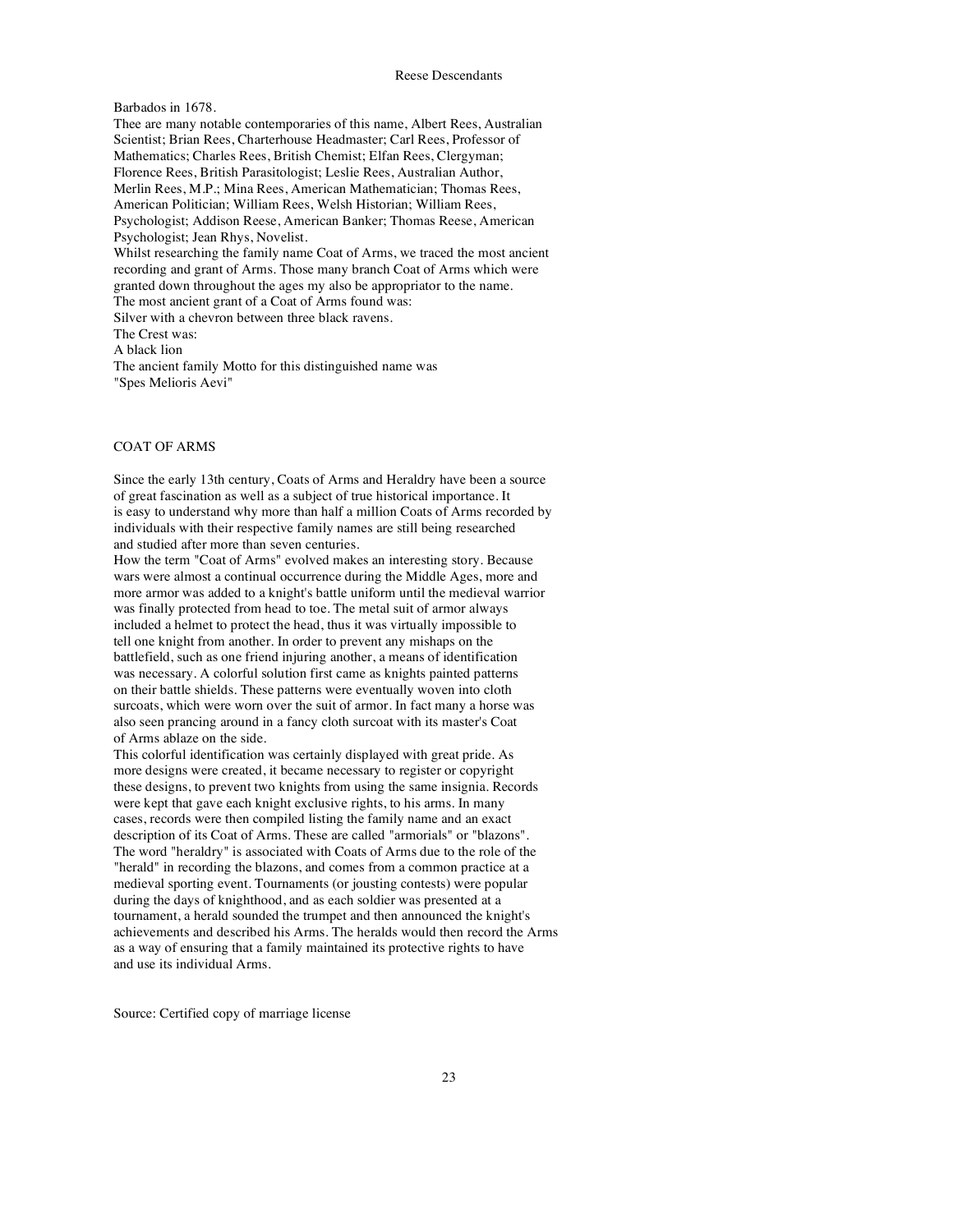Source: CENSUS - 1880, 24th day of June - Reese Creek East Gallatin Valley. David J. Reese - nephew - b. abt. 1850 - Wales Francis Leemaster - mother-in-law - 54 - b. Tenn Rettie Cazier - sister-in-law - 18 - b. Utah, mother b. VA, father b. Tenn

Evan Reese - Farmer - 34 yrs - born abt. 1846 Wales Francis Reese - wife - 20 yrs - born abt. 1860 in Utah, mother b. VA, father b. Tenn Erma Reese - daughter - 1. 12 April - MT, Wales, Utah

Source: John Graham

It appears that the John E. Reese family, had an Evan Reese traveling with them. He may have been John's brother, the one Gomer named his son after. John and Evan were both born in Carmarthen, Wales. Evan arrived in Montana about a month ahead of John and his family (April 30th 1856) and settled in Beaverhead County, about 100 miles from Reese Creek.

I have no other details of Evan or his family. How about you? So far I cannot come up with any references to the Jenkins. I suspect, however, that the Gen. Soc. in Bozeman can be a big help. Tom Graham <arrgh@arrgh.com> John Graham JohnG48@AOLCOM

More About JOHN E REESE: Fact 1: Reese Creek Cemetery, Bozeman, MT<sup>13,14</sup> Fact 6:  $\mathrm{LDS}^{15,16}$ 

Notes for MARY J DAVIES: Funeral card: Aged 87 yrs 7 mths 4 dys (Source: Marian Hill)

Obit: Advant Courier 19 Nov. 1898

DEATH OF MRS. MARY REESE

Mary Davies Reese was born April 20, 1811, at Morristown, S. Wales; died Nov. 15, 1898, at Courts, Mont.

Deceased married John E. Reese, Dec. 17, 1840, at Morristown, Wales. Religiously she became connected with the Latter day Saints in 1850, and afterwards came west. In 1863 came to Mont. The following year they settled on what has since been named Reese Creek, where and since when they have lived As pioneers they had many trials and at times were menaced with the Indians.

Alter a married life of 57 years, 11 mo. and 17 days "Grandma Reese" passed peacefully away, as one going to sleep, at the ripe age of 87 years, 6 mo. and 25 days. She leaves a husband, one daughter and four sons, with numerous grandchildren and great grandchildren to mourn her demise.

Her funeral obsequies were conducted by Elder J. W. Wight, of the Reorganized Latter day Saints, she being a consistent and faithful member of that organization. The services were from the Saints Chapel, Courts, Mont.

A host of relatives and friends being present as a tribute to her memory and good deeds. Her remains were laid to rest in the Reese Creek Cemetery on the p.m. of Thursday, the 17th inst.

More About MARY J DAVIES: Fact 1: November 17, 1898, REESE CREEK CEMETERY, MONTANA Fact 6:1950 W/REORGANIZED LATTERDAY SAINTS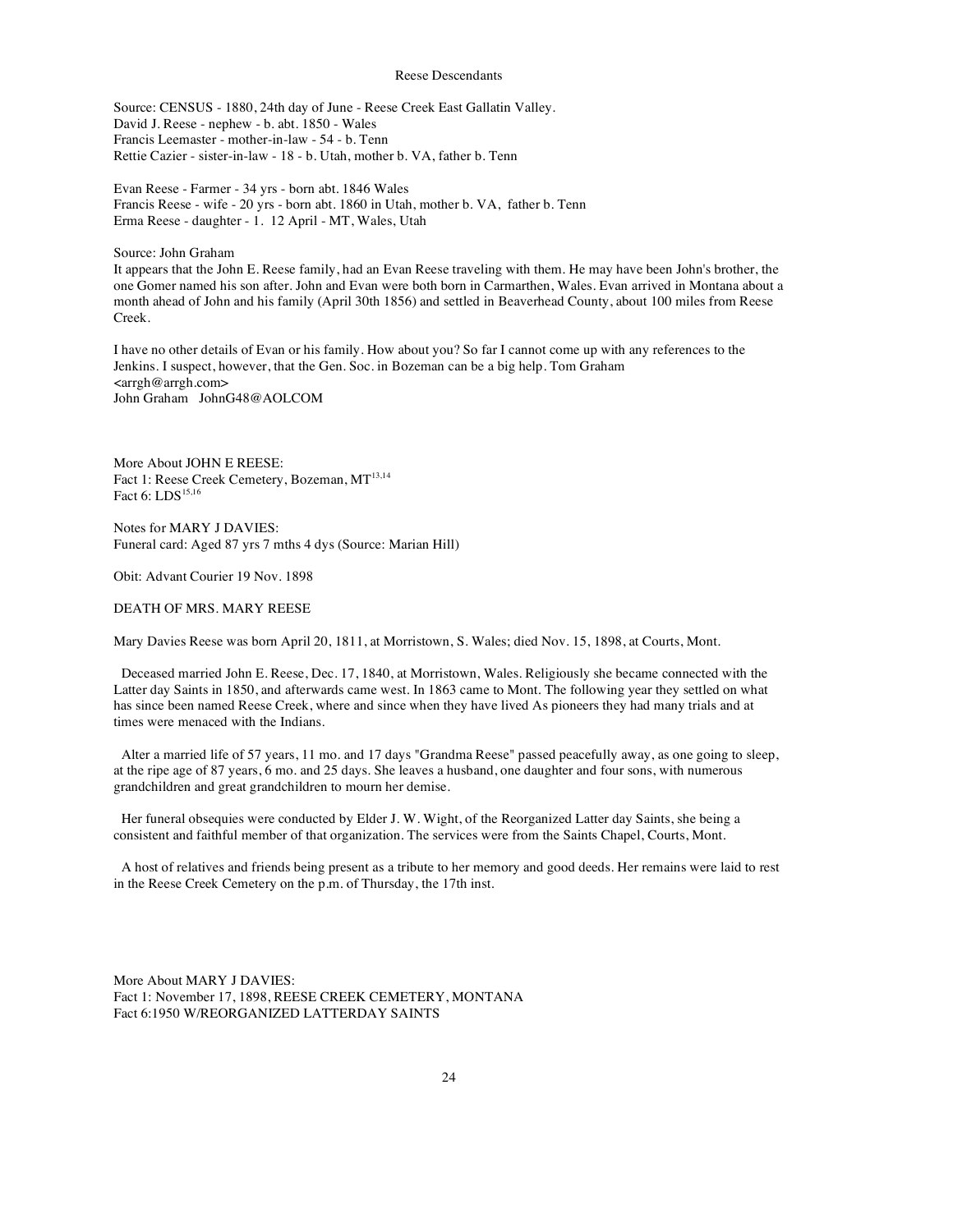Notes for MARY E DAVIES:

Funeral card. Aged 87 yrs 7 mths 4 dys

DEATH OF MRS. MARY REESE

Mary Davies Reese was born April 20, 1811, at Morristown, S. Wales; died Nov. 15, 1898, at Courts, Mont.

Deceased married John E. Reese, Dec. 17, 1840, at Morristown, Wales. Religiously she became connected with the Latter day Saints in 1850, and afterwards came west. In 1863 came to Mont. The following year they settled on what has since been named Reese Creek, where and since when they have lived. As pioneers they had many trials and at times were menaced with the Indians.

After a married life of 57 years, 11 mo. and 17 days "Grandma Reese" passed peacefully away, as one going to sleep, at the ripe age of 87 years, 6 mo. and 25 days. She leaves a husband, one daughter and four sons, with numerous grandchildren and great grandchildren to mourn her demise.

Her funeral obsequies were conducted by Elder J. W. Wight, of the Reorganized Latter day Saints, she being a consistent and faithful member of that organization. The services were from the Saints Chapel, Courts, Mont.

A host of relatives and friends being present as a tribute to her memory and good deeds. Her remains were laid to rest in the Reese Creek Cemetery on the p.m. of Thursday, the 17th inst.

More About MARY E DAVIES:

Fact 1: November 17, 1898, REESE CREEK CEMETERY, MONTANA17,18 Fact 6:1950 W/REORGANIZED LATTERDAY SAINTS<sup>19,20</sup>

Children of JOHN REESE and MARY DAVIES are:

- i. JOSEPH<sup>3</sup> REESE<sup>21,22</sup>, d. in infancy<sup>22</sup>.
- ii. MARY ANN REESE<sup>23,24</sup>, d. in infancy<sup>24</sup>.
- 3. iii. JOHN JAMES \* REESE, b. October 22, 1841, Morristown (Marristown) Wales; d. February 14, 1921, Bozeman, Gallatin Co, MT.
- 4. iv. THOMAS J REESE, b. September 11, 1843, Cartmathenshire, Wales; d. 1933, Independence, MO.
- 5. v. GOMER REESE, b. February 18, 1857, Pittston, Luzerne Co, PA; d. December 19, 1930, Bozeman, Gallatin Co, Montana.
- 6. vi. MARY JANE REESE, b. May 15, 1848, Owmaman, Wales; d. June 02, 1913, at daughter Lena Esgar's home.

Child of JOHN REESE and MARY DAVIES is:

7. vii. EVAN<sup>3</sup> REESE, b. 1846, Carmathenshire, Wales.

## *Generation No. 3*

3. JOHN JAMES \*<sup>3</sup> REESE *(JOHN E<sup>2</sup> , EVAN*) 25,26 was born October 22, 1941 in Morristown (Marristown) Wales<sup>27,28</sup>, and died February 14, 1921 in Bozeman, Gallatin Co,  $MT^{29,30}$ . He married POLLY ANN ANDERS<sup>31,32</sup> November 19, 1864 in Virginia City, MT<sup>33,34</sup>, daughter of SETH ANDERS. She was born May 13, 1944 in Nauvoo, IL  $35,36$ , and died April 27, 1925 in Bozeman, Gallatin Co, MT $37,38$ .

Notes for JOHN JAMES \* REESE: Bozeman Chronicle Tuesday Morning, February 15, 1921

# JOHN J. REESE DIES MONDAY

An Early Pioneer of Montana and Gallatin Pioneer Farmer is Dead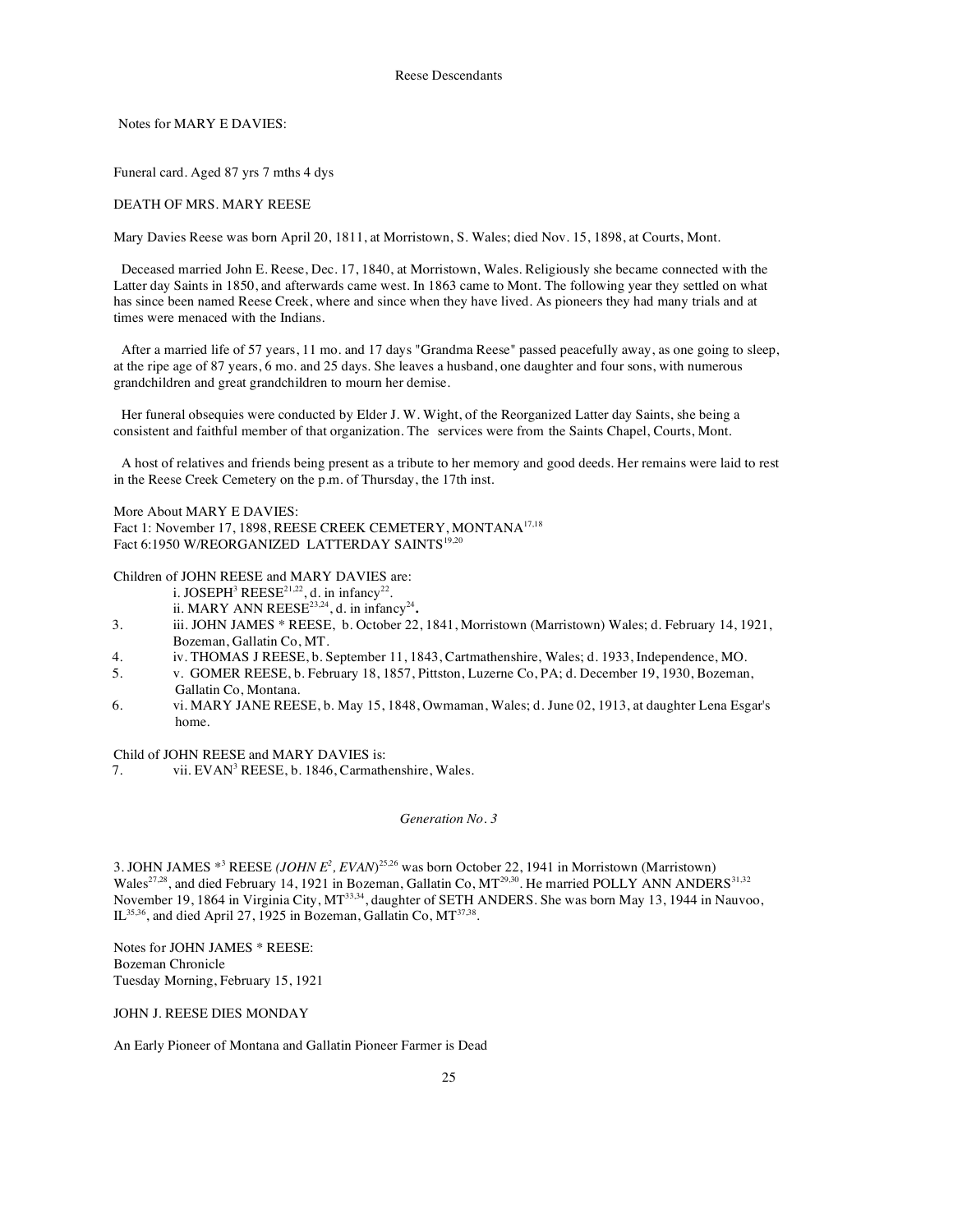John James Reese, an early pioneer of Montana, who for more than half a century has been a farmer of Gallatin Valley, died Monday morning, February 14, at the ranch home where he had lived for nearly 55 years. He had been confined at home for about six months from a general breaking down due to his advanced years. The funeral will take place Wednesday afternoon at 2 o'clock, at the Reese Creek church.

Deceased was born at Morristown, Wales, October 22, 1841, and he was the son of John E. Reese and Mary E. (Davis) Reese. When he was 15 years old he came to America with his parents and they located in Pennsylvania. A year later John accompanied his father to Illinois and they worked for two years in mines at La Salle, returning to Scranton, PA, for which city they family started in 1860 for Salt Lake City, coming overland with ox teams from Omaha, Nebraska. They reached their destination in October. In the spring of 1863 they left for what is now Montana arriving at Bannack May 26, 1863.

The friends of John Reese have often heard him tell of witnessing the trial of George Ives, as well as the hanging of George Ives, Boone Helm, Club-foot George, and other road agents executed by the Montana vigilantes.

The father, John E. Reese, had gone on from Alder Gulch to the Gallatin Valley and had located a ranch on Reese Creek which was named in his honor. John J. remained at the mining gulch until 1866, when he joined his father and secured a squatter's right, taking the same ranch as a homestead after it was surveyed. He has added other property to this first holdings and had a cozy home where he and his wife have enjoyed the later years of his life.

Mr. and Mrs. Reese were among the first in this part of the valley to start an orchard and for several years their apple crop has been an important part of the products of the farm, not only for home use, but also for market and for gifts to their friends.

John Reese was buried November 19, 1864, to Polly Ann Anders of Nauvoo, Ill., who survives him. Two children survive. John D., living on South Church Avenue in Bozeman, and Mrs. Sam Esgar, who lives on the home ranch of her parents. Another daughter, Mrs. Mary Turner, died in 1903. There are 13 grandchildren and six great grandchildren.

Two brothers survive, Thomas Reese of Independence, Mo., formerly of Bozeman and Gomer Reese of Ringling, Mont. The late Mrs. Harvey Weels (Wells) of Bozeman was a sister of the deceased.

Mr. Reese was a member of the Pioneers' Society of Gallatin County. He was a Democrat in politics and had served many years as committee man in his precinct. He was elected five times as justice of the peace, and was postmaster at the town of Courts in his vicinity. He served for a number of years as school trustee and for nine years as clerk of the district.

Speaking of the death of John Reese, Walter Cooper recalled the time subscriptions were being solicited for the Yellowstone Expedition in 1874, when Mr. Reese in making a speech in favor of the movement urged the men to help "Open the front door to civilization."

### From the HISTORY OF MONTANA 1739-1885 Pub. 1885

John J. Reese, P.O. Bozeman, was born in Wales October 22, 1841. He is a son of John E. Reese, a farmer, now residing in Gallatin county. John J. is self educated; came to America with his folks in 1856, and in 1863 came to Montana, locating in Bannack, and working at mining. In the fall of 1863 he went to Alder Gulch, and followed mining until 1866, when he moved to the Gallatin valley and located his present home. In the year 1867 he raised his first crop. In 1868 he married Polly Ann Andres, the daughter of Seth Andres, a basket maker in Missouri. Their union was blessed with three children --- John D., Born November 9, 1869; Mary, August 29, 1872; Emma J., February 20, 1875. Mr. Reese owns 240 acres of farming land. He belongs to the Vigilantes, Knights of Honor and Knights of Pythias, and was a Granger.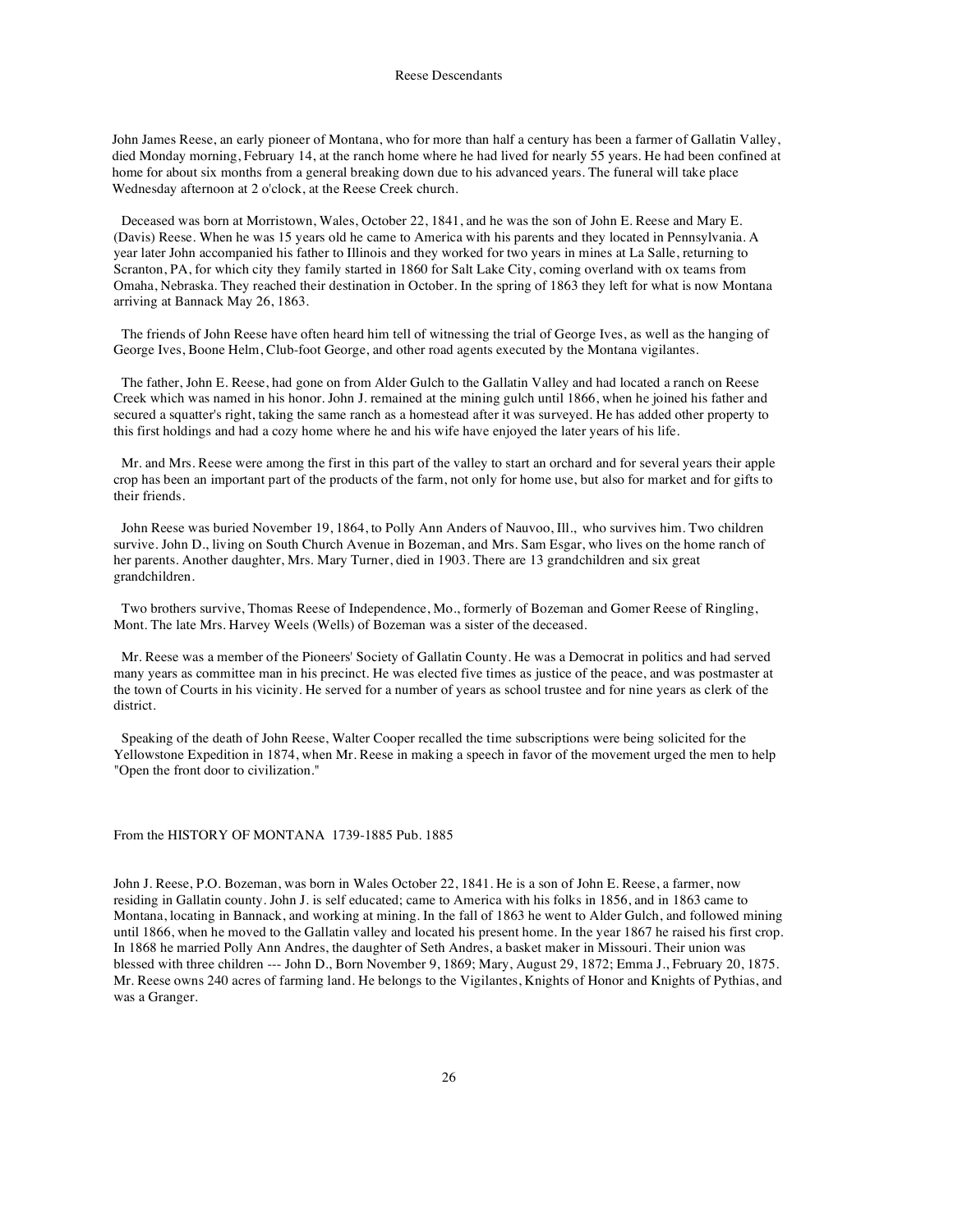More About JOHN JAMES \* REESE: Fact 1: REESE CREEK CEMETERY<sup>39,40</sup> Fact 3: February 16, 1921, Buried<sup>41,42</sup> Fact 4: 79 years 3 months 22 days<sup>43,44</sup> Fact 6: 58 years in US $45,46$ 

Notes for POLLY ANN ANDERS: MRS. J. J. REESE A PIONEER DIES

Early Resident of Reese Creek Passes Away in Bozeman When Nearly Eighty-One Years Old.

Mrs. Polly Ann Reese, an early pioneer, widow of John J. Reese, of Reese Creek, died at 113 Wilson Avenue South, Monday afternoon, April 27, from ulceration of the stomach and bowels, following an attack of intestinal influenza. The body will be taken today to her home on Reese Creek. Arrangements have not been made for the funeral, but burial will be in the Reese Creek cemetery, beside the grave of her husband.

Mrs. Reese was Polly Ann Anders, daughter of Mr. and Mrs. Seth Anders. She was born in Nauvoo. Ill., May 13, 1844. She was married at Virginia City, Montana, November 19, 1864, to John J. Reese, who had come to Montana in 1863. A few months after their marriage Mrs. Reese went to Lincoln, Nebraska, to visit her mother, Mr. Reese going back for her later bringing her to the Gallatin Valley, where he had located a farm on Reese Creek, named in honor of his father, the late John E. Reese. Here he and his wife continued to make their home and rear their family, and at this home Mr. Reese died February 14, 1921. About two weeks ago, Mrs. Sam Esgar brought her mother to Bozeman for medical care, and here she died on Monday.

Three children were born to Mr. and Mrs. Reese. John D. Reese, who resides on Church Avenue South, Mrs. Mary Turner, deceased and Mrs. Sam (Emma) Esgar, formerly of Bridger canyon, but who has resided at home with her mother for the past six years. She leaves 13 grandchildren. She was a member of the Reorganized Church of Latter Day Saints at Reese Creek.

More About POLLY ANN ANDERS: Fact 1: REESE CREEK CEMETERY<sup>47,48</sup> Fact 6: April 30, 1925, Buried<sup>49,50</sup>

Children of JOHN REESE and POLLY ANDERS are:

- 8. i. JOHN DAVID \*<sup>4</sup> REESE, b. November 19, 1869, Reese Creek, Gallatin Valley, Montana; d. February 21, 1937, Bozeman, Montana - Reese Creek cemetery.
- 9. ii. MARY ELMIRA REESE, b. August 28, 1872, Bozeman, Gallatin Co, MT, d. November 18, 1903.<br>10. iii. EMMA JOSEPHA REESE. b. February 20. 1875. Bozeman. Gallatin Co. MT.
- iii. EMMA JOSEPHA REESE, b. February 20, 1875, Bozeman, Gallatin Co, MT.

4. THOMAS P<sup>3</sup> REESE (*JOHN E<sup>2</sup>*, *EVAN<sup>1</sup>*)<sup>51,52</sup> was born September 11, 1843 in Cartmathenshire, Wales, and died 1933 in Independence, MO. He married (1) MARY BREMBER. He married (2) MARY JANE GREEN<sup>53,54</sup> April 30, 1870 in Willow Creek, MT<sup>55,56</sup>, daughter of JAMES GREEN and MARGARET WILLWOOD. She was born June 07, 1852 in Pottanatomic County, IA, and died November 19, 1915 in Bozeman, MT.

## Notes for THOMAS J REESE:

Came to America in 1856, to Montana in 1863. He attended school in Pittsburgh. During 1864-1865, he worked in placer mines of Alder Gulch & Deer Lodge, joined his family in Gallatin Valley in 1865. Located a homestead claim in 1861. City home - 546 Babcock, Bozeman, MT. Married Mary Jane Green at Willow Creek, April 30, 1870.

From the HISTORY OF MONTANA 1739-1885 Pub. 1885

Thomas Reese, Reese Creek, was born September 11, 1843, in South Wales. He commenced the battle of life as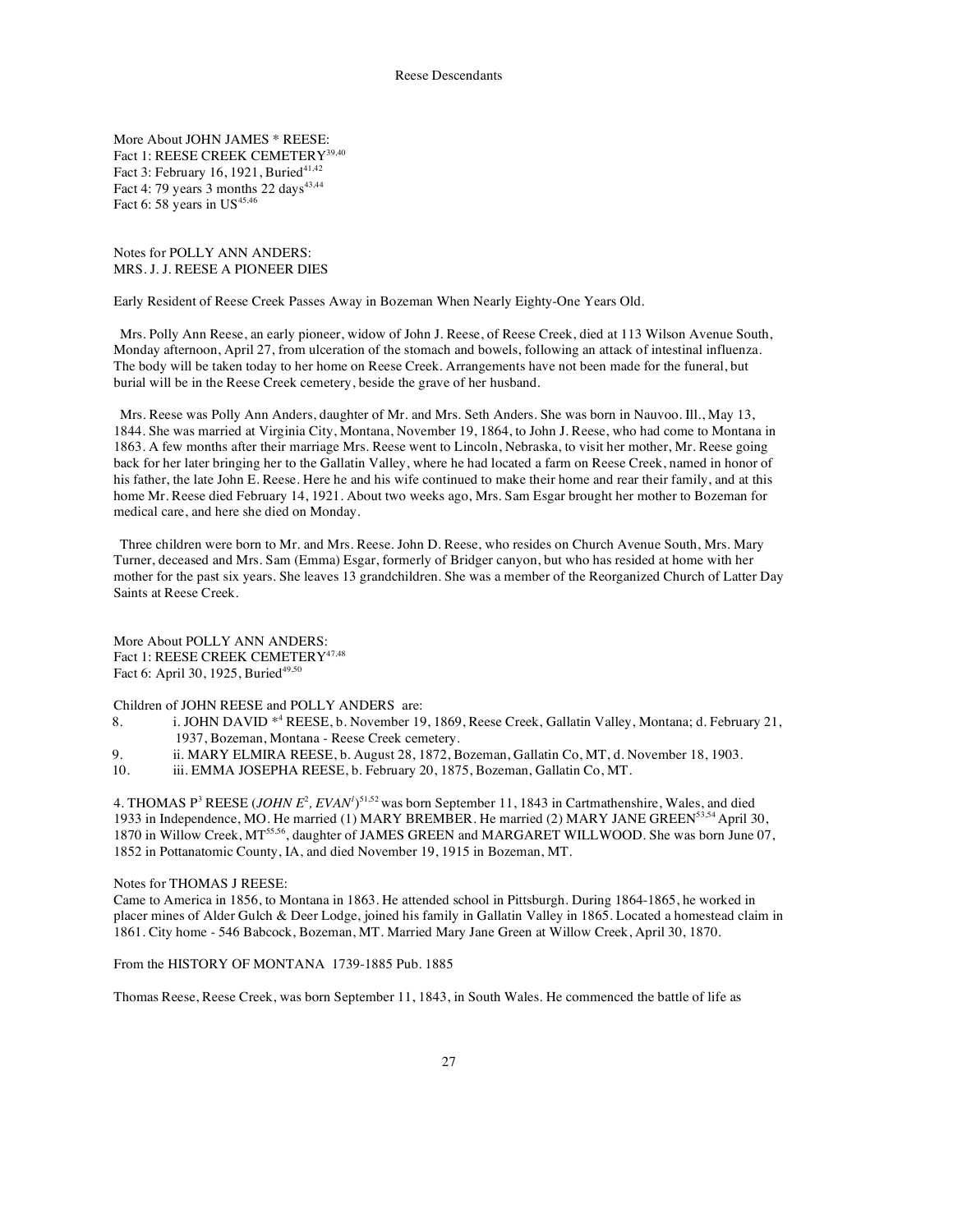a miner when about 8 years of age, doing such work as falls to boys in large collieries until able to perform regular mine work. In 1936 he emigrated to America with his father, and after stopping for a time in the mines in Pennsylvania, crossed the plains for Montana in the spring of 1863, and worked in the mines in Bannack, Alder Gulch and Silver Bow until 1865. He abandoned the mines "flat broke." came to the Reese Creek settlement, and during the summer of 1866 worked on his fathers farm. In 1867 he located his present farm and cultivated 15 acres; the second year cultivated 38 acres and began to prosper. In 1872 his cultivation had increased to 105 acres. In 1870 Mr. Reese was united in matrimony with Miss Mary Jane Green, daughter of James and Margaret Green. They have four children living as follows: Oliver Lee, born December 3, 1971; Melissa, born April 26, 1873 - died June 13, 1873; Joseph Alma, born June 25, 1874; Arthur, born July 17, 1877; Thomas Lester, born August 28, 1882. Mr. Reese in 1882 harvested 4,030 bushels of oats from 95 acres. He has a fine growth of currants, gooseberries and kindred fruits, about 20 apple and cherry trees; has 20 head of good mares and about the same number of cattle, mostly dairy cows. His land is now (1883) worth \$30 per acre.

## Larel Bassett (lbassett@bsumail.idbsu.edu)

Came to America in 1856, to Montana in 1863. He attended school in Pittsburgh. During 1864-1865, he worked in placer mines of Alder Gulch & Deer Lodge, joined his family in Gallatin Valley in 1865. Located a homestead claim in 1861. City home - 546 Babcock, Bozeman, MT. Married Mary Jane Green at Willow Creek, April 30, 1870. 30, 1870.

From the HISTORY OF MONTANA 1739-1885 Pub. 1885

Thomas Reese, Reese Creek, was born September 11, 1843, in South Wales. He commenced the battle of life as a miner when about 8 years of age, doing such work as falls to boys in large collieries until able to perform regular mine work. In 1856 he emigrated to America with his father, and after stopping for a time in the mines in Pennsylvania, crossed the plains for Montana in the spring of 1863, and worked in the mines in Bannack, Alder Gulch and Silver Bow until 1865. He abandoned the mines "flat broke," came to the Reese Creek settlement and during the summer of 1866 worked on his father's farm. In 1867 he located his present farm and cultivated 15 acres; the second year cultivated 38 acres and began to prosper. In 1872 his cultivation had increased to 105 acres. In 1870 Mr. Reese was united in matrimony with Miss Mary Jane Green, daughter of James and Margaret Green. They have four children living as follows: Oliver Lee, born December 3, 1971; Melissa, born April 26, 1873 - died June 13, 1873; Joseph Alma, born June 25, 1874; Arthur, born July 17, 1877; Thomas Lester, born August 28, 1892. Mr. Reese in 1882 harvested 4,050 bushels of oats from 95 acres. He has a fine growth of currants, gooseberries and kindred fruits, about 20 apple and cherry trees; has 20 head of good mares and about the same number of cattle, mostly dairy cows. His land is now (1883) worth \$30 per acre.

Notes for MARY JANE GREEN: Source: Larel Bassett - dates

Children of THOMAS REESE and MARY GREEN :

11. i. OLIVER<sup>4</sup> REESE, b. December 03, 1871, Bozeman, Gallatin Co, MT; d. November 23, 1955, Bozeman, MT - Reese Creek cemetery. ii. MELISSA REESE<sup>57,58</sup>, b. April 26, 1873, Bozeman, MT, d. June 13, 1877, Reese Creek, Gallatin Valley, MT. iii. JOSEPH ALMA REESE<sup>59,60</sup>, b. January 05, 1874, Bozeman, MT<sup>61,62</sup>, d. January 18, 1942, Bozeman, MT - Buried Reese Creek Cemetery, m. JOHANNAH MAGDELIN SCHEYTT<sup>62</sup>, 1903, Bozeman, MT; b. July 20, 1884, Marshall, IL; d. April 19, 1950, Bozeman, Gallatin Co, MT - Reese Creek cemetery Age 65 yrs.<sup>62.</sup> Notes for JOSEPH ALMA REESE:

JOSEPH A. REESE PASSES AWAY AT HOME HERE Son of Pioneer Family and Former Mail Carrier Dies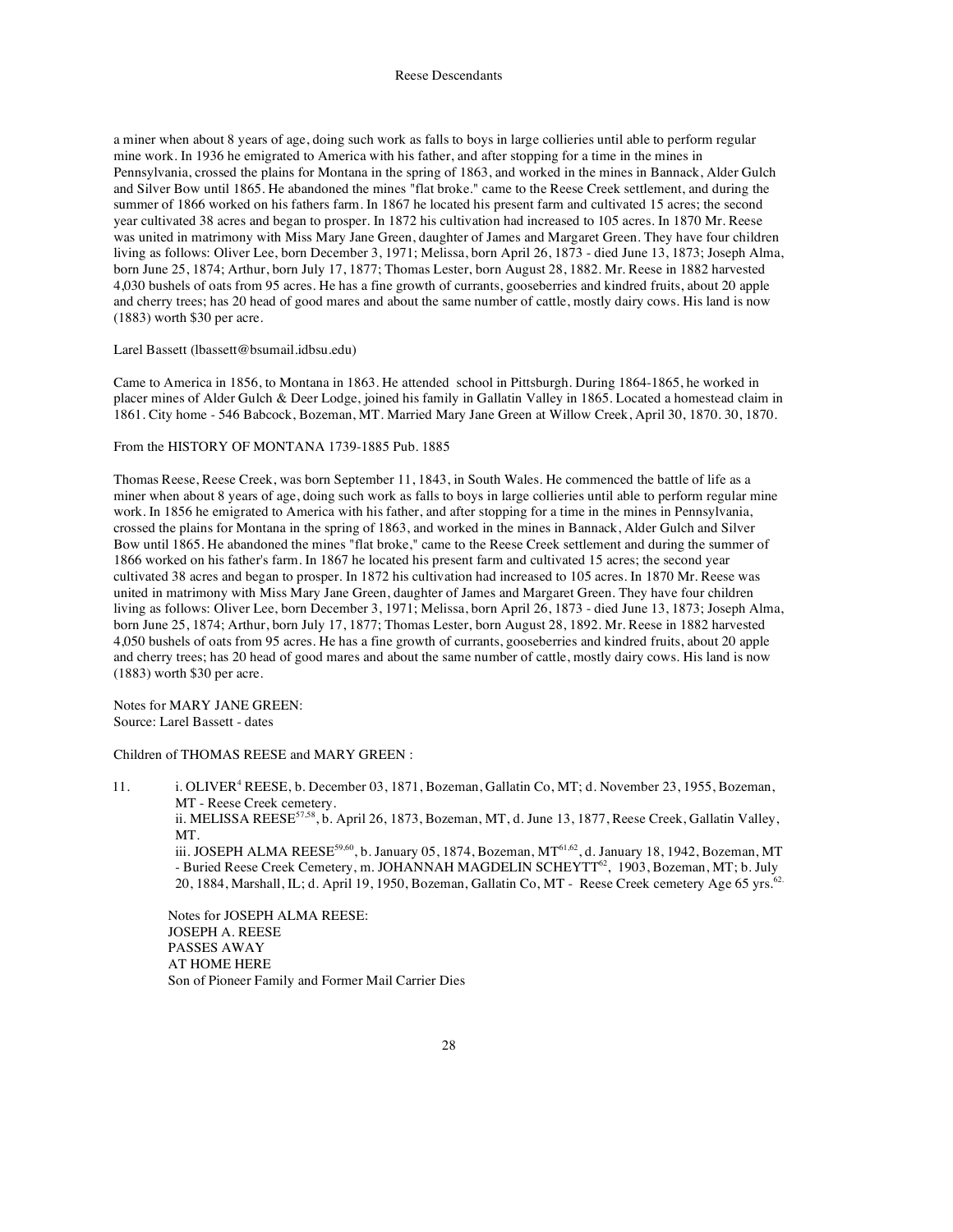Joseph Alma Reese, 67, well known resident of Bozeman, died Sunday evening at 6:45 at his home at 416 North Rouse.

Son of a pioneer Gallatin family, he was born at Reese Creek, June 25, 1874, the son of Mr. and Mrs. Thomas Reese, who came here in 1864. He married Miss Johannah N. Scheytt, of Reese Creek, in 1903. Spending his entire life in Bozeman or vicinity, he was a farmer most of this time. He also carried the mail on rural route 2 for eight years.

He was a member of the Reorganized church of Latter Day Saints.

Surviving are his wife, Mrs. Johannah Reese, of Bozeman, two brothers, Oliver Reese, of Reese Creek, and Arthur Reese, of Independence, MO., and a number of nieces and nephews.

Funeral services will be Thursday afternoon at 2 o'clock at the Dokken chapel. Burial will be in Reese Creek cemetery.

Copy from Gallatin County Historical Society, Pioneer Museum, Bozeman, MT

JOSEPH A. REESE PASSES AWAY AT HOME HERE Son of Pioneer Family and Former Mail Carrier Dies

Joseph Alma Reese, 67, well known resident of Bozeman, died Sunday evening at 6:45 at his home at 416 North Rouse.

Son of a pioneer Gallatin family, he was born at Reese Creek, June 25, 1874, the son of Mr. and Mrs. Thomas Reese, who came here in 1864. He married Miss Johannah N. Scheytt, of Reese Creek, in 1903. Spending his entire life in Bozeman or vicinity, he was a farmer most of this time. He also carried the mail on rural route 2 for eight years.

He was a member of the Reorganized church of Latter Day Saints.

Surviving are his wife, Mrs. Johannah Reese, of Bozeman, two brothers, Oliver Reese, of Reese Creek, and Arthur Reese, of Independence, MO., and a number of nieces and nephews.

Funeral services will be Thursday afternoon at 2 o'clock at the Dokken chapel. Burial will be in Reese Creek cemetery.

Copy from Gallatin County Historical Society, Pioneer Museum, Bozeman, MT

Notes for JOHANNAH MAGDELIN SCHEYTT: Scheytt's interned in Reese Creek cemetery

Cora Scheytt Died Feb 16, 1935 Age 47 years, 6 months, and 24 days Funeral marker Henry Scheytt Born May 8, 1850 Died Aug 10, 1918 Mary Ann Scheytt Died June 7, 1948 Age 83 years, 7 months, 26 days Funeral marker

Obit: April 20, 1950 Johannah M. Reese Claimed by Death Here Wednesday

Mrs. Johannah M. Reese of 501 North Rouse died yesterday morning at the Deaconess Hospital after entering as a patient last Thursday.

Funeral services for Mrs. Reese will be conducted at 2: p.m. Friday at the Dokken-Nelson and Kippen Sunset chapel.

Mrs. Reese, 65, was born July 23 1884 in Marshall, IL. She came to the Gallatin valley in 1888 with her parents Mr. and Mrs. Henry Scheytt, and spent her childhood on the Springhill and Reese Creek area.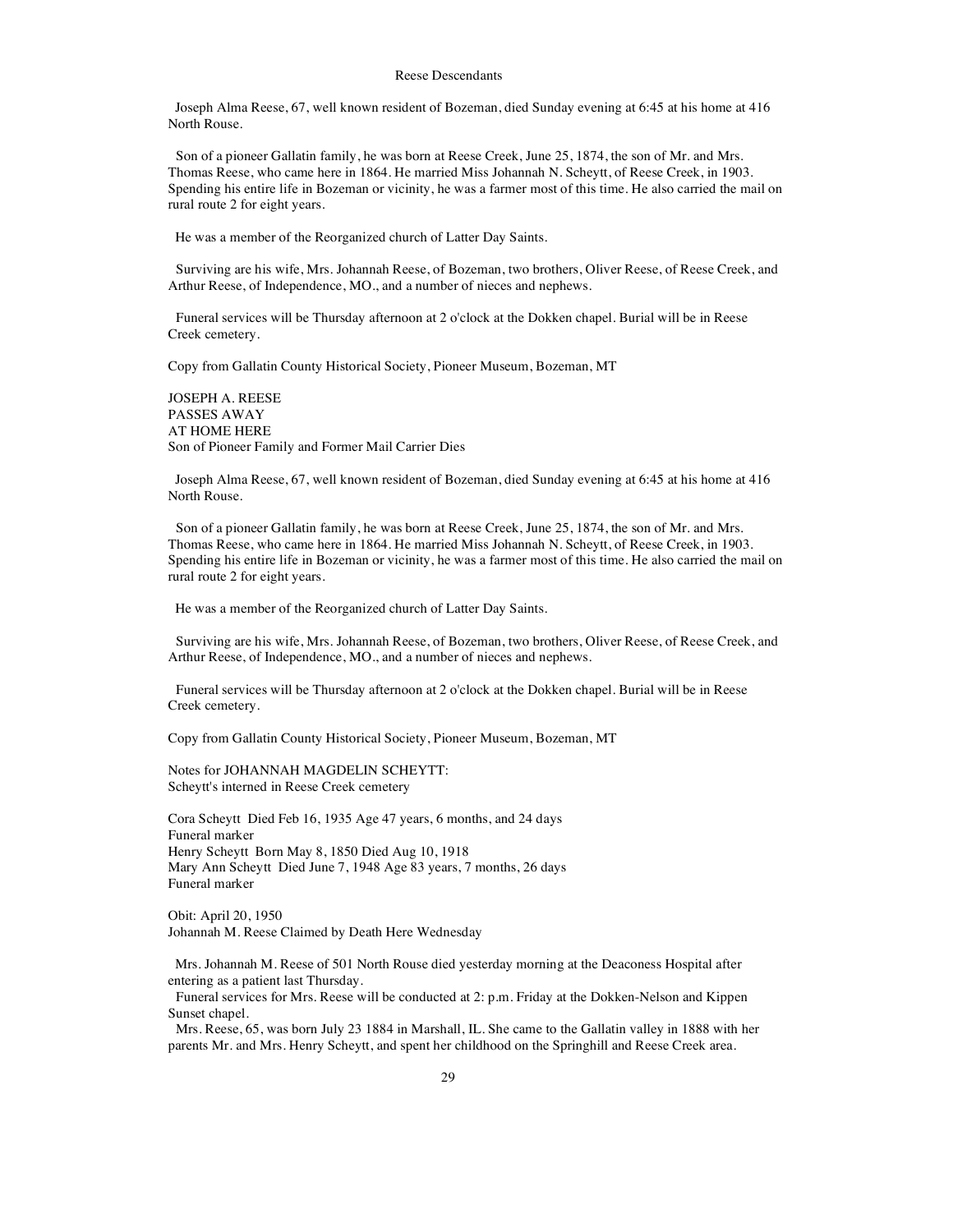She moved to Bozeman after her marriage in August, 1903 to Joseph A. Reese who preceded her in death. She was a member of the local Reorganized Church of the Latter Day Saints. Surviving are a sister, Mrs. Kermit (Gladys) Peterson of Billings, and several nieces and nephews.

Scheytt's interned in Reese Creek cemetery

Cora Scheytt Died Feb 16, 1935 Age 47 years, 6 months, and 24 days Funeral marker Henry Scheytt Born May 8, 1850 Died Aug 10, 1918 Mary Ann Scheytt Died June 7, 1948 Age 83 years, 7 months, 26 days Funeral marker

Obit: April 20, 1950

Johannah M. Reese Claimed by Death Here Wednesday

Mrs. Johannah M. Reese of 501 North Rouse died yesterday morning at the Deaconess Hospital after entering as a patient last Thursday.

Funeral services for Mrs. Reese will be conducted at 2: p.m. Friday at the Dokken-Nelson and Kippen Sunset chapel.

Mrs. Reese, 65, was born July 23 1884 in Marshall, IL. She came to the Gallatin valley in 1888 with her parents Mr. and Mrs. Henry Scheytt, and spent her childhood on the Springhill and Reese Creek area. She moved to Bozeman after her marriage in August, 1903 to Joseph A. Reese who preceded her in death. She was a member of the local Reorganized Church of the Latter Day Saints.

Surviving are a sister, Mrs. Kermit (Gladys) Peterson of Billings, and several nieces and nephews.

12. iv. ARTHUR QUINTON REESE, b. July 17, 1877; d. of Independence, MO. v. THOMAS LESTER REESE<sup>63,64</sup>, b. August 28, 1882, Bozeman, MT, d. December 2, 1924, Wilsall, MT.

Notes for THOMAS LESTER REESE: Source: Larel Bassett

Obit: 3rd December 1924

LESTER REESE WAS INJURED IN RUNAWAY AND DIED AT WILSALL Body Will Be Brought to Bozeman and Funeral Arrangements Will Be Announced Later.

Lester Reese, youngest son of Thomas Reese a Gallatin county pioneer, who was injured internally at his ranch near Sedan, Monday afternoon, when he jumped from the wagon when his team was running away, died at the hospital at Wilsall Tuesday afternoon at five o'clock. His oldest brother, Oliver L. Reese of Reese Creek, who left Tuesday morning for Wilsall, and reached there a few hours before Lester died will bring the body to Bozeman, but arrangements will not be made for the funeral until the arrival of a brother Arthur from Missouri.

Lester Reese was born at the home of his parents Mr. and Mrs. Thomas Reese on Reese Creek, August 28, 1882. He had spent the greater part of his life in this vicinity, He and his brother Arthur having a ranch near Salesville some time, leaving there about six years ago, when Arthur went to Missouri, and Lester went to the ranch near Sedan, where he has been living alone. He was in Bozeman last week to spend Thanksgiving with his sister Mrs. Allen D. Secor and family on West Babcock Street, and remained until Saturday visiting relatives and friends.

While he was driving home Monday afternoon, his team got frightened and started to run. Noticing that the wagon was about to tip over, Lester jumped and fell to the ground in such a way that he could not get up. Some neighbor passing saw the accident, picked him up and took him to Wilsall, where the doctor found he was injured internally, and with no hope for recovery. Bozeman relatives were notified, and the brother from Reese Creek went over as stated.

Deceased is survived by his father Thomas Reese, now living at Independence, MO., by three brothers, Oliver of Reese Creek, Arthur who is on the way from Missouri and Joseph of Bozeman. He leaves one sister Mrs. Allen D. Secor of Bozeman and a number of other relatives in the valley.

13. vi. MAGGIE JANE REESE, b. July 13, 1888, Bozeman, MT, d. October 11, 1941, Bozeman, MT.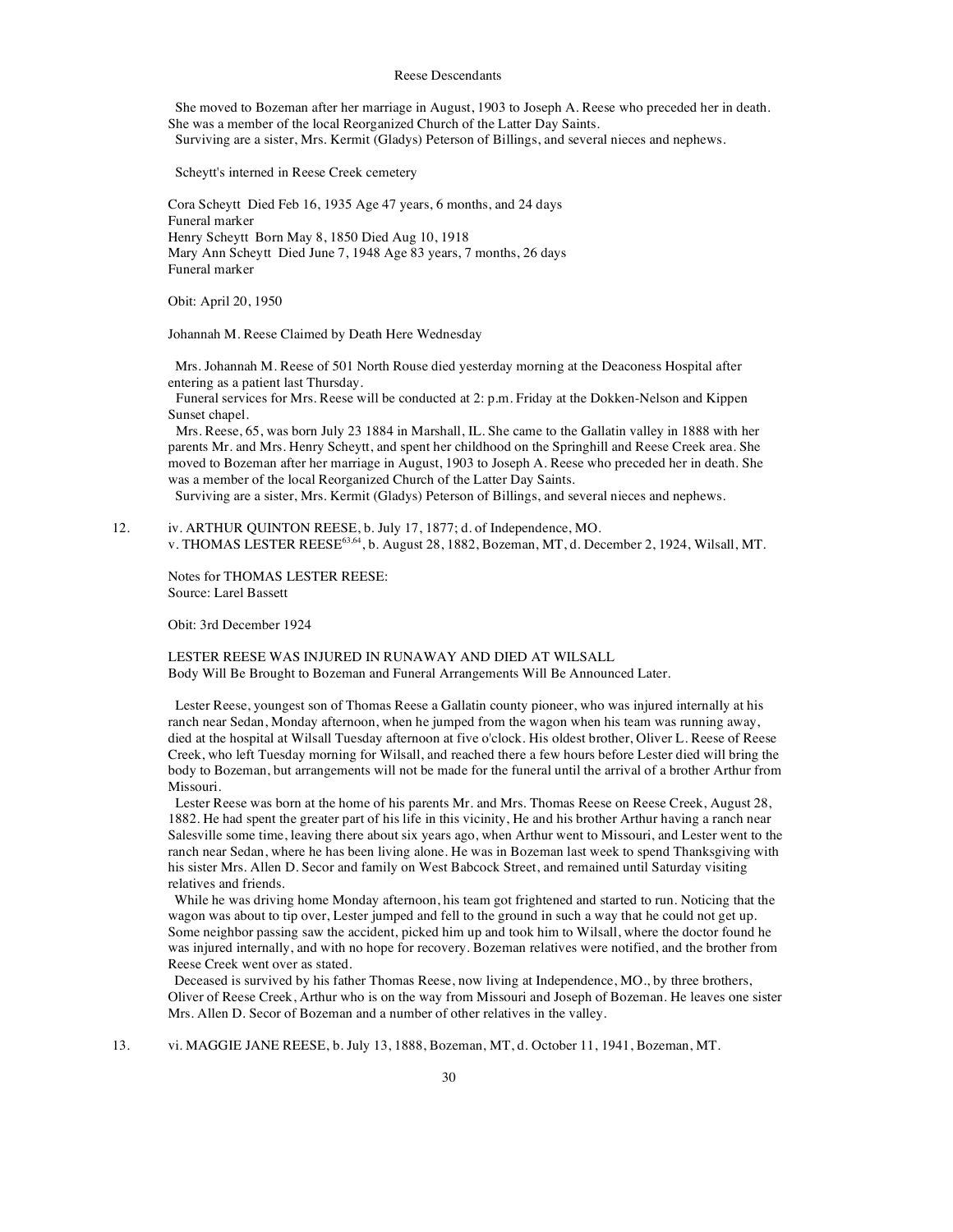5. GOMER<sup>3</sup> REESE (*JOHN E*<sup>2</sup>. EVAN<sup>*I*</sup>)<sup>61,66</sup> was born February 18, 1857 in Pittston, Luzerne Co, PA<sup>67,68</sup>, and died December 19, 1930 in Bozeman, Gallatin Co, Montana. He married CHLOE MALINDA MOORE69,70 December 19, 1875 in Dry Creek, Gallatin Co, Montana, daughter of AMOS MOORE and CELIA YOUNG. She was born November 09, 1859 in San Jose, CA, and died February 04, 1932 in Bozeman, Gallatin Co, Montana.

Notes for GOMER REESE: MARRIED 20 DEC 1875 - Dry Creek, Gallatin Co, MT "OLD TOMBSTONE RECORDS, GALLATIN CO, MONTANA" LDS STONE DATES (1857-1930)

## From the HISTORY OF MONTANA 1739-1885 Pub. 1885

Gomer Reese, P. 0. Bozeman, was born in Pennsylvania, February 18, 1855. He is a son of John E. Reese, a farmer. Gomer came to Montana with his father in 1863, and was educated in the public schools of Gallatin valley. In 1875 he married Miss C. M. Moore, daughter of A. B. Moore, a stock raiser in Gallatin valley. Their children are: Mary, Evan, Autie, Ambro and Zitte. Mr. Reese follows stock-raising and farming.

| Tom Graham    | $\argh@argh.com$           |
|---------------|----------------------------|
| John Graham   | JohnG48@AOL.COM            |
| Lulu M. Mills | gray_mills@bc.sympatico.ca |
| Larel Bassett | lbassett@bsumail.idbsu.edu |

Lulu M. Mills 694 Darnaby Road Kelowna, B. C. V1W4N8 (250) 764-8264

Sandra L. Merdinger 2514 So. Ridge Drive Helena, MT 59601-5679 (406) 443-2244

## Scarlet Fever

We learn that scarlet fever has prevailed in East Gallatin to a considerable extent during the past winter, and that it has not yet abated. Among the recent victims to this dreaded scourge were two children of Mr. Gomer Reese - a daughter and a son, aged one and three years respectively. The bereaved parents have our sincere sympathy in this great affliction.

## GOMER REESE

Gomer Reese has been a resident of Montana since his boyhood, and can well recall the scenes and incidents which characterized life on the Montana frontier in the early 'sixties. His father was a pioneer and early settler of influence in Gallatin county, where he engaged in farming and stock growing, Reese Creek named in his honor. Gomer Reese was born in Pittston, PA., February 18, 1857, the son of John E. and Mary Davis Reese. John E. Reese, was born in Wales, in June, 1819, and immigrated to Pennsylvania in 1856. In 1869 he started west making the trip and coming to Montana by the way of Utah, arriving in Bannack, Mont., in the year 1863 accompanied by his family. That year he located in Alder Gulch, the present site of Virginia City, then one of the greatest mining camps in the world, remaining until the following fall, when he located a farm on what is now Reese Creek, fifteen miles north of the present city of Bozeman. He devoted his attention to general farming and stockraising until his death which occurred March 21, 1900, having attained the patriarchal age of eighty-two years. He was a stationary engineer by profession, and to that and to coal mining he devoted his attention until locating his farm in Gallatin county. His wife was born in Wales April 20, 1811, and her death occurred at the old homestead in Gallatin county, November 15, 1898. They were both of sterling character and kindly nature, and none were held in deeper affection and esteem.

Gomer Reese was educated in private schools in Bozeman, and continued his studies until reaching the age of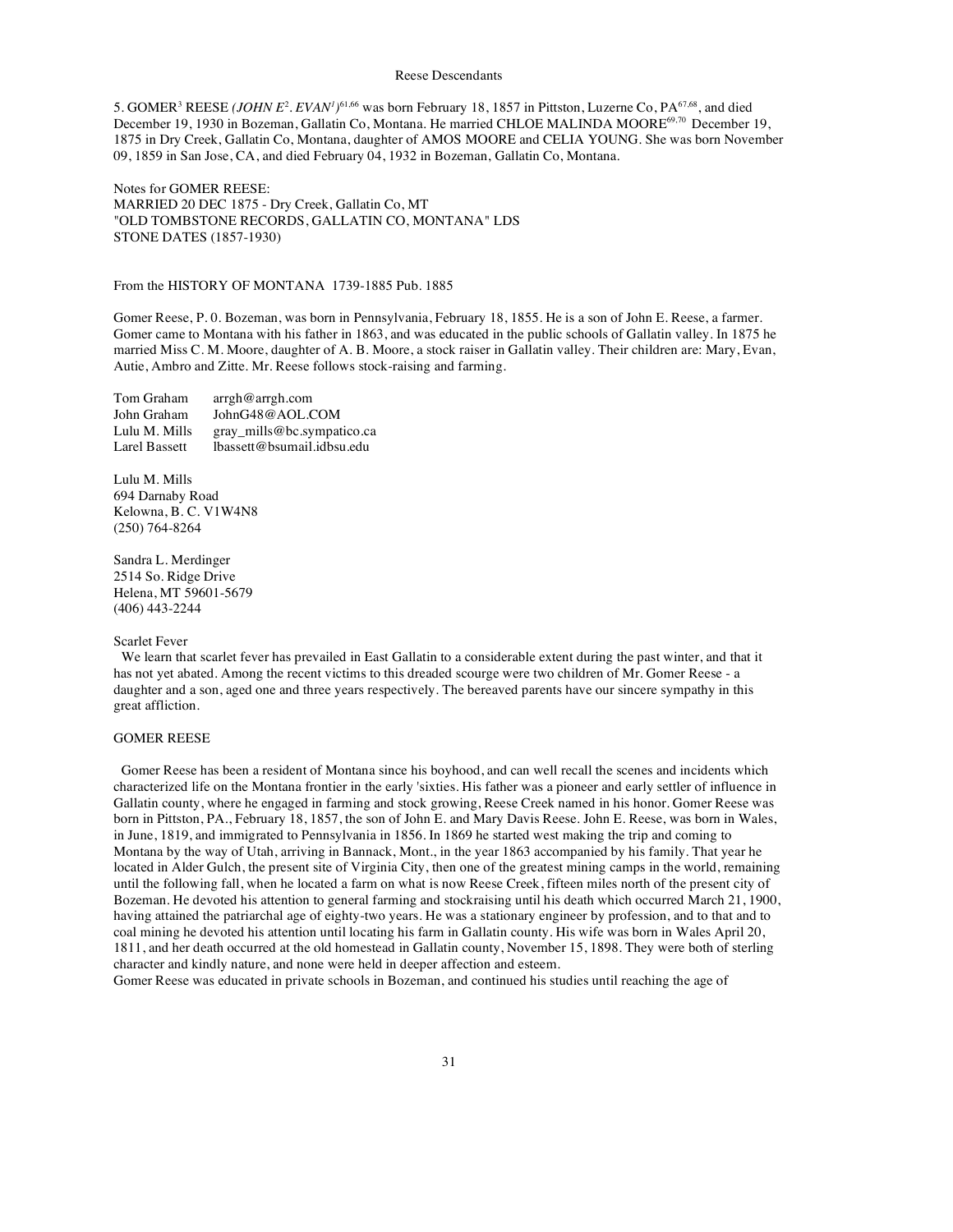seventeen but continuing to assist in the work of the parental homestead until twenty-one. In 1878 he took up a claim of 160 acres located on Reese Creek, two miles distant from his father's ranch. He proved up on this property, sold the same in 1882 and went to South Dakota, where he purchased and operated a wheat farm until 1885, when he sold out and returned to Gallatin county. He then purchased a track of 320 acres, on Reese Creek, about 15 miles north of Bozeman, his present postoffice address. Here Mr. Reese has one of the finest farms to be found in this beautiful, fertile and prolific valley, improvements being among the best of this section. His crops are chiefly wheat and hay, for which there is always a ready market, and the yield of wheat often reaches an average of fifty-eight bushels to the acre. He also raises livestock, but not extensively. Mr. Reese if thoroughly public-spirited, and ever ready to lend his influence to any undertaking or legitimate project which will further the material prosperity and advancement of section, His political support is given to the Republican party, in whose cause he is an active worker. Fraternally he holds membership in the Woodmen of the World, and the Modem Woodmen of America, and Bozeman Castle of the Order of American Yeomen.

On December 20, 1875, Mr. Reese was united in marriage in Gallatin county, to Miss Chloe M Moore, who was born in Payson, Utah, November 9, 1859, the daughter of Amos B. Moore, at one time an extensive farmer and stockman of Gallatin county and a member of the territorial legislature of Montana, in 1875, as a representative of the Democracy. He is now a resident of Oregon. Mr. and Mrs. Reese are the parents of six children: Evan W., born December 26, 1879; Clara V., January 4, 1881; Pleasant, April 29, 1884; Percival E., October 10, 1887 and Vernie B. July 5, 1896.

Source: Progressive Men State of Montana.

#### REESE CREEK BRANCH

Gallatin county was first explored by the Verendrys party, referred to in general history, early in the eighteenth century, again by Lewis and Clark at the beginning of the nineteenth century, and by Father DeSmet and his conferees between 1840 and 1858. In 1862 the first settlements were established in the county, and from the fall of that year, the history of the county's progress dates.

The RLDS Church was one of the earliest established in the Gallatin Valley of Montana. John E. Reese came here in 1863, a year before Montana was made a territory and two years before Gallatin county was created by an act of the legislative assembly at Bannack, on February 2, 1865. The Reese family came from Wales to Pennsylvania in 1857, then to Virginia City, Montana Territory, and finally settled approximately sixteen miles from the present town of Bozeman. John Reese, his four sons and one daughter --- Evan, John J., Tom, Gomer, and Jane - - helped build the community which came to be known as Reese Creek.

Burlingame refers to this early settlement as "A small number of Mormons --- Josephites they were called locally -- who came in 1863, including the Reese, Warwood, and Ross families. A church and a school has held this Reese Creek community together for many years."

John E. Reese wrote from Montana, August 4, 1868, that a RLDS Church branch had been organized the fall before. The first services of the Reese Creek Branch were held in a log house which had a dirt floor and dirt roof. In 1884 the church building was completed. In "54 Years Ago" in the Bozeman newspaper was an article: "Thomas Reese has been circulating a subscription list for some time past looking toward erection of a church edifice for the society of the Reorganized Church of Latter-Day Saints on Reese Creek. Mr. Reese met with heavy responses on every hand, the amount already subscribed being over \$800." The lumber for the church was to come from George Flanders Lumber Mill. The church was built by Bill Shepherd.

In 1888 the Montana District (of the church) was organized. Gomer Reese was chosen president of the district. Also during the General Church Conference of April 6, 1888, Gomer Reese received a missionary appointment. He was ordained an elder August 1, 1888, and a seventy June 2, 1897. It appears that this man was most instrumental in holding the church together at Reese Creek.

A fire at the Gomer Reese farm near Maudlow, in the early 1920's, destroyed many church books and perhaps the records of the Reese Creek Branch. This branch was disbanded in 1928 and the members were transferred to the Bozeman Branch. The church building was sold to Andrew Dale for \$ 150.

More About GOMER REESE:

Fact 1: B. REESE CREEK CEMETERY<sup>71,72</sup> Fact 3: February 1857, 1900 Census - 43 yrs old<sup>73,74</sup>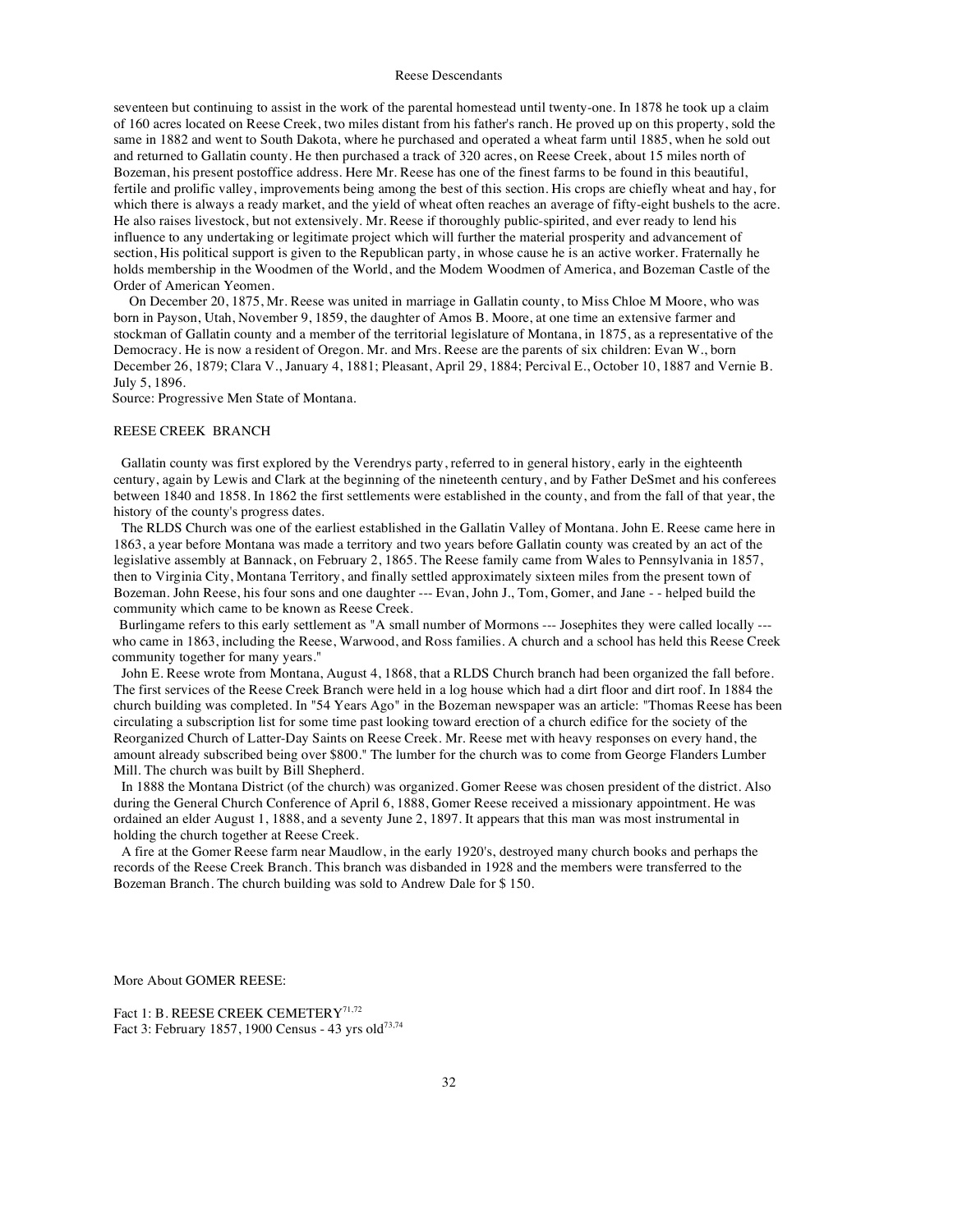Fact 4: 9 children - 6 living in  $1900^{75,76}$ Fact 5: married 25 yrs - 190077,78 Fact 6: December 23, 1875, m. Dry Creek, MT<sup>79,80</sup>

Notes for CHLOE MALINDA MOORE:

Obit: The Bozeman Daily Chronicle - Saturday, February 6, 1932

MRS. G. REESE PASSES AWAY Widow of Early Gallatin Pioneer, Burial Will Be in Reese Creek Cemetery.

Mrs. Chloe M. Reese, 72, widow of an early Gallatin pioneer, Gomer Reese, passed away at her home on North Seventh Friday morning, She had a stroke of paralysis a week ago, and never fully rallied from that, being in a critical condition since that time. Funeral services will be held at eleven o'clock, and burial will be in the family plot beside the grave of her husband, in the Reese Creek cemetery.

Mrs. Reese was a daughter of the late Mr. and Mrs. Amos B. Moore. She was born in San Jose, California, November 9, 1859. She came with her parents to the Gallatin valley in 1870, and they lived on a farm in the Dry Creek district, where she was married December 23, 1875, to Gomer Reese. They made their home for a few years on a homestead in the Reese Creek district, then sold the ranch and went to South Dakota, where they purchased and operated a wheat farm for a few years. They sold this farm and returned to Gallatin valley, purchasing a ranch near their former home in die Reese Creek District. Mr. Reese raised wheat and hay and some livestock.

Mr. Reese purchased a home in Bozeman, where he and his family lived for a time in order to send the children to school. For a few years, he engaged in farming in the Potter Basin, then he and his wife went to California, where they spent five years, then returned to Bozeman where they made their home at 23 North Seventh. There Mr. Reese died in December 1930. Mrs. Reese was a member of the Reorganized Church of the Latter Day Saints from early childhood.

Nine children were born to Mr. and Mrs. Reese, four having preceded the parents in death. Those surviving are: Evan Reese of Didsbury, Canada; Mrs. R. A. (Zetta) Young of Bozeman; Mrs. A. B. (Velma) Warren of Los Angeles. California; Mrs. William (Pleasant) Newton, formerly of Wilmington, California, who has been here for a few months caring for her mother; and Percy Reese of Denton, Montana, who came to Bozeman Monday and was here when his mother passed away. There are ten grandchildren.

Three brothers and three sisters survive Mrs. Reese. A. J. Moore of Bozeman; Mrs. Dave (Dora) Williams of Long Beach, California; Mrs. John (Ida) Davis of Springfield, MO.; Mrs. William (Rebecca) Hawes of Spray, Oregon; Frank Moore of Condon, Oregon, and E. J. Moore of Alberta, Canada.

(Payson City, Utah Territory (Pondtown, Utah)?)

More About CHLOE MALINDA MOORE: Fact 1: November 1859, 1900 Census - 40 yrs old<sup>81,82,83</sup>

Children of GOMER REESE and CHLOE MOORE are:

i. MARY JANE<sup>4</sup> REESE<sup>84,83</sup>, b. December 03, 1876, Reese Creek, Gallatin Co, Montana<sup>86,87</sup>, d. February 16, 1879, Reese Creek, Gallatin Co, Montana.

Notes for MARY JANE REESE: Obit:

Reese - At Reese Creek, Gallatin county, Montana, of scarlet fever, after an illness of three days, Mary Jane Reese, aged 3 years, 2 months and 13 days.

The deceased was the daughter of Gomer and Chloe M Reese. Funeral sermon to be preached by Elder E. C. Brand, March 7th.

Our little one has gone to rest, And with the dead is numbered; But soon again we know she'll rise, When the trump of God is sounded.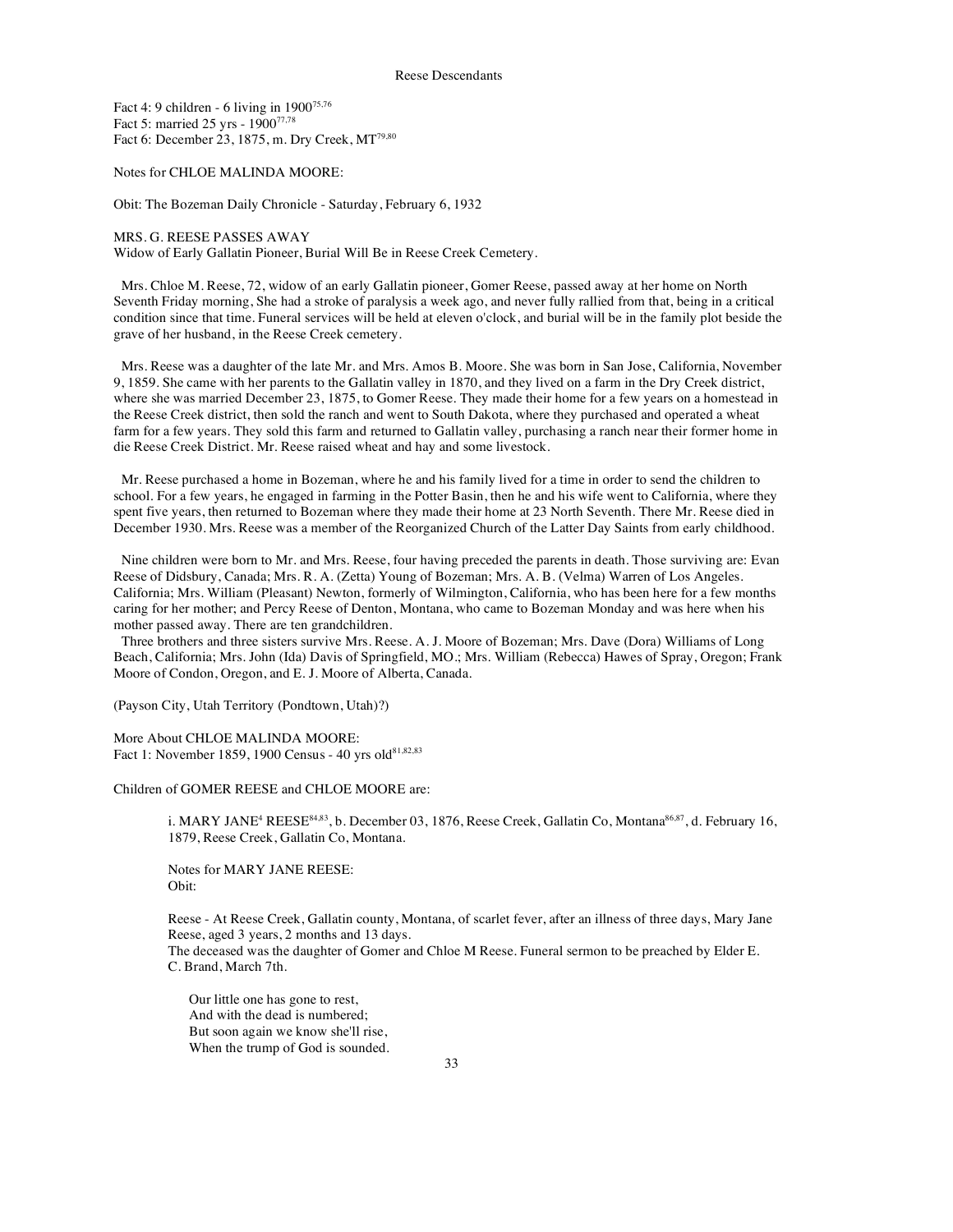Now she rests an Jesus' bosom, Free from every pain and care; Though we weep when her tomb we gaze on, But the spirit whispers, "she's not there."

O, may we live that we may meet her, When this earth is free from sin, Then with joy and peace we'll greet her, At the marriage supper enter in. G. R. (Gomer Reese)

More About MARY JANE REESE: Fact 1: December 03, 1876, Born - Source: Seattle Gen. Soc. 88,89,90 Fact 6: February 16, 1879, Died - Source: Seattle Gen. Soc.<sup>91,92,93</sup>

14. ii. EVAN WALTER REESE. b. December 26, 1877, Reese Creek, Gallatin Co, Montana; d. May 27, 1967, Innisfail, Alberta, Canada. iii. AUTIE LESTER REESE<sup>94,95</sup>, b. October 31, 1878, Reese Creek, Gallatin Co, Montana<sup>96,97</sup>; d. February 28, 1879, Reese Creek, Gallatin Co, Montana<sup>98</sup>.

More About AUTIE LESTER REESE: Fact 1: February 28, 1879, Feb 29, 1979 was not a leap year<sup>98,99,100</sup>

15. iv. VELMA CLARA REESE, b. January 04, 1882, Reese Creek, Gallatin Co, Montana; d. August 25, 1944, San Bernardino, CA - Buried Stockton, CA. v. OLIVE BLANCH REESE<sup>101,102</sup>, b. January 16, 1883, Reese Creek, Gallatin Co, Montana<sup>103,104</sup>; d. March 14, 1883, Reese Creek, Gallatin Co, Montana<sup>105</sup>. vi. PLEASANT LOVINA REESE<sup>105,106</sup>, b. April 29, 1884, Reese Creek, Gallatin Co, Montana, d. October 03, 1958, San Luis Obispo, CA<sup>107,108,109</sup>; m. (1) WILLIAM A "BILLY" NEWTON<sup>110,111</sup>, May 22, 1904, Bozeman, Gallatin Co, Montana<sup>112,113</sup>; d. 1951, San Luis Obispo, CA<sup>113</sup>; m. (2) W. O. NEWTON<sup>114,115</sup>, May 22, 1904, Bozeman, Gallatin Co, Montana<sup>116,117</sup>, d.,  $CA<sup>118</sup>$ .

Notes for PLEASANT LOVINA REESE: Source. Larel Bassett Buried I.O.O.F. Cemetery, San Luis Obispo, CA

Obit:

Pleasant Newton Dies in Hospital

Mrs. Pleasant Newton, 74, native of Montana and resident of San Luis Obispo for the past 20 years, died Friday afternoon in a local hospital after a long illness.

She was born on April 29, 1884, in Reese Creek, Mont., daughter of the late Mr. and Mrs. Gomer Reese, Montana territory pioneers.

Mrs. Newton and her husband, W. A. "Billy" Newton, who died in 1951, made their home in Long Beach for 18 years until they came to San Luis Obispo in 1938.

Mrs. Newton is survived by a brother, Evan W. Reese of Caroline, Alberta, Canada; a sister, Mrs. Ida Young of Bozeman, Mont.; and several nieces and nephews.

Funeral services will be held at 2 o'clock Monday afternoon in the Palmer - Waters chapel here with a Christian Science reader officiating. Burial will be in the family plot of the IOOF cemetery.

Pallbearers were Elmer Faucett, E. A. Woodford, Ira A. Halford, Morris Smith, Ross Wallin, William T. Miller.

More About PLEASANT LOVINA REESE: Fact 1: 1885, 1900 Census - 15 Yrs old<sup>119,120,121</sup>

16. vii. PERCIVAL EVERTON REESE, b. October 10, 1887, Reese Creek, Gallatin Co, Montana, d. October 03, 1956, Reese Creek, Gallatin Co, Montana.

17. viii. IDA AMBROZETTE REESE, b. December 08, 1880, Reese Creek, Gallatin Co, Montana, d. June 08, 1980, Bozeman, Gallatin Co, Montana. ix. CLARA VELINA REESE<sup>122,123</sup>, b. January 04, 1881, Reese Creek, Gallatin Co, Montana<sup>124,125</sup>; d. August 25, 1944, San Bernardino, CA<sup>126,127</sup>; m. ALBERT WARREN<sup>128,129,130</sup>, June 04, 1905, Bozeman, Gallatin Co, Montana<sup>131,132</sup>; d. Abt. 1938.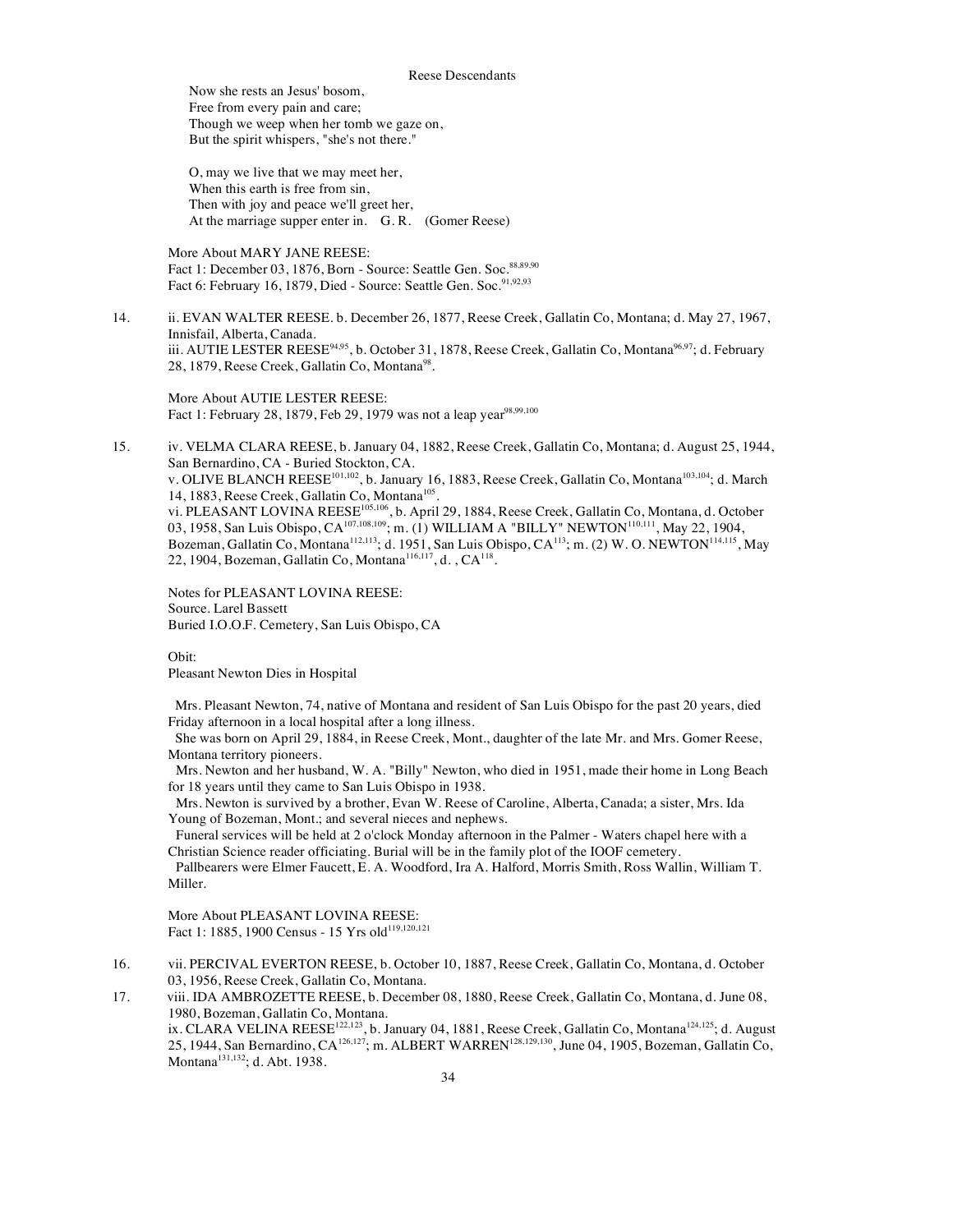More About CLARA VELINA REESE: Fact 1: 1891, 1900 Census - 19 yrs old<sup>133,134</sup>

x. VERN BLAIR REESE<sup>135,136</sup>, July 05, 1896, Reese Creek, Gallatin Co, Montana<sup>137,138</sup>. d. March 02, 1913, Ringling, Meagher Co, Montana - Reese Creek cemetery139,140,141.

Notes for VERN BLAIR REESE

Obit: March 4, 1913

Blair Reese Dies at Ringling

Blair Reese, youngest son of Gomer and Lindy Reese, died at the farm home of his parents near Ringling, Montana. Sunday morning, March 2, at 11:40. He was sixteen years of age and was born in Bozeman. He has been something of an invalid most of his life.

He is survived by his parents and by two brothers and three sisters: Percy Reese of Ringling, Evan Reese of High River, Alberta; Mrs. Albert Warren of Kingsburg, California, Mrs. Wm. Newton of Ringling, and Mrs. R. A. Young of Bozeman. He leaves also a number of other relatives and friends in Gallatin valley.

The remains were brought to Bozeman last night and will be taken this morning to Reese Creek, where the funeral services will be held at eleven o'clock from the Reese Creek Church. Elder G. W. Thornburg of the Reorganized Church of Latter Day Saints, who is here from Spokane attending the district conference of the church, will conduct the services. The remains will be interred in the Reese Creek cemetery. Obit: March 4, 1913.

Blair Reese Dies at Ringling

Blair Reese, youngest son of Gomer and Lindy Reese, died at the farm home of his parents near Ringling, Montana. Sunday morning, March 2, at 11:40. He was sixteen years of age and was born in Bozeman. He has been something of an invalid most of his life.

He is survived by his parents and by two brothers and three sisters: Percy Reese of Ringling, Evan Reese of High River, Alberta; Mrs. Albert Warren Of Kingsburg, California, Mrs. Wm. Newton of Ringling, and Mrs. R. A. Young of Bozeman. He leaves also a number of other relatives and friends in Gallatin valley.

The remains were brought to Bozeman last night and will be taken this morning to Reese Creek, where the funeral services will be held at eleven o'clock from the Reese Creek Church. Elder G. W. Thornburg of the Reorganized Church of Latter Day Saints, who is here from Spokane attending the district conference of the church, will conduct the services. The remains will be interred in the Reese Creek cemetery.

More About VERN BLAIR REESE: Fact 1: 1896, 1900 Census MT - 3 yrs old<sup>142,143,144</sup>.

6. MARY JANE<sup>3</sup> REESE (*JOHN E*<sup>2</sup>, *EVAN*<sup>1</sup>)<sup>145,146</sup> was born May 15, 1848 in Owmaman, Wales<sup>146</sup>, and died June 02, 1913 in at daughter Lena Edgar's home<sup>146</sup>. She married JOHN HARVEY WELLS<sup>147,148</sup>, September 16, 1866<sup>148</sup>, son of RANSOM WELLS and ADELINE WELLS. He was born June 23, 1842 in Knobnoster, Saline county, MO<sup>149</sup>, and died March 28, 1919 in at daughter Chloe Jacobs<sup>149</sup>. Notes for MARY JANE REESE:

Obit: June 4, 1913

DEATH OF MRS. HARVEY WELLS

Pioneer Woman of Gallatin county Passes to the Beyond --- Funeral to be Held Today

Mrs. J. Harvey Wells died Monday night June 2, at the house of her daughter, Mrs. Robert M. Esgar on West Main street in Bozeman. She had been confined at home for several months, but recently has been confined to bed, and it was known that she could not recover, but the loved ones caring for her felt that as long as there was life there was hope and they watched for every hopeful symptom.

Mrs. Wells, whose maiden name was Jane Reese, was a daughter of Mr. and Mrs. John E. Reese, for whom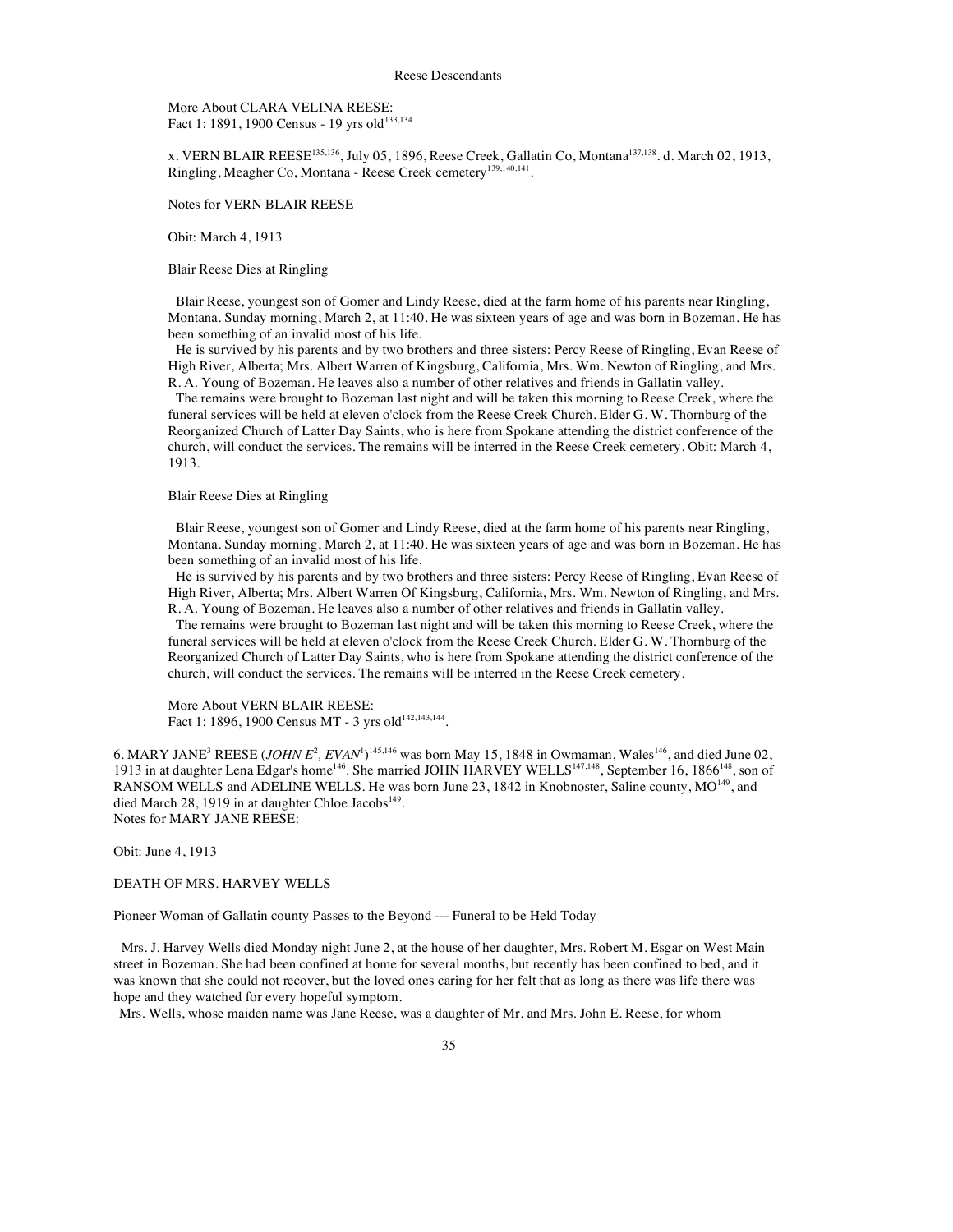Reese creek in Gallatin county was named. She was born in Wales May 15, 1848, and came to America with her parents when she was but eight years old. They spent a few years in Pennsylvania, and from there went to Utah. where they lived a short time. In the spring of 1863 they came to Montana, locating in Alder Gulch, where they remained for about two years, and then came to Gallatin valley, locating on what has since been known as Reese creek.

On September 16, 1866, Miss Jane Reese was married to J. Harvey Wells, who was also '63 pioneer, the wedding ceremony being performed at the home of W. J. Beall and W. H. Tracy, who were then living in a log cabin located on the ground where the present Masonic building stands. The officiating minister was W. W. Anderson, then a local Methodist preacher, afterwards a well known newspaperman in Bozeman. Mr. and Mrs. Wells made their home for a few years at Mr. Wells' ranch on East Gallatin, about ten miles northeast of Bozeman. Later they moved to their ranch north of Reese creek. They sold that ranch to Jack Gray, and went to Missouri for a few years, in order to give their children better educational advantages.

They returned to the Gallatin valley in 1894, and in the fall of 1895 moved to Bozeman, where they have resided ever since. During the early days in this county as well as in other parts of Montana, Mrs. Wells had her share of trouble in various ways, especially in the Indian scares when the Indians were on the war path at various times. No friends were so dear to her as those of pioneer days, and she often spoke of the strong tie of friendship existing between the pioneers. She and her husband have been members of the Pioneers' society of Gallatin county.

Mrs. Wells is survived by her husband and by five children, Gomer R Wells of Lamoni, Iowa, a minister of the Re-organized Church of Latter Day Saints; Perry O. Wells; L. Reese Wells of Kansas City, MO; Mrs. Robert M. Esgar and Mrs. Henry T. Jacobs, both of Bozeman. She is also survived by four brothers: J. J. Reese of Reese creek; Thomas Reese of Bozeman; Evan Reese of Spokane, and Gomer Reese of Ringling, Montana.

The funeral will be held from the Saints' Chapel on the corner of Seventh Avenue and Mendenhall street, Wednesday afternoon, June 4, at two o'clock, the services to be conducted by Elder L. E. Hills, of the Reorganized Church of Latter Day Saints. The body will lie in state at the church from 1 to 2 o'clock this afternoon, when friends who wish may view the remains before the service. The interment will be made in the Masonic lot of the Bozeman cemetery. Obit: June 4, 1913

### DEATH OF MRS. HARVEY WELLS

Pioneer Woman of Gallatin county Passes to the Beyond - Funeral to be Held Today

Mrs. J. Harvey Wells died Monday night, June 2, at the house of her daughter, Mrs. Robert M. Esgar on West Main street in Bozeman. She had been confined at home for several months, but recently has been confined to bed and it was known that she could not recover, but the loved ones caring for her felt that as long as there was life there was hope and they watched for every hopeful symptom.

Mrs. Wells whose maiden name was Jane Reese, was a daughter of Mr. and Mrs. John E. Reese, for whom Reese creek in Gallatin county was named. She was born in Wales May 15, 1848, and came to America with her parents when she was but eight years old. They spent a few years in Pennsylvania, and from there went to Utah, where they lived a short time. In the spring of 1863 they came to Montana, locating in Alder Gulch, where they remained for about two years, and then came to Gallatin valley, locating on what has since been known as Reese creek.

On September 16, 1866, Miss Jane Reese was married to J. Harvey Wells, who was also '63 pioneer, the wedding ceremony being performed at the home of W. J. Beall and W. H. Tracy, who were then living in a log cabin located on the ground where the present Masonic building stands. The officiating minister was W. W. Anderson, then a local Methodist preacher, afterwards a well known newspaperman in Bozeman. Mr. and Mrs. Wells made their home for a few years at Mr. Wells' ranch on East Gallatin, about ten miles northeast of Bozeman. Later they moved to their ranch north of Reese creek. They sold that ranch to Jack Gray, and went to Missouri for a few years, in order to give their children better educational advantages.

They returned to the Gallatin valley in 1894, and in the fall of 1895 moved to Bozeman, where they have resided ever since. During the early days in this county as well as in other parts of Montana, Mrs. Wells had her share of trouble in various ways, especially in the Indian scares when the Indians were on the war path at various times. No friends were so dear to her as those of pioneer days, and she often spoke of the strong tie of friendship existing between the pioneers. She and her husband have been members of the Pioneers' society of Gallatin county.

Mrs. Wells is survived by her husband and by five children, Gomer R. Wells of Lamoni, Iowa, a minister of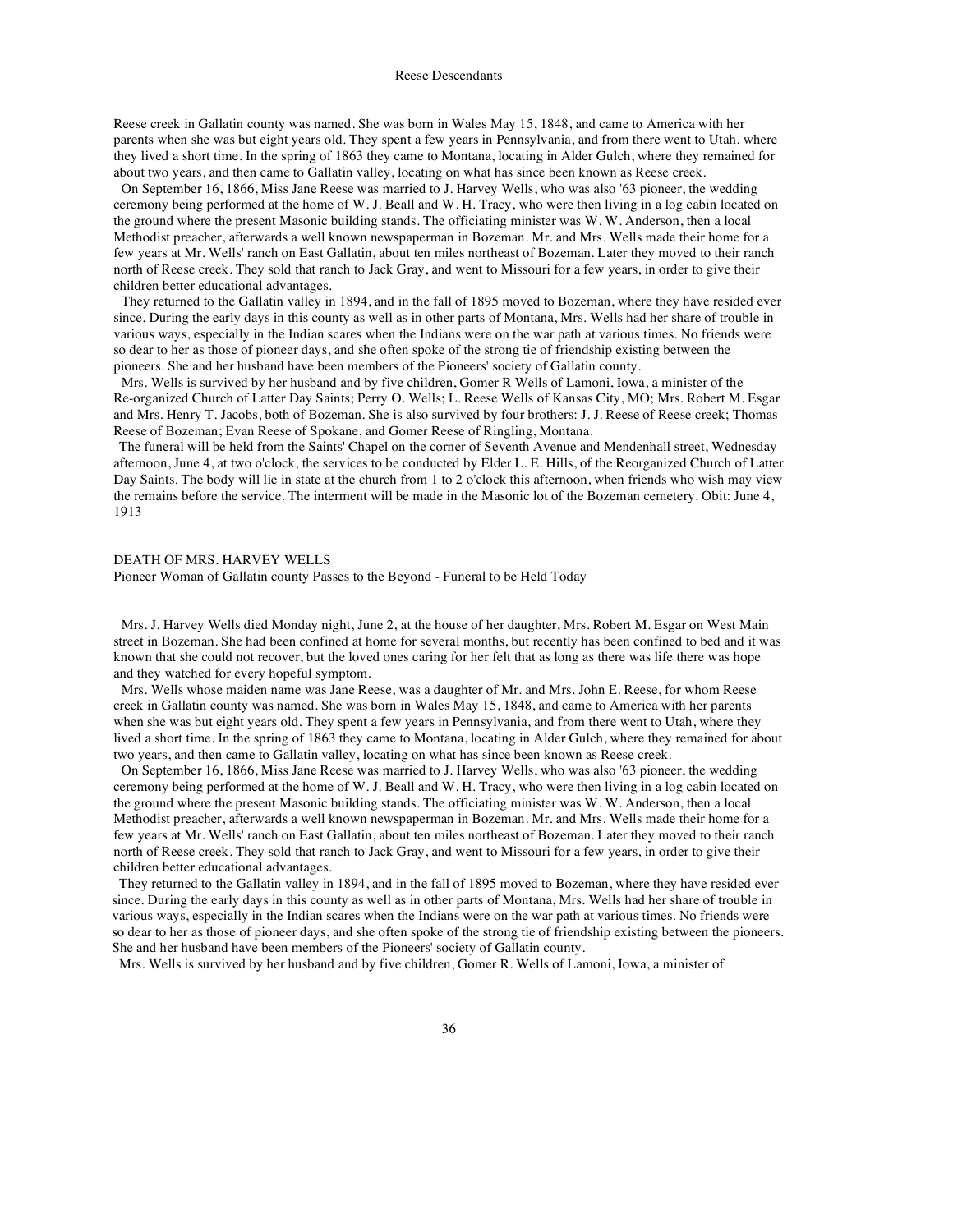the Re-organized Church of Latter Day Saints; Perry O. Wells; L. Reese Wells of Kansas City, MO; Mrs. Robert M. Esgar and Mrs. Henry T. Jacobs, both of Bozeman. She is also survived by four brothers: J. J. Reese of Reese creek; Thomas Reese of Bozeman; Evan Reese of Spokane; and Gomer Reese of Ringling, Montana.

The funeral will be held from the Saints' Chapel on the corner of Seventh Avenue and Mendenhall street, Wednesday afternoon, June 4, at two o'clock, the services to be conducted by Elder L. E. Hills, of the Reorganized Church of Latter Day Saints. The body will lie in state at the church from 1 to 2 o'clock this afternoon, when friends who wish may view the remains before the service. The interment will be made in the Masonic lot of the Bozeman cemetery.

Notes for JOHN HARVEY WELLS:

# PIONEER

John Harvey Wells and Jane Reese Wells

John Harvey (Harve) Wells was born in Saline County, Missouri, June 23, 1842, the son of Colonel Ransom Wells and Adeline Wells. Jane Reese Wells was born in Wales, May 15, 1848, and came with her parents and brothers, crossing the plains and reaching the Gallatin Valley in the spring of 1864.

Harve Wells after fighting as a boy of seventeen in the Civil War Battle of Wilson's Creek in southern Missouri and having to fight without adequate arms, left to go West with several comrades. He became a caravan freighter on the Santa Fe and Oregon Trails and eventually came north to settle in the Gallatin Valley at Reese Creek in the fall of 1864.

Children born to Harve and Jane while in Montana were Gomer, 1867; Alice 1869 (died as a child); Perry, 1861; and Reese, 1875. The family moved to Knob Noster, Missouri in 1877 where Lena was born in 1878 and Chloe in 1882.

For about sixteen years while they lived there, Harve was a successful business man in dry goods and groceries and in buying western cattle and selling them in Chicago.

They returned to live in Montana at Reese Creek and later in Bozeman where Harve built and sold several houses in Bozeman and Belgrade. He owned a flour mill in partnership with the Aldrit and also served a time on the Bozeman police force.

Jane died at the home of her daughter Lena Esgar on June 2, 1913; Harve passed away at the home of daughter Chloe Jacobs a few years later. They are buried in the Masonic section of the Sunset Hills Cemetery in Bozeman.

Descendents of Harvey and Jane Wells:

Gomer -- married Adelaide Pascoe of Australia Children: Lena, Edward, Reese, Melvin, Mavis, Milbert

Perry -- married Allie One son, Russell

Reese -- married Amy James One son, Thomas Halcom

Lena -- married Robert Esgar Children: R. Rea, Kenneth, Maxine

Chloe -- married Henry Jacobs Children: Erlene, Veda, Don

> History submitted by: Erlene Andes

Granddaughter Relationship to pioneer

Pgs. 221-223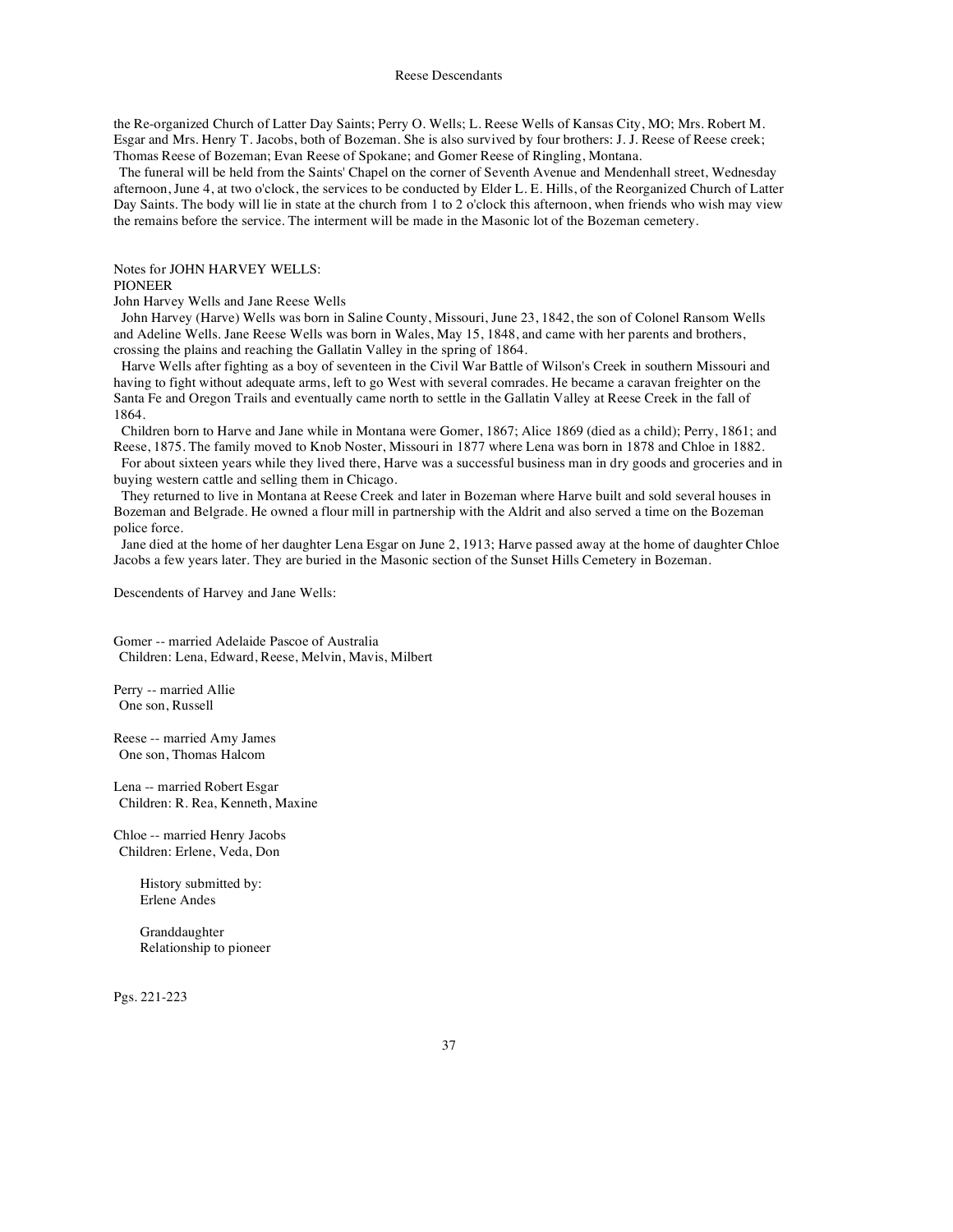Children of MARY REESE and JOHN WELLS are:

- 18. i. GOMER R<sup>4</sup> WELLS, b. July 10, 1867; d. of Lamoni, Iowa (1913).
- 19. ii. CHLOE BERTHA WELLS, b. July 31, 1882, Knobnoster, Saline, MO; d. Bozeman, Gallatin Co, Montana.

iii. CLARINDA ALICE WELLS<sup>149,150</sup>, b. November 13, 1869<sup>151,152</sup>;d. October 14, 1874, age 4 years, 1 month, 8 days<sup>153,154</sup>.

- 20. iv. MARY LENA WELLS , b. July 11, 1878, Knobnoster, Saline county, MO.
- 21. v. PERRY WELLS, b. September 20, 1871.
- 22. vi. REESE WELLS, b. January 11, 1875; d. of Kansas City, MO.

7. EVAN<sup>3</sup> REESE (*JOHN E<sup>2</sup>*, *EVAN*<sup>1</sup>)<sup>155,156</sup> was born 1846 in Carmathenshire, Wales. He married FRANCIS. She was born 1860 in Utah.

Notes for EVAN REESE:

4 March 1913 - Stated in Blair Reese's obit - High River, Alberta 6 Feb 1932 - Stated in Chloe M. Reese's obit - Didbury, Canada 4 March 1913 - Stated in Blair Reese's obit - High River, Alberta 6 Feb 1932 - Stated in Chloe M. Reese's obit - Didbury, Canada

Source: Larel Bassett - dates

Child of EVAN REESE and FRANCIS is: i. ERMA<sup>4</sup> REESE, b. 1880, Reese Creek, Gallatin Valley, MT

#### *Generation No. 4*

8. JOHN DAVID  $*^4$  REESE (*JOHN JAMES* $*^3$ , *JOHN E*<sup>2</sup>, *EVAN*<sup> $1$ </sup>)<sup>157,158</sup> was born November 19, 1869 in Reese Creek, Gallatin Valley, Montana<sup>159,160</sup>, and died February 21, 1937 in Bozeman, Montana - Reese Creek cemetery<sup>161,162</sup>. He married MELVA ANNA\* JENKINS<sup>163,164</sup> January 16, 1895 in Bozeman, MT, daughter of JOHN JENKINS and MATILDA GRAHAM. She was born September 05, 1877 in Spirit Lake, Dickinson Co, IA165,166, and died March 04, 1959 in Long Beach, CA<sup>167,168</sup>.

Notes for JOHN DAVID \* REESE: Obit: The Bozeman Daily Chronicle, Bozeman, Montana, Tuesday 23 February 1937

### JOHN D. REESE, PIONEER, DIES

Was Born at Reese Creek, Nov. 19, 1869. Funeral Services to be Held Wednesday.

John D. Reese age 67, a pioneer of Gallatin county, died at the county farm Sunday morning from infirmities of his age.

Reese, son of pioneers John J. and Polly Ann Reese, was born at Reese Creek, Nov. 19, 1869, and had lived all his life in Montana. His father "came to Montana in 1863, locating in Bannack. and working at mining," according to an early "History of Montana." The history in further telling of the parent said: "In the fall of 1863 he went to Alder Gulch, and followed mining until 1866, when he moved to the Gallatin valley and located his present home. In the year 1867 he raised his first crop." The father was a vigilante.

John D. Reese was married to Melva K Jenkins, Jan. 16, 1895.

Survivors are the widow, Mrs. Melva Reese; five children, Mrs. T. B. Pollard, Ira J. Reese and Mrs. W. D. Pasha of Bozeman, Howard R. Reese of Missoula and Earl L. Reese of California; six grandchildren, and one sister, Mrs. Ella Esgar of California.

Funeral services arc to be conducted in the chapel of the Dokken Funeral home at 2:30 Wednesday afternoon by the Rev. H. A. Browning, Burial is to be in the Reese Creek cemetery.

More About JOHN DAVID \* REESE: Fact 1: February 24, 1937, Buried Reese Creek Cemetery<sup>169.170</sup>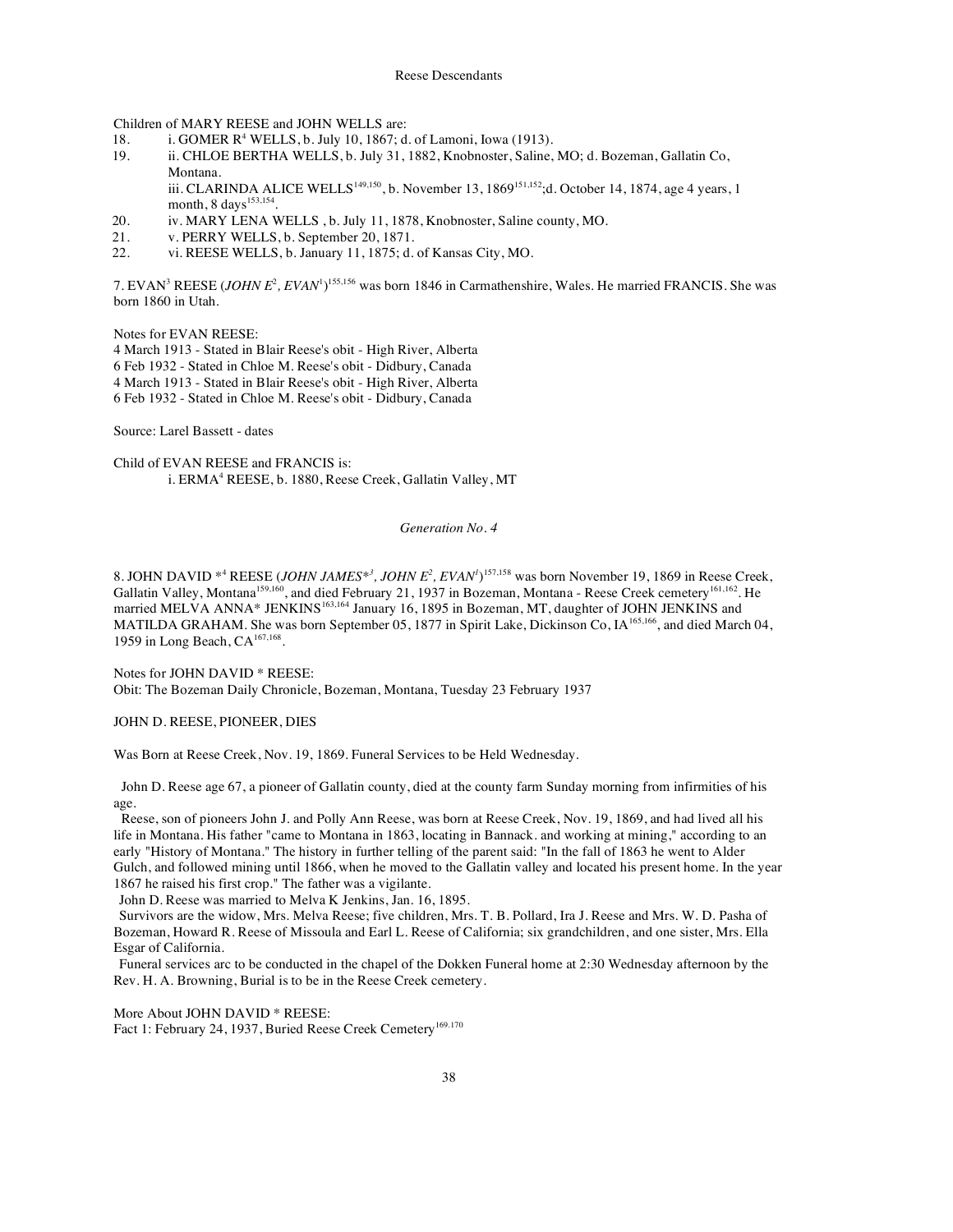Fact 6: 67 years 3 months 2 days<sup>171,172</sup>

Notes for MELVA ANNA\* JENKINS : Melva's house is still standing. Go up Church Street it turns into Sourdough Creek Road, the house sits by Bozeman creek on the right. Bozeman, MT

#### Children of JOHN REESE and MELVA JENKINS are:

i. MARGUERITE L<sup>5</sup> REESE<sup>173,174</sup>, b. November 12, 1896<sup>175,176</sup>; d. Auburn, King Co, WA<sup>177,178</sup>; m. THOMAS B POLLARD SR179,180, February 23, 1942, Seattle, King Co, WA181,182; b. February 22183,184 ii. IRA JOHN \* REESE<sup>185,186</sup>, b. October 21, 1901, Bozeman, Gallatin Co, MT<sup>187,188,189</sup>, d. February 15, 1961, Tacoma, Pierce Co, WA<sup>190,191,192</sup>; m. BERNICE FRANCIS GERRITZ<sup>193,194</sup>, September 07, 1927, White Sulphur Springs, MT; b. May 08, 1908, Tacoma, Pierce Co, WA<sup>195,196</sup>, d. May 08, 1999, Tacoma, Pierce Co, WA.

Notes for IRA JOHN \* REESE:

M. BERNICE FRANCIS GERRITZ - FRANCIS BERNICE GERRITZ [Broderbund Family Archive # 110, Vol. 2, Ed. 3, Social Security Records: U.S., SS Death Benefit Records, Surnames Beginning with R, Date of Import: May 6, 1996, Internal Ref # 1.112.3.47486.138]

Individual: Reese, Ira Birth date. Oct 21, 1901 Death date: Feb 1961 Social Security #: 516-09-6988 State of issue: MT [Broderbund Family Archive # 110, Vol. 2, Ed. 3, Social Security Records: U.S., SS Death Benefit Records, Surnames Beginning with R, Date of Import: May 20, 1996, Internal Ref # 1.112.3.47486.138]

Individual: Reese, Ira Birth date Oct 21, 1901 Death date: Feb 1961 Social Security #: 516-09-6988 State of issue: MT

Burial Feb 19, 1961 Woodbine Cemetery, Puyallup, WA [Reesef~l.FTW]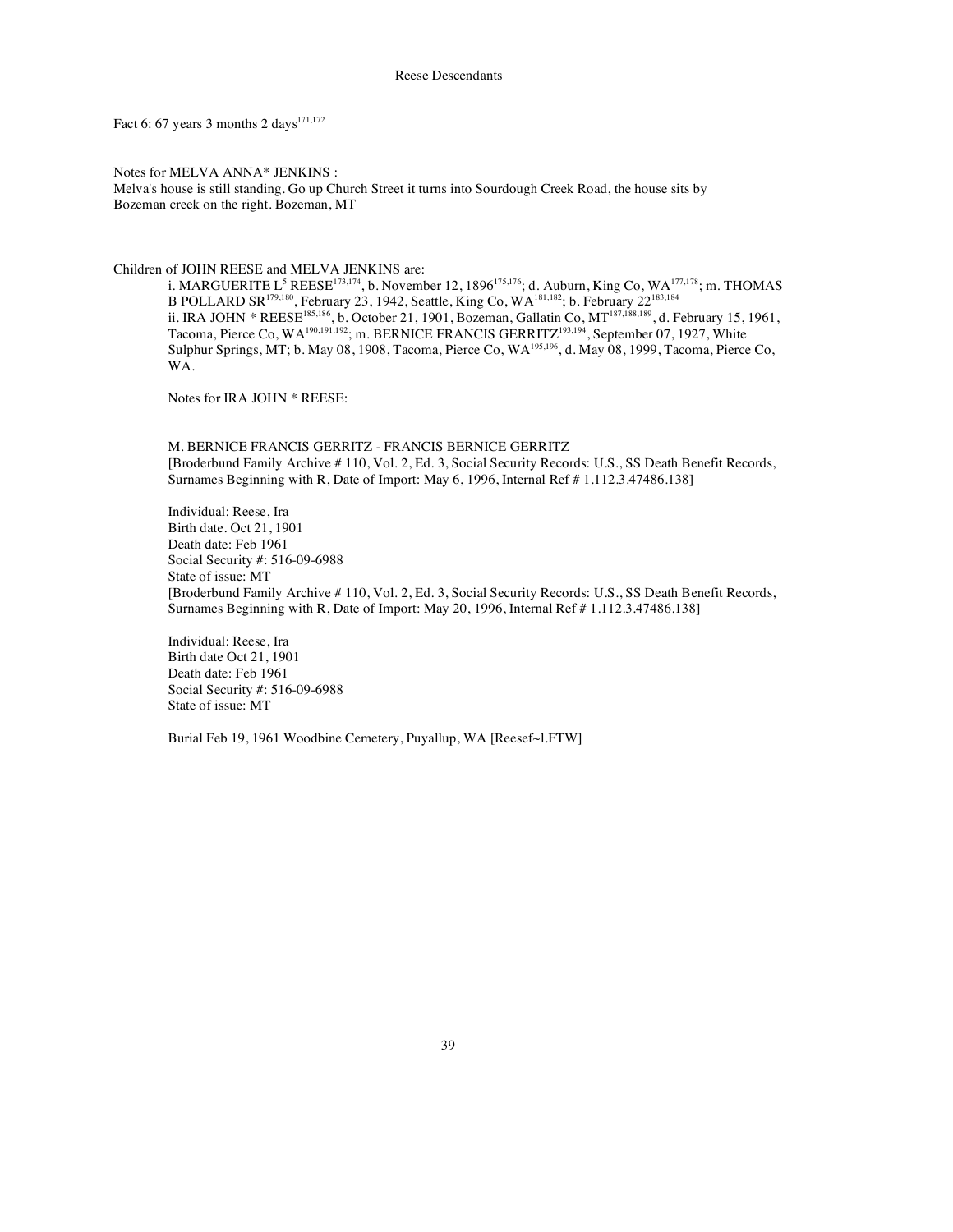Obit: The Tacoma News Tribune, Tacoma, Washington, Feb 16, 1961 Ira J. Reese

Ira J. Reese, 59, of Rt. 3, Box 167, Tacoma died in a local hospital Wednesday. Born in Montana, he lived here 19 years.

Mr. Reese was an employee of the Brown & Haley Candy Co.

Surviving are his widow, Bernice F., and a son, John K., both of Tacoma; two daughters, Mrs. Charles (Norma) Sabalaske of Tacoma and Mrs. Robert (Sandra) LaGrange of New Jersey, two brothers, Howard of Costa Mesa, Calif., two sisters, Mrs. Thomas Pollard of Algona and Mrs. William Pasha of Bozeman, Mont., and eight grandchildren.

Services will be announced by Wrigley-Clements Funeral Home in Puyallup.

Mr. and Mrs. Ira J. Reese, announce the marriage of their daughter Norma Jean to Sgt. Charles W. Sabalaske Sunday, June fifteenth Nineteen hundred and fifty-two Tacoma, Washington [Reesef~1.FTW] [myfamily.FTW]

M. BERNICE FRANCIS GERRITZ - FRANCIS BERNICE GERRITZ [Broderbund Family Archive # 110, Vol. 2, Ed. 3, Social Security Records: U.S., SS Death Benefit Records, Surnames Beginning with R, Date of Import: May 6, 1996, Internal Ref # 1.112.3.47486.138]

Individual: Reese, Ira Birth date: Oct 21, 1901 Death date: Feb 1961 Social Security #: 516-09-6988 State of issue: MT [Broderbund Family Archive # 110, Vol. 2, Ed. 3, Social Security Records: U.S., SS Death Benefit Records, Surnames Beginning with R, Date of Import: May 20, 1996, Internal Ref # 1.112.3.47486.138]

Individual: Reese, Ira Birth date: Oct 21, 1901 Death date: Feb. 16, 1961 Social Security #: 516-09-6988 State of issue: MT

Burial Feb 18, 1961 Woodbine Cemetery, Puyallup, WA

Obit: The Tacoma News Tribune, Tacoma, Washington, Feb 16, 1961 Ira J. Reese

Ira J. Reese, 59, of Rt. 3, Box 167, Tacoma died in a local hospital Wednesday. Born in Montana, he lived here 19 years.

Mr. Reese was an employee of the Brown & Haley Candy Co.

Surviving are his widow, Bernice F., and a son, John K., both of Tacoma; two daughters, Mrs. Charles (Norma) Sabalaske of Tacoma and Mrs. Robert (Sandra) LaGrange of New Jersey, two brothers, Howard of Costa Mesa, Calif., two sisters, Mrs. Thomas Pollard of Algona and Mrs. William Pasha of Bozeman, Mont., and eight grandchildren.

Services will be announced by Wrigley-Clements, Funeral Home in Puyallup.

Mr. and Mrs. Ira J. Reese announce the marriage of their daughter Norma Jean to Sgt. Charles W. Sabalaske Sunday, June fifteenth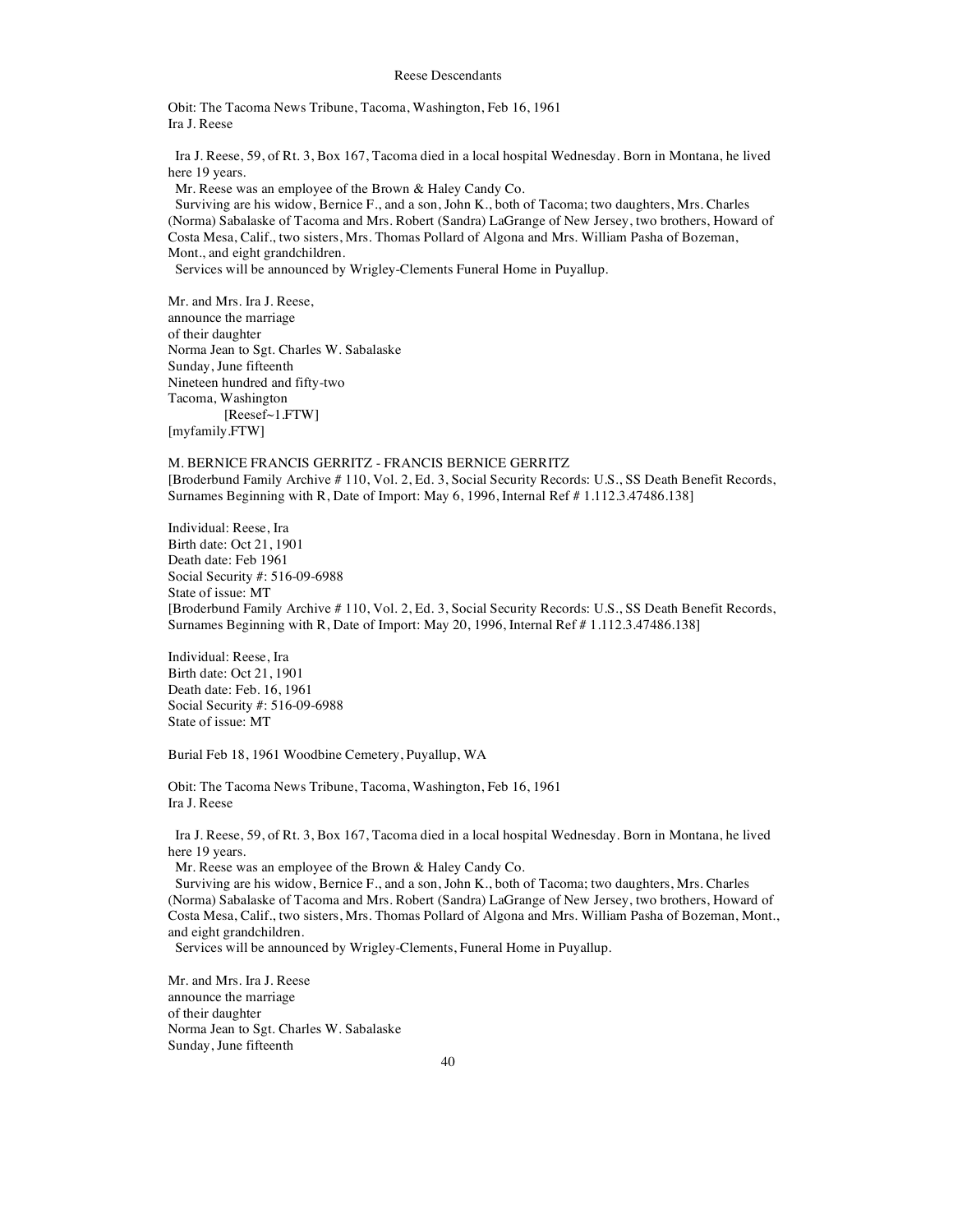Nineteen hundred and fifty-two Tacoma, Washington

More About IRA JOHN\* REESE: Fact 1: Social Security 516-09-6988<sup>197,198,199</sup> Fact 3: State of issue: MT<sup>200,201,202</sup>

Notes for BERNICE FRANCIS GERRITZ: Obit: Bernice Reese

Home Child care provider

Bernice (Gerritz) Reese, 91, died May 8 in Tacoma.

She was born in Pierce County and lived in the Tacoma area most of her life.

She met and married her husband, Ira Reese in Montana in 1927 and was widowed in 1961.

She loved children and devoted her life to raising her own family then spent the rest of her life caring for the children of others as a baby-sister for 44 years.

She will be greatly missed.

She is survived by her son, Jack and his wife, Clara, daughters Norma Hansen and her husband Bill, and Sandra La Grange and her husband, Bob; 15 grandchildren, 31 great-grandchildren and one great grandson; brother, Robert Gerritz and his wife, Diane; sisters, Goldene Robinson and her husband, Otto, and Georgene Lenz; and many nieces and nephews.

Graveside services will be at 2 p.m., May 14 at Woodbine Cemetery in Puyallup.

iii. BRYDEEN MATILDA REESE<sup>203,204</sup>, b. February 24, 1908, Bozeman, Gallatin Co, Montana<sup>205,206</sup>, d. June 26, 1983, Bozeman, Gallatin Co, MT<sup>207,208</sup>; m. WILLIAM DONALD PASHA<sup>209,210</sup>, February 07, 1929, Bozeman, MT; b. December 29, 1905, Bozeman, MT; d. January 06, 1994, Bozeman, Gallatin Co, MT, Sunset Hills Cemetery<sup>210</sup>.

Notes for WILLIAM DONALD PASHA: Services from Dokken-Nelson Sunset Chapel Bozeman, MT Monday January 10, 1994 10:30 AM **Officiants** David Silvey Jeff Gillie Organist Marie Harper Soloist Bryan Adams Musical Selections "Amazing Grace" "How Great Thou Art" Casketbearers Ken Pasha Steve Pasha Bill Bellows Norman Bellows David Bellows Mark Bradley Interment Sunset Hills Cemetery Bozeman, Montana

#### WILLIAM D. PASHA

William Donald Pasha Sr., 98, passed away Thursday, Jan. 6, at the Bozeman Care Center. He was born on Dec. 29, 1905, in Bozeman to Ronald J. and Emma Stucky Pasha. He grew up and attended Middle Creek School and the Bozeman public schools. He worked on the family farm and on Feb. 7, 1929, married Byrdeen Reese in Bozeman. The couple farmed in the valley until retirement in 1989. His wife preceded him in death in 1983. He has been a resident of the Bozeman Care Center Since 1989. He was a member of Bozeman Lodge No. 18 AF & AM, Scottish Rite Bodies of Livingston, Al Bedoo Shrine Temple of Billings, Bozeman Elks Lodge No. 463, Bozeman Eagles Lodge Aerie no. 326 mid was a charter member of the Gallatin County Sheriffs' Posse. Memorials in his name may be made to the Shriners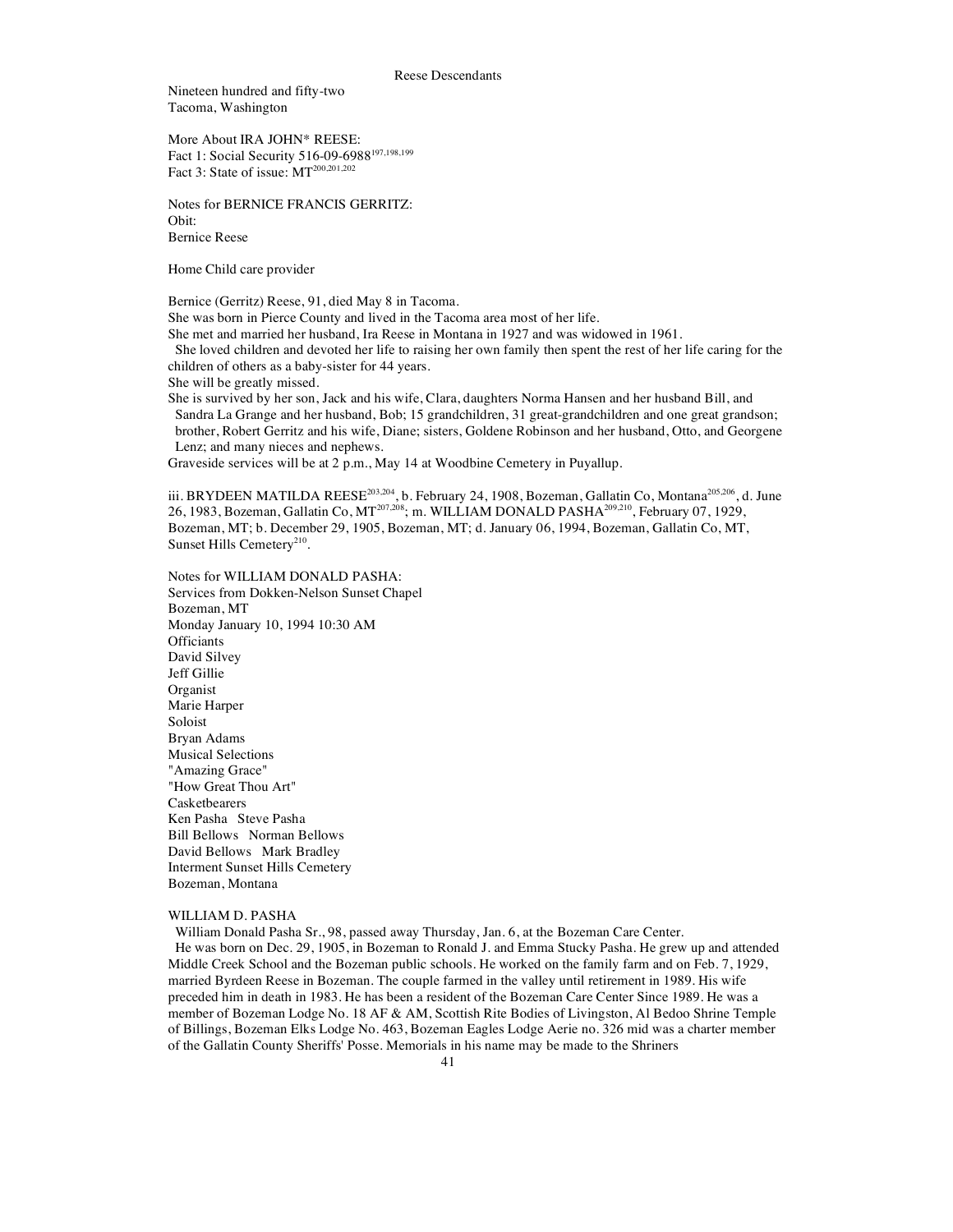Hospital for Crippled Children, P. O. Box 2472, Spokane, Wash., 99210-2472.

He is survived by one son and daughter-in-law, William Donald Jr. and Betty Pasha of Bozeman; one daughter and son-in-law, Laura Mae and Robert Bellows of Miles City, one sister Edith Hughes of Fairfield, seven grandchildren, six great-grandchildren; and numerous nieces and nephews.

He was preceded in death by his wife, Byrdeen in 1983 and by one sister, Louise March and three brothers, Clifford, John and Ronald.

Services are at 10:30 a.m. Monday, Jan. 10, at the Dokken Nelson Sunset Chapel. Interment will be in Sunset Hills Cemetery. [Reesef~1.FTW]

Services from Dokken-Nelson Sunset Chapel Bozeman. MT Monday January 10, 1994 10:30 AM **Officiants** David Silvey Jeff Gillie Organist Marie Harper Soloist Bryan Adams Musical Selections "Amazing Grace" "How Great Thou Art" Casketbearers Ken Pasha Steve Pasha Bill Bellows Norman Bellows David Bellows Mark Bradley Interment Sunset Hills Cemetery

#### WILLIAM D. PASHA

Bozeman, Montana

William Donald Pasha Sr., 98, passed away Thursday, Jan. 6, at the Bozeman Care Center. He was born on Dec. 29, 1905, in Bozeman to Ronald J. and Emma Stucky Pasha. He grew up and attended Middle Creek School and the Bozeman public schools. He worked on the family farm and on Feb. 7, 1929, married Byrdeen Reese in Bozeman. The couple farmed in the valley until retirement in 1989. His wife preceded him in death in 1983. He has been a resident of the Bozeman Care Center Since 1989. He was a member of Bozeman Lodge No. 18 AF & AM, Scottish Rite Bodies of Livingston, Al Bedoo Shrine Temple of Billings, Bozeman Elks Lodge No. 463, Bozeman Eagles Lodge Aerie no. 326 mid was a charter member of the Gallatin County Sheriffs' Posse. Memorials in his name may be made to the Shriners Hospital for Crippled Children, P. O. Box 2472, Spokane, Wash., 99210-2472.

He is survived by one son and daughter-in-law, William Donald Jr. and Betty Pasha of Bozeman; one daughter and son-in-law, Laura Mae and Robert Bellows of Miles City, one sister Edith Hughes of Fairfield, seven grandchildren, six great-grandchildren; and numerous nieces and nephews.

He was preceded in death by his wife, Byrdeen in 1983 and by one sister, Louise March and three brothers, Clifford, John and Ronald.

Services are at 10:30 a.m. Monday, Jan. 10, at the Dokken Nelson Sunset Chapel. Interment will be in Sunset Hills Cemetery.

#### WILLIAM D. PASHA SR., 88

Funeral services for William D. Pasha Sr., were held Mon., Jan. 10 at the Dokken-Nelson Sunset Chapel, with burial at Sunset Hills Cemetery. Mr. Pasha died Thurs., Jan. 6 at the Bozeman Care Center at the age 88. He was born Dec. 29, 1905 in Bozeman to Ronald J. and Emma Stucky Pasha. He grew up and attended Middle Creek School and the Bozeman public schools. He worked on the family farm, on Feb. 7, 1929 married Byrdeen Reese in Bozeman.

The couple farmed in the valley until retirement in 1989. His wife preceded him in death in 1983.

iv. HOWARD RUBBLE REESE<sup>211,212</sup>, b. September 15, 1910, Moore, Gallatin Co, MT<sup>213,214,215</sup>; d. July 25, 1976, Pomona, CA - Westminster Memorial Park, Westminster, CA<sup>216,217,218</sup>; m. MARIAN ADELAIDE HART219,220,221, December 25, 1929, Seattle, King Co, WA222,223, b. September 1907, Denver, CO224,225,226, d. April 14, 1980, Anaheim, CA - Westminster Memorial Park, Westminster, CA<sup>227,228,229</sup>.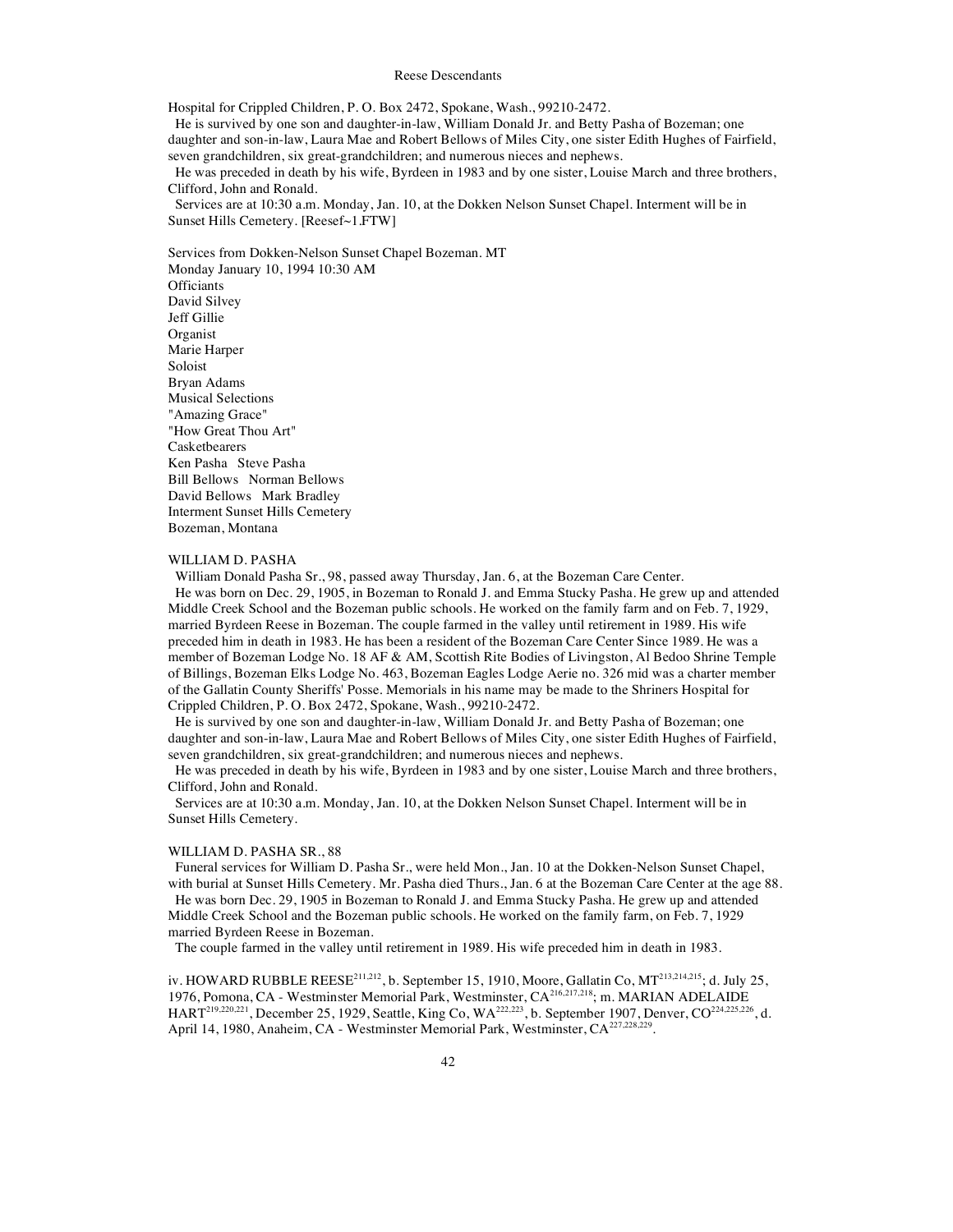Notes for HOWARD RUBLE REESE: Individual: Reese, Howard Birth date: Sep 15, 1910 Death date: Jul 1976 Social Security #: 517-03-1215 Last residence. CA 92806 State Of Issue: MT

[Broderbund Family Archive # 110, Vol. 2, Ed. 3, Social Security Records: U.S., SS Death Benefit Records, Surnames Beginning with R, Date of Import: May 20, 1996, Internal Ref # 1.112.3.47486.15]

Howard was robbed, kidnapped, and murdered on July 25, 1976 - His body was found July 27, 1976 - Buried July 31, 1976

More About HOWARD RUBLE REESE: Fact 1: July 31, 1976, Social Security #: 517-03-1215<sup>230,231,232</sup> Fact 3: State of issue: MT<sup>233,234,235</sup> Fact 6: Last residence: CA 92806<sup>236,237,238</sup>

v. EARL LE ROY REESE<sup>239,240</sup>, b. January 11, 1913, Bozeman, Gallatin Co,  $MT^{241,242}$ ; d. October 1999, Miles City, MT; m. (1) HELEN<sup>242</sup>, 1944<sup>242</sup>, m. (2) HELEN HOFMANN<sup>243</sup>, October 19, 1948, Las Vegas, NV243; b. March 19, 1918, Greenfield, IA; d. April 25, 1984, Greenfield, IA.

Notes for EARL LE ROY REESE: Earl Reese 621 N. Montana Ave. Miles City, MT 59301-2530 (406) 232-6015

CHILD: DENNIS LE ROY REESE B 6 SEP, DIED AT BIRTH

9. MARY ELMIRA<sup>4</sup> REESE (*JOHN JAMES<sup>\*3</sup>*, *JOHN E<sup>2</sup>*, *EVAN<sup>1</sup>*)<sup>244,245</sup> was born August 28, 1872 in Bozeman, Gallatin Co,  $MT^{246,247}$ , and died November 18, 1903<sup>248,249</sup>. She married EDWARD A TURNER<sup>250,251</sup>.

Children of MARY REESE and EDWARD TURNER are:

i. JOSEPH EDWARD<sup>5</sup> TURNER<sup>252,253</sup>, b. September 11, 1891, Bozeman, Gallatin Co, Montana, Reese Creek<sup>254,255</sup>, d. August 17, 1972, Bozeman, Gallatin Co, Montana<sup>256,257</sup>; m. BESS STRATTON<sup>258,259</sup>, September 09, 1914, Bridger canyon - 1964 Celebrated their 50th Wedding Anniv.<sup>260</sup>.

Notes for JOSEPH EDWARD TURNER: Obit: 24 August 1972

Joseph Edward Turner

Funeral services for Joseph Edward Turner, 80 of 1609 Hillside Lane, were conducted Monday at Dokken-Nelson Sunset Chapel. He died Aug. 17 at Bozeman Deaconess Hospital.

He was a lifetime resident of Bozeman following his birth at Reese Creek to Edward and Mary Reese Turner on Sept. 11, 1891.

Turner worked as a carpenter and for the past eight years had been employed at the hospital as custodian. He was married to Bessie Stratton on Sept. 9, 1914, in Bridger Canyon.

Turner was a member of the Grace Baptist Church.

Survivors include his wife, Bessie Turner, and a daughter, Mrs. Velna McKay, of Bozeman; two sons, Victor Turner of Bountiful, Utah, and Vincent Turner of Lima, Ohio; two brothers, Elvin of Los Angeles and Tom Esgar of Belgrade; two sisters, Mrs. Clara Warwood of Bozeman

ii. ELVIN TURNER<sup>260,261</sup>, d. of Los Angeles,  $CA^{262,263}$ . iii. TOM ESGAR TURNER<sup>264,265</sup>, d. of Belgrade, MT<sup>266,267</sup>.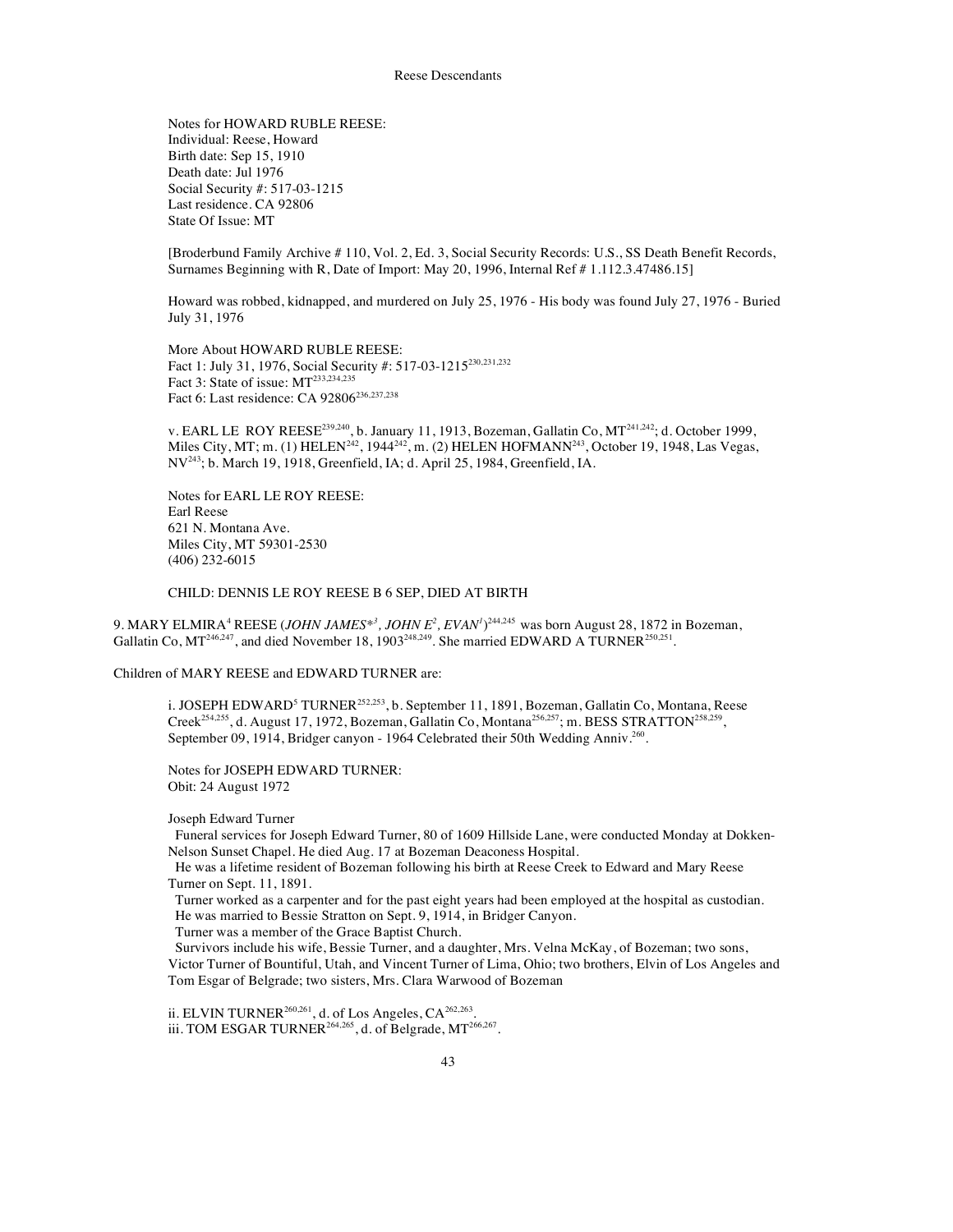iv. CLARA TURNER268,269, .d Bozeman, Gallatin Co, Montana270,271; m. MR. WARWOOD.

10. EMMA JOSEPHIA<sup>4</sup> REESE (*JOHN JAMES*<sup>\*</sup><sup>3</sup>, *JOHN E*<sup>2</sup>, *EVAN<sup><i>I*</sup>)<sup>272,273</sup> was born February 20, 1875 in Bozeman, Gallatin Co., MT<sup>274,275</sup>. She married SAMUEL GRANT ESGAR<sup>276,277,278</sup> March 25, 1894 in Bozeman, Gallatin Co., MT<sup>279,280</sup>

Notes for SAMUEL GRANT ESGAR: Obit: April 14, 1927

## GALLATIN FARMER DIES IN CALIFORNIA

Sam G. Esgar of Reese Creek Dies at Hollywood. Where He and His Wife Were Visiting.

Sam G. Esgar of Reese Creek, a well known Gallatin farmer, died at the home of his daughter, Mrs. Jack W. Guiger in Hollywood, California, Thursday morning at 11:30, according to word received by Bozeman relatives. Arrangements have not been made for the funeral.

Mr. Esgar and his wife had gone to California to spend the winter with their son Reese Esgar and their daughter Mrs. Guiger and their families. Mr. Esgar had not been well and hoped that the change to a lower attitude would benefit his health. He and his wife had been with the son at Modesto, until about ten days ago, when he went to Hollywood to visit the daughter.

He is survived by two sons and one daughter and by several grandchildren. Besides the son and daughter mentioned in California. His son Tom Esgar is managing the ranch at Reese Creek. Four brothers and one sister survive Mr. Esgar. They are Charles, Robert M., and John Esgar and Mrs. John Rabe or Bozeman, and Frank Esgar of Independence, Missouri.

Children of EMMA REESE and SAMUEL ESGAR:

i. REESE<sup>5</sup> ESGAR, d. of Modesto, CA.

ii. TOM ESGAR, d. of Bozeman, MT.

iii. DAUGHTER ESGAR, d. of Hollywood. CA; m. JACK W. GUIGER; d. of Hollywood. CA.

11. OLIVER LEE<sup>4</sup> REESE (*JOHN JAMES*<sup>\*</sup><sup>3</sup>, *JOHN E*<sup>2</sup>, *EVAN<sup>1</sup>*)<sup>281,282</sup> was born December 03, 1871 in Bozeman, Gallatin Co., MT283,284, and died November 23, 1935 in Bozeman. MT - Reese Creek cemetery. He married VHILENA CHARLOTTE SACHS285,286 November 12, 1901 in Terre Haute, IN, daughter of JACOB SACHS and JOHANNAH SCHEYTT. She was born March 26, 1876 in Terre Haute. IN, and died June 30, 1930 in Bozeman, MT.

Notes for OLIVER LEE REESE:

1900 Reese Creek, MT census Oliver & Joseph were at 140-141 Listed as farmers b. Dec 1872 27 yrs Joseph b. Jan 1874 23 yrs

[Reesef~1.FTW]

1900 Reese Creek, MT census Oliver & Joseph were at 140-141 Listed as farmers b. Doc 1872 27 yrs Joseph b. Jan 1874 25 yrs

Notes for VHILENA CHARLOTTE SACHS: VHILENA C. SACHS REESE

Marriage brought Vhilena Sachs to Reese Creek from Terra Haute, Indiana. While visiting her sister, Nettie Baguhn Herrin, at Reese Creek, Vhilena met Oliver L. Reese. They married in 1901 and lived at the farm where the Reese family had homesteaded in 1863.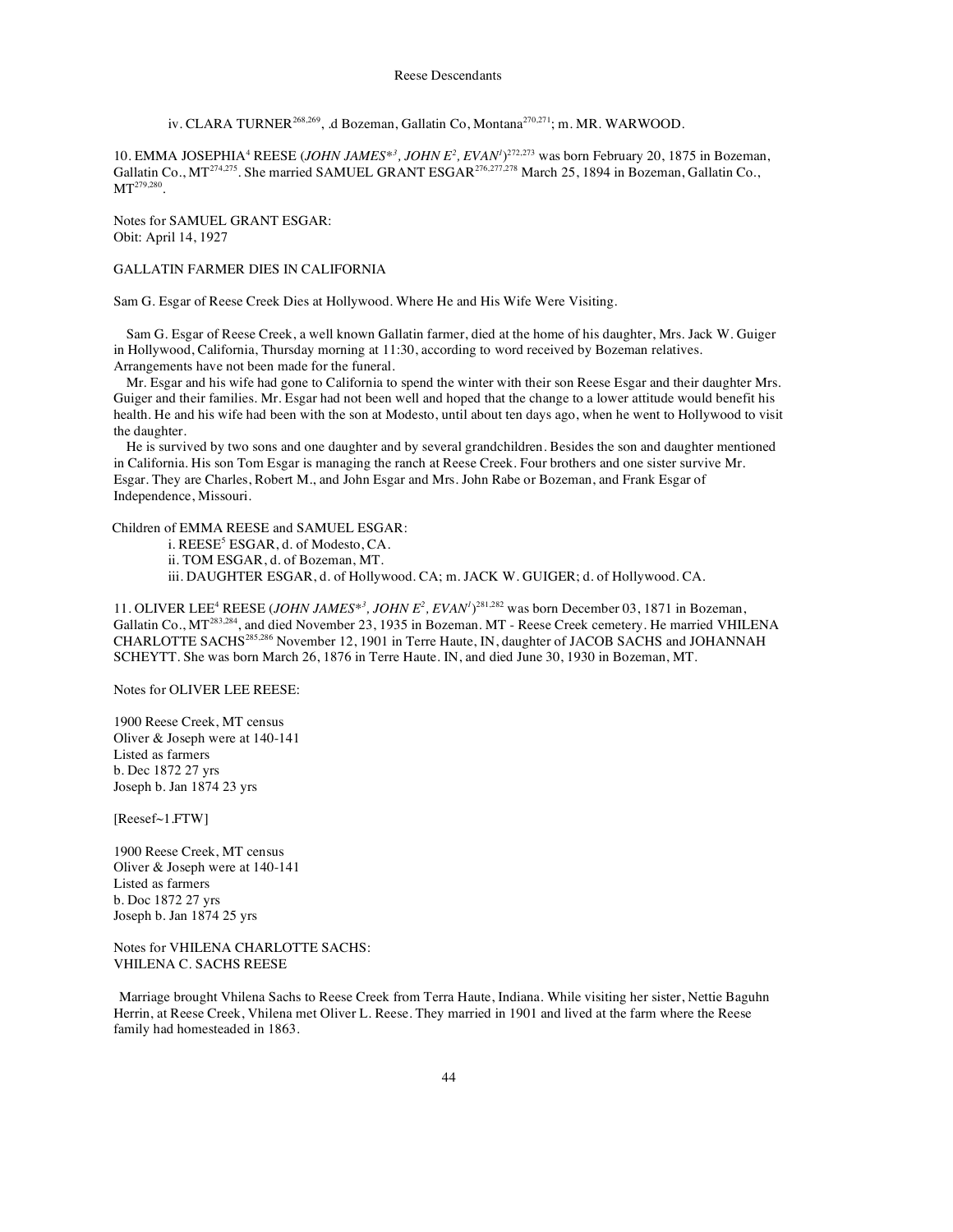In addition to raising six children of her own, Vhilena cared for three others. According to her daughter-in-law, Elouise (Skippy) Reese:

"Besides all of her many household tasks, she and her family grew large gardens, pieced quilts and made their own clothes . . . She sold eggs and chickens, baked all of her own bread, made her own soap, helped with all the butchering, churned her own butter, and canned hundreds of jars of fruit, jams and preserves . . . She was a great reader and a fine piano player."

Copy from Gallatin County Historical Society, Pioneer Museum, Bozeman, MT

July 1, 1930 MRS. OLIVER L. REESE DIES MONDAY EVENING Had Lived Nearly 30 Years in the Reese Creek District. Funeral Awaits Sons Arrival.

Mrs. Vhilena Charlotte Reese, wife of Oliver L. Reese, of Reese-Creek, aged 54, passed away at the home of her niece, Mrs. O. H. Fuller at 614 Black Avenue North, Monday morning, after an illness of a few months. Arrangements for the funeral have not been completed, waiting for the arrival of her son Franklin Reese from Long Beach, California. Services will be held at the reorganized church of Latter Day Saints on Seventh Avenue North, and burial will be in the Reese Creek cemetery.

The body is at the Hagaman funeral home.

She was born in Terre Haute, Indiana, March 26, 1876, her maiden name being Vhilena C. Sachs. She was married in Terre Haute, November 12, 1901, to Oliver L. Reese of the Gallatin Valley, a son of early pioneers, Mr. and Mrs. Thomas Reese. They came west soon after the wedding, and settled on a ranch in the Reese creek district north of Bozeman, where they have continued to reside.

Mrs. Reese is survived by her husband and by five children; Franklin and Olive Reese of Long Beach, the latter having come during her mother's illness; Mildred, Paul and Donna all at the ranch home. She is also survived by her mother Mrs. Elizabeth Sachs and by a brother Frank Sachs at Terre Haute, Indiana. She was a member of Eastern Star in Terre Haute, but had never affiliated with any chapter here. [Reesef~1.FTW]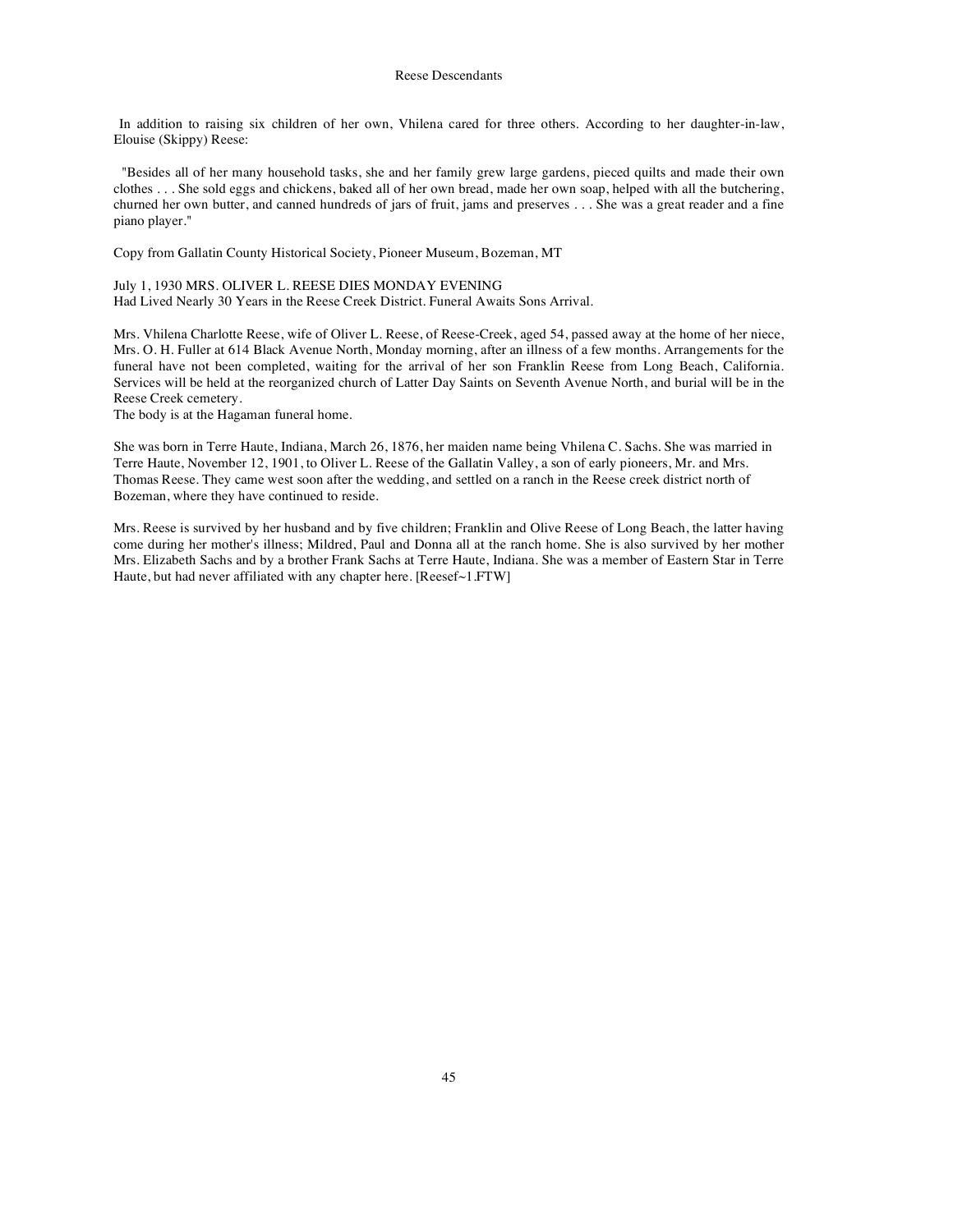Children of OLIVER REESE and VHILENA SACHS are: i. ESTHER MARY<sup>5</sup> REESE<sup>287,288</sup>, b. November 09, 1902, Reese Creek, Gallatin Valley, MT; d. March 15, 1919, Bozeman, MT.

Notes for ESTHER MARY REESE: Buried Reese Creek Cemetery

ii. FRANKLIN ARTHUR REESE<sup>289,290</sup>; b. February 22, 1904, Bozeman, Gallatin Co, MT<sup>290</sup>; d. March 09, 1985, Long Beach, CA - Buried LaVerne, CA; m. (1) KATHERINE UNKNOWN<sup>290</sup>; m. (2) HELEN KATHRYN REXROAD, September 02, 1933, Long Beach, CA; b. October 24, 1910, Anaheim, CA; d. May 08, 1987, Long Beach, CA - Buried La Verne, CA.

Notes for FRANKLIN ARTHUR REESE: Obit: Bozeman Daily Chronicle - March 10, 1985 FRANKLIN ARTHUR REESE

Franklin Arthur Reese, Reese Creek native, died late Friday at Memorial Hospital in Long Beach, Calif., following a long illness. He was born Feb. 22, 1904, to Mr. and Mrs. Oliver L. Reese.

He graduated from Gallatin County High School in 1922. Five years later, in 1927, he moved to Long Beach where he had made his home since.

In 1929, he began work for the U. S. Postal Service and retired after 42 years of service.

He is survived by his wife, Katherine; one son, Franklin Jr.; three grandchildren; two great grandchildren; two sisters, Olive Reese of Long Beach and Mrs. Elard (Mildred) Bassett of Bozeman. Six nephews also survive.

He was preceded in death by two sisters, Esther M. Reese and Mrs. Donna Osmun, and one brother, Paul F. Reese.

Graveside services and burial will take place in LaVerne, Calif.

Copy from Gallatin County Historical Society, Pioneer Museum, Bozeman, MT [Reesef~l.FTW]

# FRANKLIN ARTHUR REESE

Franklin Arthur Reese, Reese Creek native, died late Friday at Memorial Hospital in Long beach, Calif., following a long illness. He was born Feb. 22, 1904, to Mr. and Mrs. Oliver L. Reese.

He graduated from Gallatin County High School in 1922. Five years later, in 1927, he moved to Long Beach where he had made his home since.

In 1929, he began work for the U. S. Postal Service and retired after 42 years of service.

He is survived by his wife, Katherine; one son, Franklin Jr.; three grandchildren; two great grandchildren; two sisters, Olive Reese of Long Beach and Mrs. Elard (Mildred) Bassett of Bozeman. Six nephews also survive.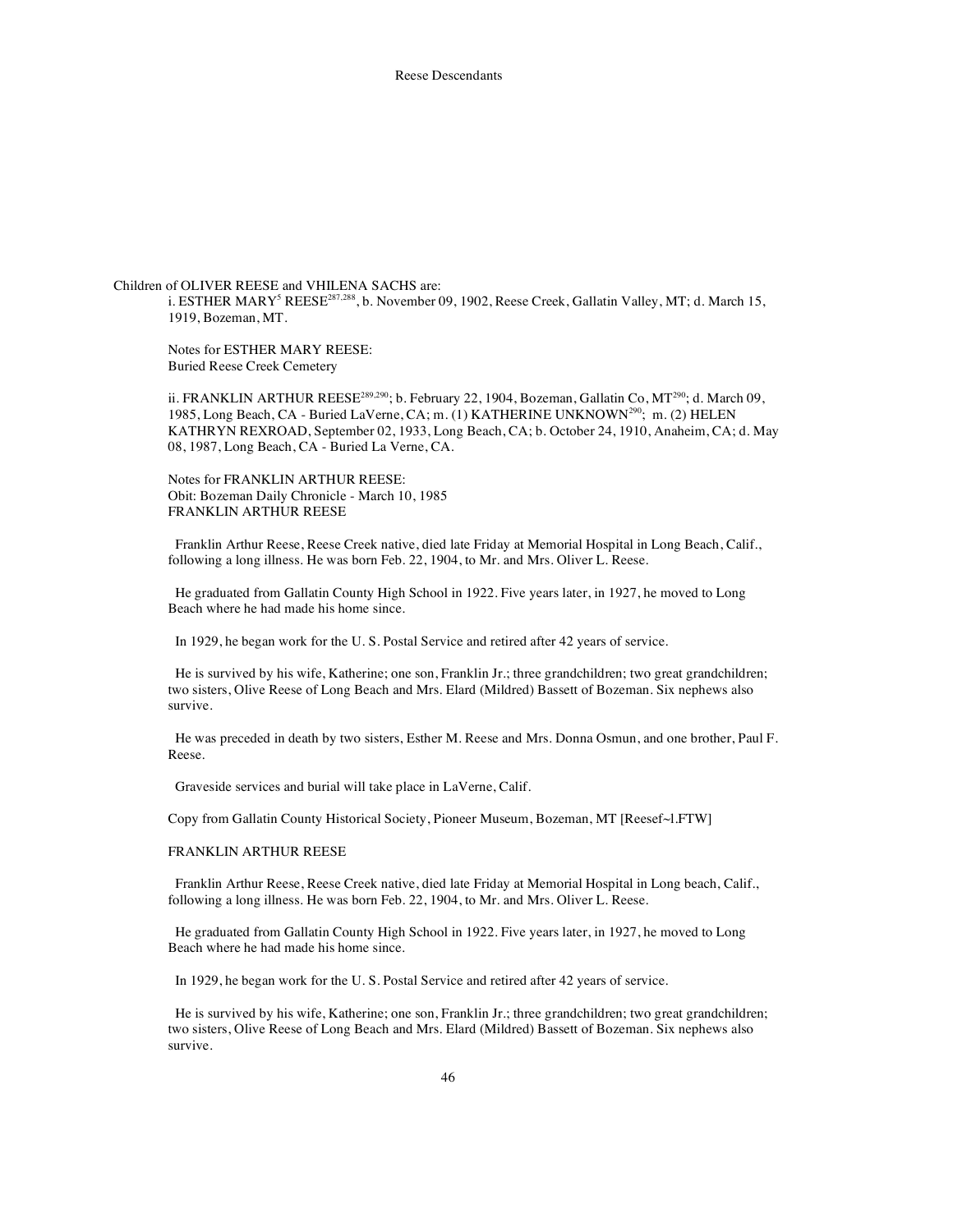He was preceded in death by two sisters, Esther M. Reese and Mrs. Donna Osmun, and one brother, Paul F. Reese.

Graveside services and burial will take place in LaVerne, Calif.

Copy from Gallatin County Historical Society, Pioneer Museum, Bozeman, MT

Notes for HELEN KATHRYN REXROAD: Source: Larel Bassett

iii. THOMAS JACOB REESE<sup>290</sup>, b. March 09, 1906, Bozeman, Gallatin Co, Montana; d. April 26, 1906, Bozeman, Gallatin Co, MT - Reese Creek cemetery<sup>290</sup>.

Notes for THOMAS JACOB REESE: Source: Avant Courier - 27 April 1906 - P 1 C 6

Died Thurs. April 26. Thomas J. Reese. The 7 weeks old child of Mr. and Mrs. Oliver Reese. Funeral 2: p.m. tomorrow. Interment in Reese Creek Cemetery. [Reesef~1.FTW]

Source: Avant Courier - 27 April 1906 - P 1 C 6

Died Thurs. April 26. Thomas J. Reese. The 7 weeks old child of Mr. and Mrs. Oliver Reese. Funeral 2: p.m. tomorrow. Interment in Reese Creek Cemetery.

iv. ELIZABETH OLIVE REESE, b. April 08, 1907, Reese Creek, Gallatin Valley, MT; d. of Long Beach,  $\mathsf{CA}$ 

v. MILDRED IRENE REESE<sup>291, 292</sup>, b. January 03, 1911, Reese Creek, Gallatin Valley, MT; d. April 30, 1992, Bozeman, MT; m. ELARD RAYMOND BASSETT<sup>293,294</sup>, June 20, 1935, Big Timber, MT; b. January 06, 1911, Livingston, MT<sup>295,296</sup> d. January 10, 1991, Bozeman, MT.

Notes for MILDRED IRENE REESE: Obit: April 30, 1992

## MILDRED IRENE BASSETT, 81

Mildred Irene Reese Bassett died Thurs., April 30 at the Bozeman Care Center after a short illness. She was 81.

She was born Jan. 3, 1911 at Reese Creek, north of Bozeman, to Oliver I. Reese and Whilena C. Sachs Reese. She attended Reese Creek School through the eighth grade and graduated from Gallatin County High School. She raised a younger brother and sister after her mother's death in 1930.

She married Elard R. Bassett June 10, 1935 in Big Timber. They lived in Bozeman until 1942 when they moved to California where Elard worked in the shipyards. In 1945 they moved back to Bozeman, then back to California in 1956. They returned to Livingston in 1962 and back to Bozeman in 1967.

Her husband preceded her in death in January 1991.

Mrs. Bassett was a member of the Order of Eastern Star for 40 years. She enjoyed gardening and her greenhouse.

Survivors include two sons, Reese of Bozeman and Laurel of Boise, Idaho; a sister, Elizabeth Olive Reese, Long Beach, Calif.; three grandchildren; two step-grandchildren; three great-grandchildren; three greatgrandchildren and four great-great-grandchildren.

Cremation has taken place and committal services will be held at Reese Creek Cemetery at a date to be announced later. Dahl Funeral Chapel is assisting with arrangements. [Reesef~1.FTW]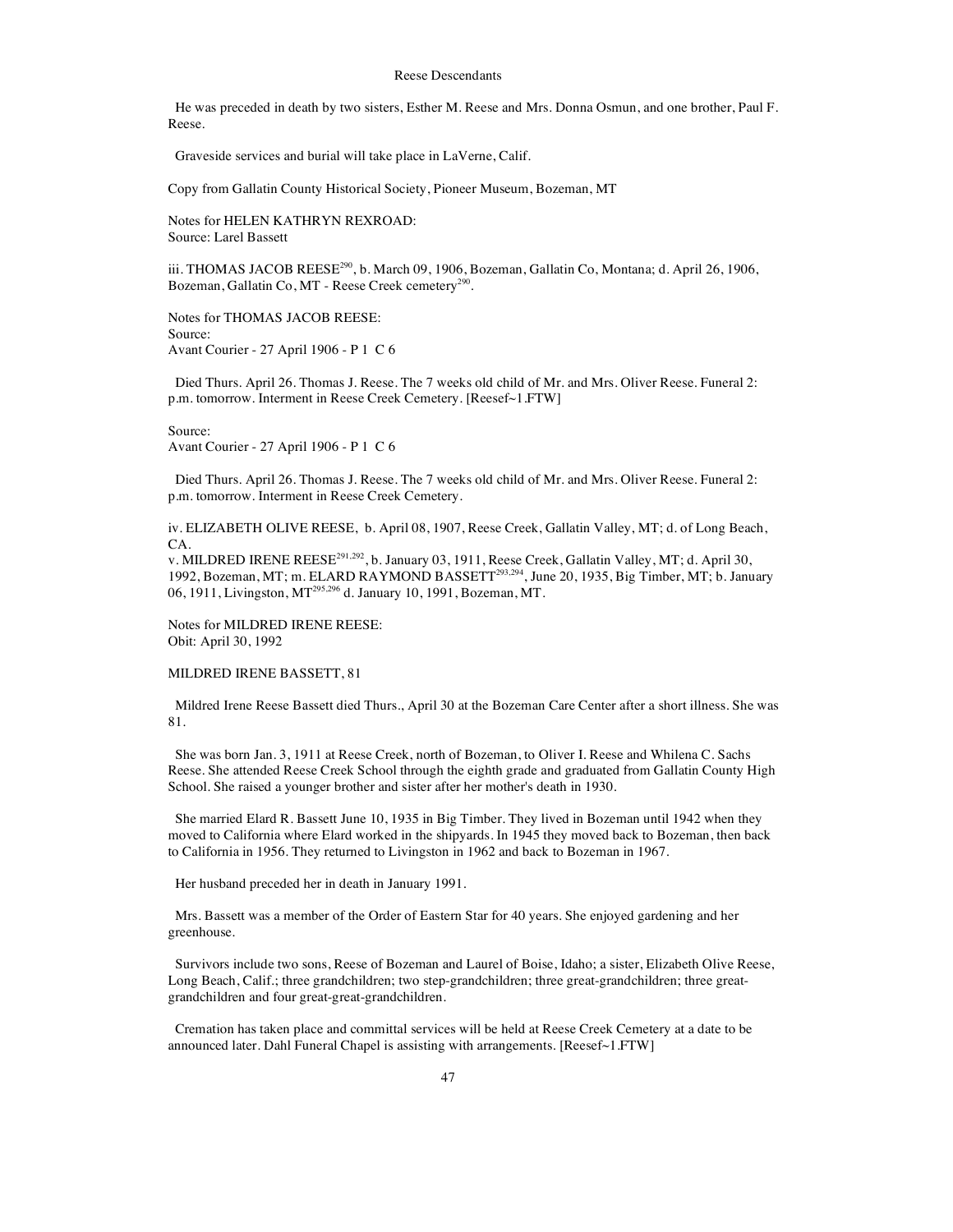Notes for ELARD RAYMOND BASSETT: Obit: January 13, 1991

#### ELARD BASSETT

Elard Bassett, 80, died at his home Jan. 11 of cancer.

He was born Jan. 6, 1911. in Livingston, to Lester and Emma Bassett. He attended schools in Manhattan. On June 10, 1935, he married Mildren R. Reese in Big Timber.

During World War II he worked in the shipyards on the West Coast. Most of his working life he was a painter and worked for North American Aviation for many years.

The Bassett family lived in many Montana towns including Livingston and Bozeman. He was a member of Bozeman Lodge no. 18 AF & AM. During the early 1930s he was a member of the Montana National Guard. Bassett is survived by his wife; two sons, Reese of Bozeman, and Larel of Boise, Idaho; a sister, Mrs. F. J. (Verna) Ryhneer of Absarokee; a brother, Robert Bassett of Bozeman; and by several grandchildren and

great-grandchildren.

His parents, a brother and a son preceded him in death.

The body has been cremated and graveside memorial services will be held at a later date. Dahl Funeral Chapel is in charge of arrangements.

He became a lifetime member of the Summit Valley Masonic Lodge 123 while in Butte. He was a member of the Shrine-Algeria Temple, a 50-year member of the Fraternal Order of Eagles and lifetime member Of the Bozeman Elks Lodge 463.

For many years he operated Walter Ericson Distribution Co. He drove trucks for 43 years without an accident. The Montana School Bus Drivers Association gave him a 10-year Safe Driving Award.

Survivors include his widow, Jean; a son, Harold of Deer Lodge; three grandchildren; one great granddaughter, and several nieces and nephews. He was preceded in death by a brother and sister.

Funeral services will be at 11: a.m. Monday at the Dahl Funeral Chapel. Burial will be in the Sunset Hills; Cemetery. Lunch will follow at the First Presbyterian Church. [Reesef~1.FTW]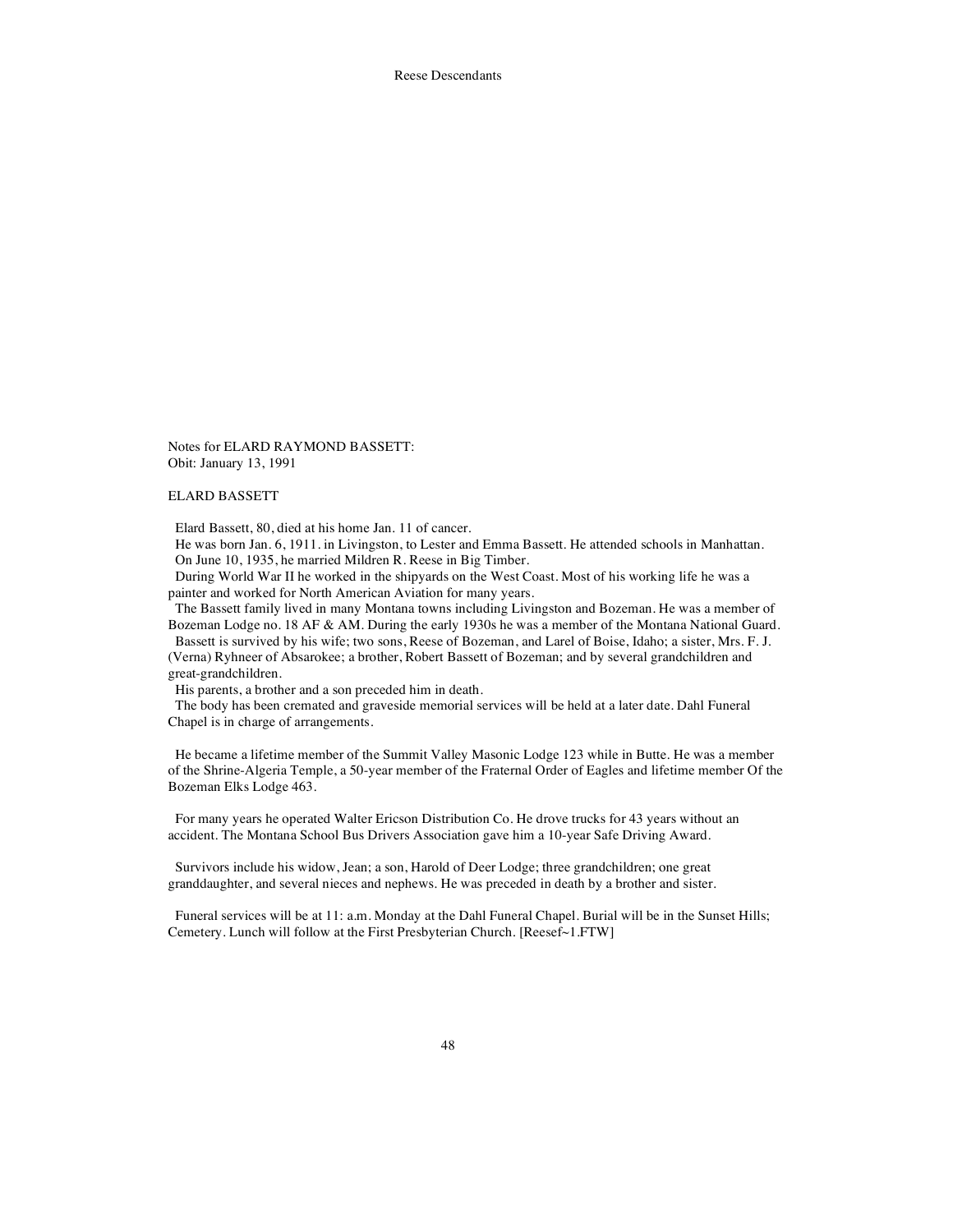vi. PAUL FOLEY REESE<sup>297,298</sup>, b. September 16, 1912, Reese Creek, Gallatin Valley, MT; d. March 16, 1979, Bozeman, MT<sup>299,300</sup>; m. (1) ELOISE 'SKIPPY' UNKNOWN<sup>301</sup>; d., Salinas, CA<sup>301</sup>; m. (2) ELOUISE 'SKIPPY' PANSY WILLIT<sup>302</sup>, January 03, 1936, Bozeman, MT; b. July 06, 1911, Antwerp, OH; d., of Salinas, CA<sup>302</sup>.

Notes for PAUL FOLEY REESE: KARVEL K. REESE B 15 NOV 1940 -D 2 SEP 1961 KARL

[Reesef~1.FTW]

[myfamily.FTW]

SON: KARVEL K. REESE B 15 NOV 1940 -D 2 SEP 1961 KARL

vii. DONNA RUTH REESE  $303,304$ , b. October 16, 1915, Reese Creek, Gallatin Valley, MT; d. January 23, 1979, Fort Wayne, IN - buried Fort Wayne, IN; m. LEON ARTHUR OSMUN, January 03, 1936, Bozeman, MT; b. October 12, 1914, Mark Center, OR

Notes for LEON ARTHUR OSMUN: Source: Larel Bassett

viii. OLIVE REESE<sup>305,306</sup>, b. April 08, 1909<sup>307,308</sup> d. of Long Beach, CA<sup>308</sup>.

12. ARTHUR QUINTON<sup>4</sup> REESE (*THOMAS*  $J^3$ *, JOHN E<sup>2</sup>, EVAN<sup>* $J$ *309,310</sup> was born July 17, 1877<sup>311,312</sup>, and died in of* Independence,  $MO^{312}$ . He married JOSEPHINE BECK. She died in Independence, MO.

Notes for ARTHUR QUINTON REESE: Source: Larel Bassett "I'm working with Vaughny Reese and Arthur Burnham to finish Arthur Quinton Reese's sheets"

Notes for JOSEPHINE BECK: Source: Larel Bassett

Children of ARTHUR REESE and JOSEPHINE BECK are: i. VAUGHNY CORNELIA<sup>5</sup> REESE, b. January 21, 1912, Deer Lodge, MT; m. CHESTER HARRISON BURNHAM.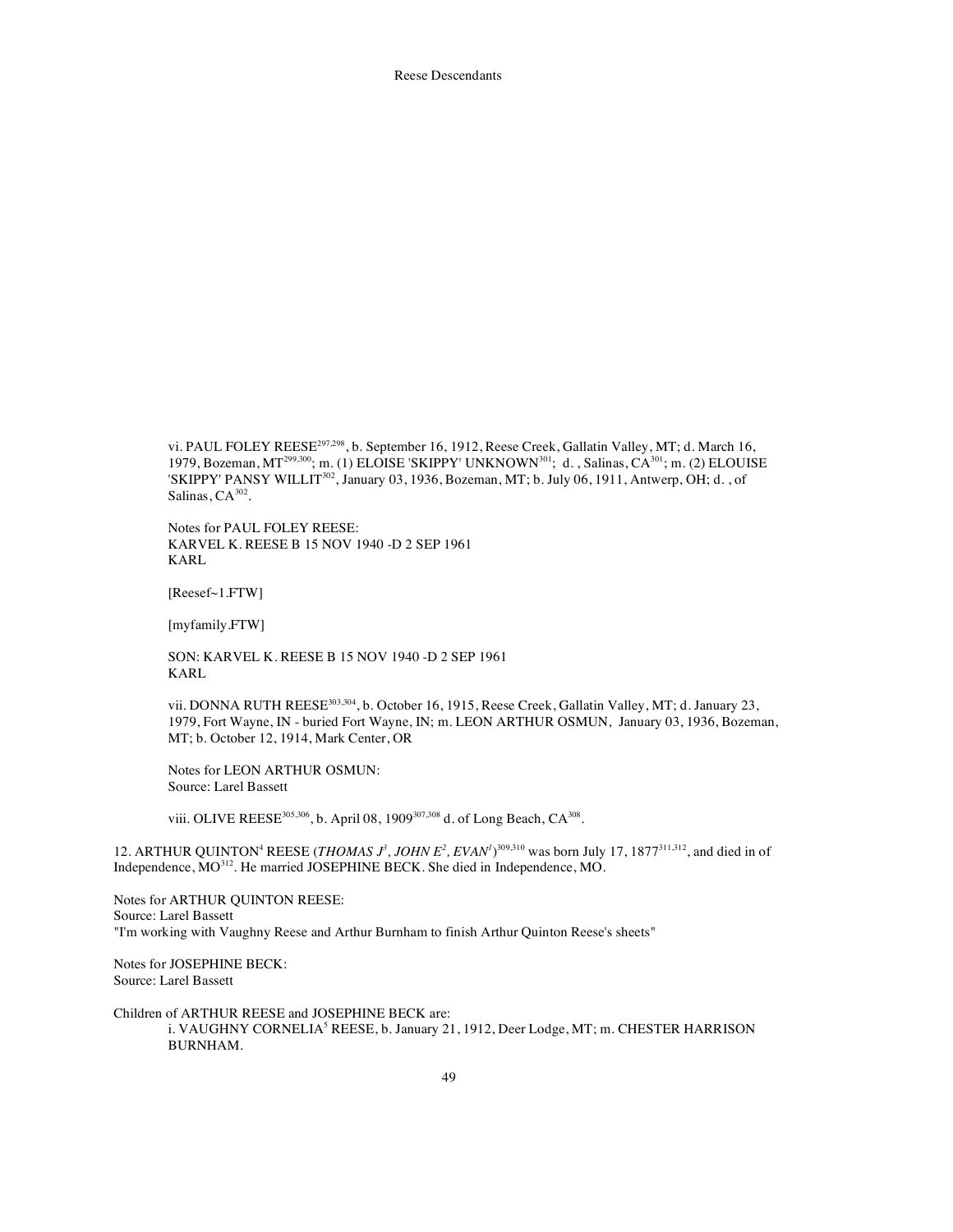Notes for VAUGHNY CORNELIA REESE: Source: Larel Bassett

Notes for CHESTER HARRISON BURNHAM Source: Larel Bassett

ii. DUANE REESE, b. February 27, 1916, Bozeman, MT; d. Independence, MO; m. LAURA.

13. MAGGIE JANE<sup>4</sup> REESE (*THOMAS*  $J^3$ *, JOHN E<sup>2</sup>, EVAN<sup>* $1$ *</sup>)*<sup>313,314</sup> was born July 13, 1988 in Bozeman, MT, and died October 1l, 1941 in Bozeman, MT. She married ALLEN D SECOR.

Notes for ALLEN D SECOR Source: Larel Bassett

"I'm working with Walter A. Secor to finish Maggie Jane Reese's sheets."

Child of MAGGIE REESE and ALLEN SECOR is: i. WALTER A<sup>5</sup> SECOR

14. EVAN WALTER<sup>4</sup> REESE (*GOMER<sup>3</sup>*, *JOHN E<sup>2</sup>*, *EVAN<sup>1</sup>*)<sup>315,316</sup> was born December 26, 1877 in Reese Creek, Gallatin Co. Montana<sup>317,318</sup>, and died May 27, 1967 in Innisfail, Alberta, Canada<sup>319</sup>. He married EMMA CROUSE<sup>319,320,321</sup> January 22, 1905 in Springhill<sup>323,324,325</sup>, daughter of WILLIAM CROUSE and SARAH APPLEGATE. She was born 1882 in Spring Hill, Gallatin Valley, MT<sup>325,326,327</sup>, and died 1954<sup>328,329,330</sup>.

Notes for EVAN WALTER REESE: REESE-CROUSE WEDDING AT SPRINGHILL SUNDAY LAST ( Wednesday January 31, 1906, Bozeman Daily Chronicle)

At high noon last Sunday, at the home of Mr. and Mrs. Arthur Truman of Springhill, the wedding of Mr. Evan Walter Reese, son of Mr. and Mrs. Gomer Reese of Reese Creek, and Miss Emma Crouse, daughter of Mrs. Arthur Truman, took place, the Rev. Davis Willson officiating.

The home was beautifully decorated for the occasion and a company mostly composed of relatives of the contracting parties were present to witness the ceremony. Fred Crouse acted as best man and Zetta Reese as bridesmaid, while Miss Pearl Dickson presided at the organ. At the appointed hour, the wedding party marched into the parlor to the music of the wedding march and took their places under an arch of evergreens and flowers. The soft strains of the organ continued during the marriage service, adding solemnity to the ceremony. The bride's gown was of light blue figured silk eolienne over taffeta silk and the bride carried a large bunch of roses.

Immediately after the ceremony the guests present, to the number of 26, sat down to a sumptuous wedding lunch in the spacious dining room, where the tables were handsomely decorated.

The presents were numerous and cos??????ewing that they had been rehydrered? by a host of friends. A reception was held from two to four in the afternoon, at which refreshments were served and all the people of that vicinity came in to wish the young couple many happy days. Mr. and Mrs. Reese will reside at Belgrade, where Mr. Reese has for some time been with the Belgrade store. Both Mr. and Mrs. Reese are natives of Gallatin county and have many friends, with whom the Chronicle joins in wishing them all happiness.

Evan was in Caroline, Alberta, Canada in October of 1958. Source: Obit of sister. Common laborer

Great to get your email today. It's always great to hear from another branch of the family. John E. is my gr gr grandfather. As you may know, our line is through Gomer-Evan-Anita. My grandfather Evan, came to Southern Alberta in 1907. He was the only one of his family to do so. Since my Dad was also the only one of his family to come to Alberta, that makes most of my cousins, etc. etc. all in the US.

We have made a few trips to Bozeman in the last ten years to try and get more information. Evan's wife Emma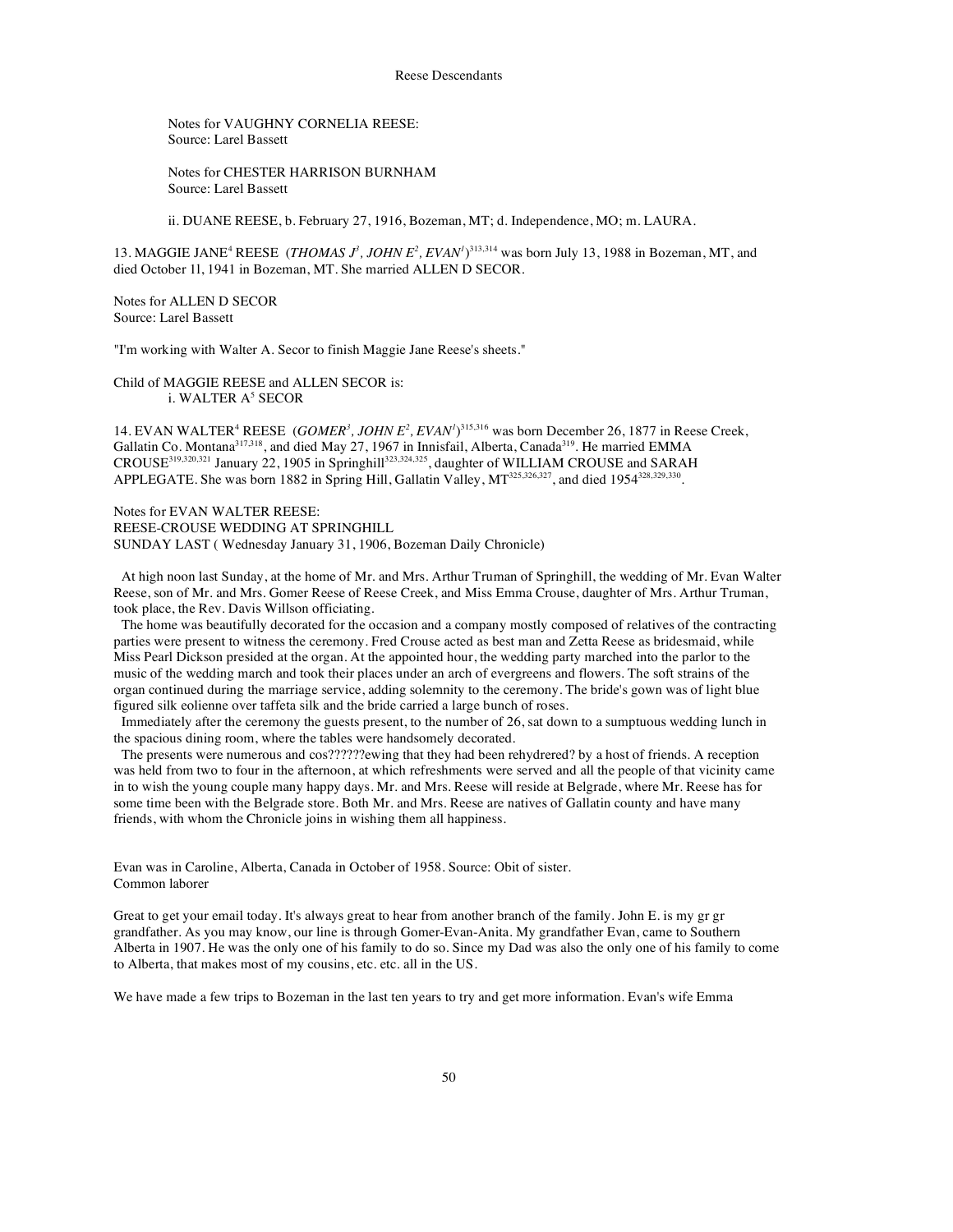was also from Bozeman (Springhill) Her maiden name was Crouse. Her father was William and not Henry. Most of the Crouses in the area are related to Henry who happens to be Williams older brother. I have John E. and Mary's marriage certificate. I'll send you a copy if you like. Also have passenger lists for their trip from Wales as well as their ox train to Utah. I welcome being able to share. You may already have some of that. You mention Laura Mae Bellows - is she in the Reese line.

It's interesting that your husband also has Grahams in his family. My Dad's stepfather was William Frank Graham. He was from Cass Co. Iowa but moved around that area a lot. I haven't done much on that line since he was my stepgrandfather. My grandmother had my Dad "out of wedlock". It happened then too!!! I do know William's father was Christopher, and his mother Elizabeth Thomas. I believe they were in Ohio before Iowa. William and his wife Nettie Landon Graham ended up in Dunseith N.D. where they are buried. I have the names of all of William's brothers and sisters if that would be of interest. Who knows there may be a connection.

Send my email to my home address which is gray\_mills@bc.sympatico.ca. The other is my work address and I will be retiring in a couple of weeks. I've reached that magic age! Hope to hear from you soon, maybe we can get all the Reese info that is out there. What a job that would be, the Reese name in Wales is as common as Smith.

Lula Mills Source: Larel Bassett

The Evan Reese Family by Wallace Reese

## (sent by Lula Mills Feb. 99)

Evan Walter Reese was born at Reese Creek, Montana in 1877. He grew up near Bozeman. Mont. In Jan. 1906 he married Emma Crouse, and in October he purchased section 22, about 8 miles west of High River on the Highwood. He farmed here for ten years, moving to Longview in April 1917 where he farmed for twenty years. (pg 215)

The Reese children were, Earl W., known as Wallace, born in Montana in 1906; Anita born at High River, 1908 and Merle born at Didsbury in 1920. Anita was married in 1933 to Ivan Graham at Didsbury. Wallace started school at Highwood in 1913 with sister Anita; Charlie McKenzie was one of the teachers, who also taught them at Big Hill, and, in their own words "they sure learned a lot from this teacher."

In 1931 Wallace purchased land in the Caroline area which he farmed along with other land for fourteen years. In 1945 he married Bessie E. Rhodes; they disposed of their farm and equipment in 1948 and moved into the Village of Caroline where he has been employed as Rural Mail Carrier for twenty years. He is a charter member of the Elks Lodge and Lions Club, and has been a member of the Village Council for several years.

William Crouse, Mrs. Reese's brother came with them to Alberta in 1907 and lived on a portion of Section 22 for a few years. He moved to Aldersyde in 1912 where he farmed until 1919 - selling out and moving to Didsbury. He was married in 1930 and had one son. In 1942 he sold and moved to Calgary where he was employed by the C.P.R. He and his wife passed away within a week of one another in May 1971. (pg 216)

## Evan W. Reese: by Merle Reese

In the spring of 1938 my father purchased the S.W.Q. 15-35-5-5 from the C.P.R., better known to the people of that day as the Pitts place, who were the first settlers on the land. We fenced and put some buildings on it. After we had put the crop in at Didsbury, Dad and I gathered all the tools and equipment we would need to start our land breaking program at Crammond. We left Mother behind to milk the cows and do the chores while we were working on the new farm. We were joined by my brother, Wallace, who had first set foot in the district in 1931. It was no easy task to round up ten or twelve head of horses early every morning, to groom them well and harness. Wallace was the chief skinner. He could handle eight head very nicely on a Vanslack breaking plow while Dad and I worked at grubbing trees; clearing land for some years. By the first week of July we had approximately fifty acres broken.

Early in 1939, Dad and Wallace started to enlarge the house that was on the farm, in preparation for making the final move from the Didsbury district. I lost count of the trips we made with team and wagon over what we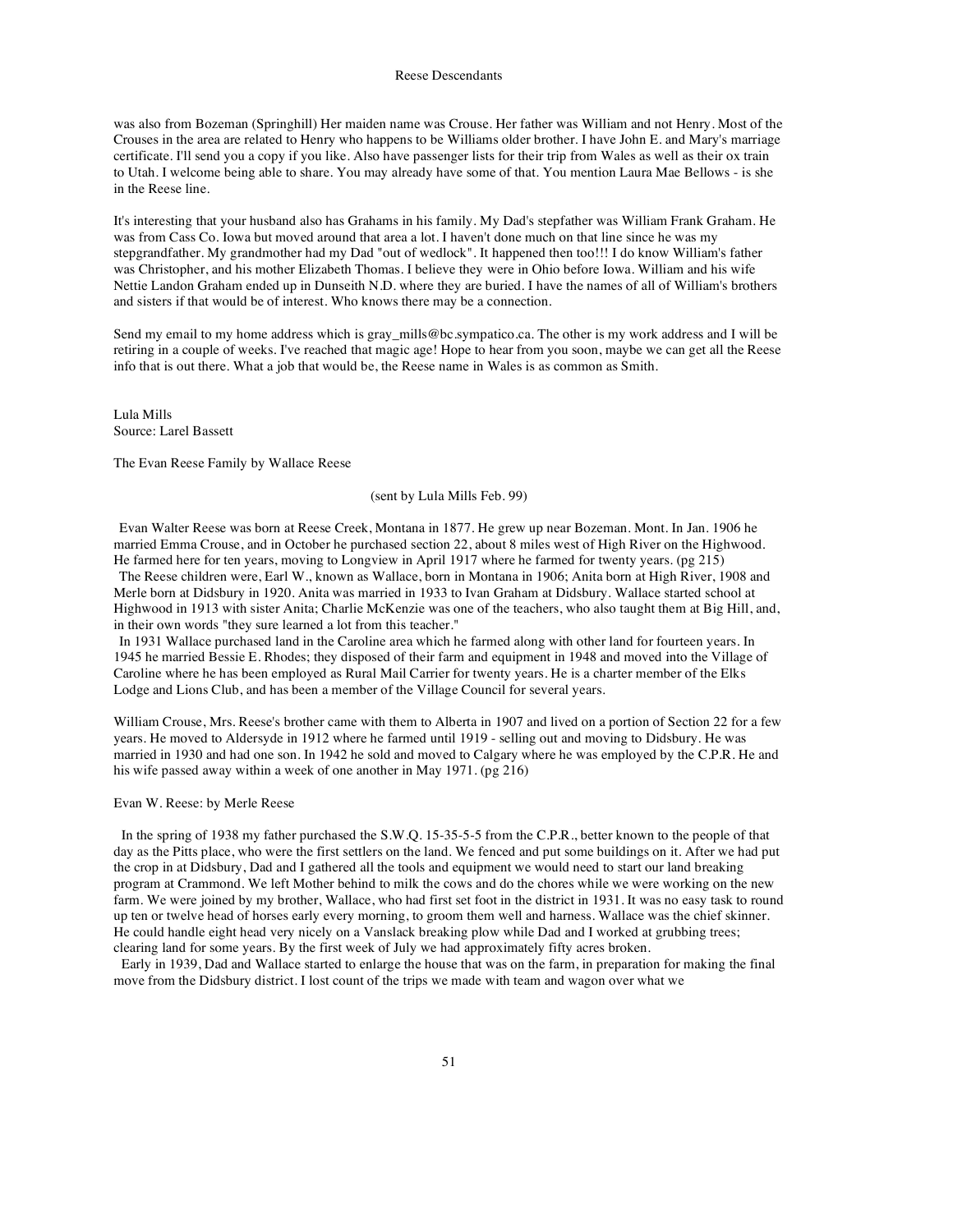called the Sundre hills. It was a total distance of thirty-two miles a big, long day both for horses and man. By the middle of the summer the last trip was completed.

The winter of 1939-40 Dad and I joined George McClarty as he had a considerable amount of logging to do. The job of hauling the logs to Burt Rhodes' sawmill and helping with the sawing was a new experience. By financial necessity we were forced to go out to Section 37 muskeg to cut tamarack posts and fence rails. (pg 60)

In May, 1941, I left home to join the Air Force and was discharged in 1945. Anita Rhodes and I were married on June 8, 1944, at Raven Union Church. Anita is the daughter of Roy and Bessie Rhodes. The Rhodes family was among the early pioneers of the Crammond district.

In the summer of 1946 I opened a hardware store in Caroline. In February, 1947, my parents sold their farm and moved to Caroline, and Dad joined me in the hardware business. On July 24, 1947, our daughter Marilyn, was born. Later I sold my interest in the hardware to my dad.

In the spring of 1930 we moved to Bowden, where I worked for Walter Sick for some years. For the last twenty-two years we have made our home in Calgary. On September 15, 1972, Marilyn was married to Bryan Taylor. They have two children and make their home in Calgary.

In tribute to my parents who came to Alberta in 1907, from the state of Montana and settled at High River as a pioneer family; they suffered their share of hardships and discouragements, but were able to provide a good home for their three children, of whom they were very proud. Mother's death was on November 16, 1954. Did made his home, some of the time, with us, until his death on May 26, 1967.

More About EVAN WALTER REESE: Fact 1: 1877, 1900 Census - 22 yrs old<sup>331,332,333</sup> Fact 6: 1900, Listed as Common Laborer - Census<sup>334,335,336</sup>

More About EMMA CROUSE: Fact 1: Crouse - Source Seattle Gen. Soc.<sup>337,338,339</sup>

## Children of EVAN REESE and EMMA CROUSE are:

i. EARL WALLACE<sup>5</sup> REESE<sup>340,341</sup>, b. October 25, 1900, Montana<sup>142</sup>; d. November 29, 1981, Caroline, Alberta, Canada; m. BESSIE EDITH ENNIS RHODES, June 27, 1945, Kevisville Church, Alberta, Canada; b. September 1900; d. 1979, Calgary, Alberta, Canada.

Notes for EARL WALLACE REESE: Obit:

#### Deaths

Reese - November 29th, 1981 Mr. Wallace, Reese aged 73 years of Caroline. He is survived by 2 sons, Bill Rhodes, Delta, B. C., and Harry Rhodes, Lillooet, B. C., 1 daughter Mrs. Merle (Anita) Reese, Calgary, 1 brother Merle, Calgary, 9 grandchildren, 11 great-grandchildren. He is predeceased by his wife Bessie in 1979 and by 1 sister Mrs. Anita Graham. Funeral services will be held on Thursday, December 3 from the Caroline Church of the Nazarence at 1: p.m. Interment, Caroline Cemetery. Those wishing may make donations to the charity of their choice. Metcalf Funeral Chapel. Innisfail entrusted with arrangements.

# Wallace Reese

I was born near Bozeman, Montana, on October 25, 1900. I was the oldest child of Evan and Emma Reese, who were both born and raised in Montana.

In April, 1907, my father and mother moved to High River, Alberta, where my father had purchased land on the Highwood River (known as section 22) in the fall of 1906. He brought with him two carloads of settler effects, horses, machinery, household goods and furniture. On November 29, 1908, my sister, Anita was born. I spent many hours as a child fishing in a creek on my parents place and also fished in the Highwood river. When I was eight years old I started school at the old Highwood School which was located four and a half miles from home. The first year my parents drove me to school. The next year I was able to ride a horse but had several gates to open and close on the way. Sometimes my saddle pony would refuse to go any further than the second gate and turn around and go home. I had a holiday from school on those days. In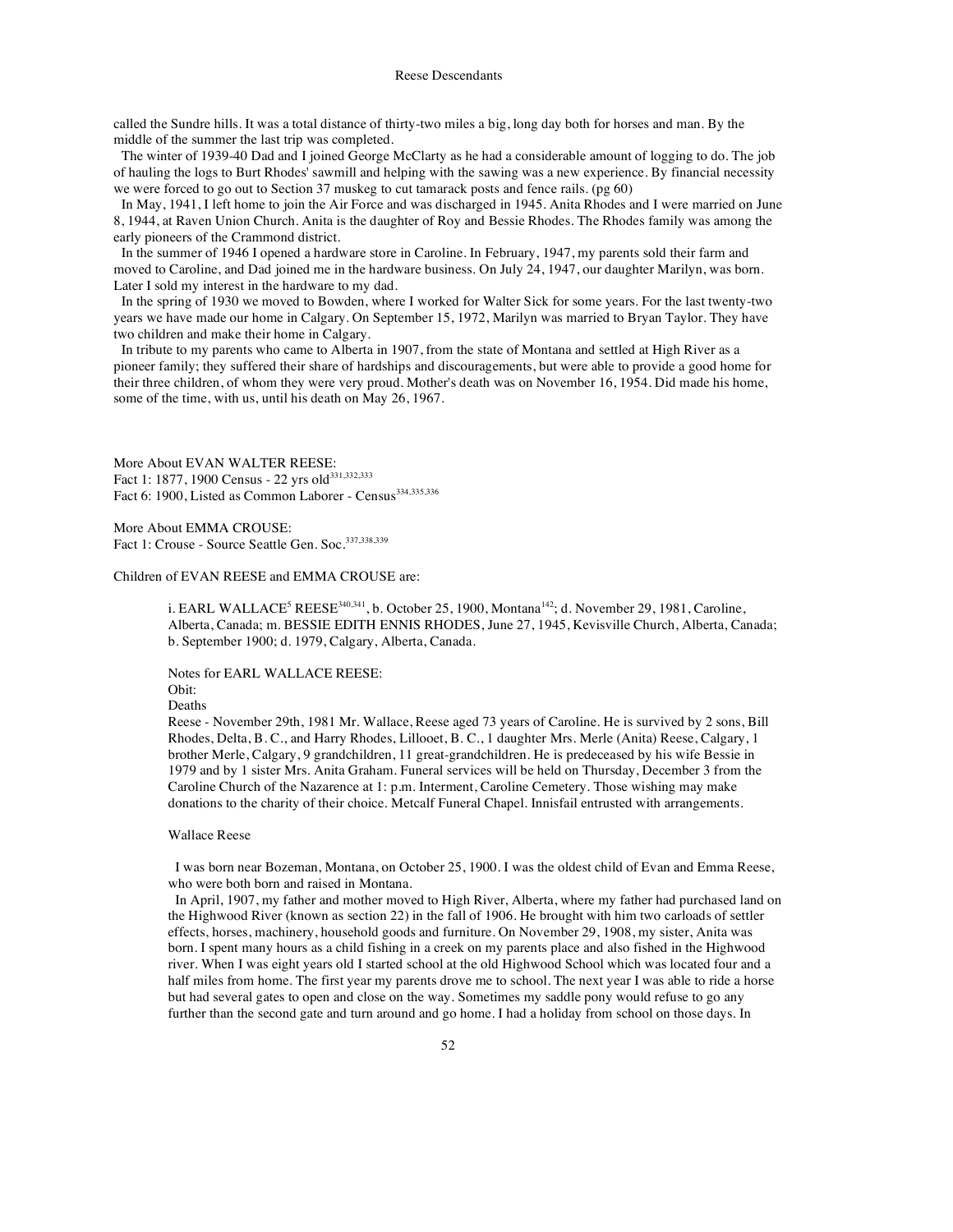April, 1917, my parents moved to where Fast Longview is now, where my sister and I attended Big Hill School. We only lived a mile and a quarter from school, so we were able to walk. After my parents had moved to Longview and my sister and I were attending school at Big Hill, a teacher, by the name of Charles McKenzie, came to the school. He had previously been teaching at the Highwood School when we were there. We sure learned a lot from him. Unfortunately we only attended school for six months while he was teaching there.

In 1919 my father purchased a quarter section of land, twelve miles west of Didsbury, and after school was finished in June of that year, we moved onto the farm. We were two and one half miles from school. My sister and I rode to school. On October 31, 1920, my brother, Merle, was born. I finished school in June of 1921 and worked and farmed in the Didsbury area, until 1931, when I purchased land from the Hudson Bay Company in the Caroline area known as the N. E. Q. 8-36-5-5. During the summer of 1932 and 1933 I broke up sixty acres on this land and fenced it, also built a house and barn on it. I farmed this and other land, until 1941, when I went to Didsbury to work for a year. During this time my brother had joined the Air Force and I came home in 1942 to help my father with the farm work. On June 27, 1945, Bessie Rhodes and I were married in the Kevisville Church. We lived on a farm in the Crammond area for three years. In 1948 we had an auction sale of the cattle, horses and machinery and moved to Caroline. In June of 1948 I started carrying the mail from Caroline to Dickson. This route was changed several times, becoming a daily mail in 1959. I retired from this work on June 30, 1977, with a total of twenty-nine years service in the Public Service of Canada.

We started to build our present home in Caroline in 1948 and have lived here for thirty years. We've seen Caroline grow from a small hamlet, with a two room school, to a village of four hundred people, with a large school and a staff of twenty-six teachers. During 1961 my wife purchased a General Insurance Agency which we operated until June, 1975, when it was sold to Harry McDonald of Innisfail. I served on the council of the Village of Caroline from February 1956, until October, 1971. In October, 1977, I was again elected to council and have been serving as Mayor since that time. I have been on the Board of Directors of Westview Lodge, Rocky Mountain Foundation, since it was opened in September, 1960. My wife and I are now retired and enjoy attending meetings of the Golden Age Club in Caroline. We have a large garden each year, which I get enjoyment working in, and it helps keep us busy.

# Notes for BESSIE EDITH ENNIS RHODES:

Earl Wallace Reese married Bessie Rhodes who was the widowed mother of Merle's wife

ii. ANITA MARIE REESE<sup>343,344,345</sup>. b. November 29, 1908, High River, Alberta, Canada<sup>346</sup> d. August 25, 1975, Red Deer, Alberta, Canada346,347; m. IVAN DURELL GRAHAM348,349,350, February 24, 1932, Didsbury, Alberta, Canada; b. 1898<sup>351,352</sup>; d. 1984<sup>353,354</sup>.

Notes for IVAN DURELL GRAHAM: Source: Tom Graham <arrgh@arrgh.com>

Source: Lula Mills

#### Ivan Graham

I was born in Adair County, Iowa, on February 5, 1898, the second son of a family consisting of five boys and three girls. In 1905 I started school. The following year my family moved by covered wagon to Jefferson, Minnesota. We had to walk five miles to attend school. The first year in Minnesota was spent just surviving, as early frost had destroyed the crop. We burnt corn cobs for fuel and ate shorts (cleanings from flour). About 1913 our family moved to Radison, Wisconsin. The school wasn't built until two years after we

arrived but when it was built, we had to row across the river to reach it. I hopped a train pulling immigration cars when I was seventeen. I traveled to Drake, North Dakota, as my older brother was there and I was going to work with him. The journey took five days. I hid amongst the machinery the whole time and got off the train unnoticed. My family followed me to Drake several months later.

In 1917 I worked for the railroad as a section hand. After leaving the railroad, I worked as a carpenter. My family moved by covered wagon to Dunseith, North Dakota, the following year. I worked for farmers, stocking and threshing their crops. Two years later, my brother, Wilbur, Len Gilbert and his wife and myself, each of us driving a covered wagon, struck off for Canada. We crossed the border on June 2, 1920. We traveled as far as Bassano, Alberta, then stopped to find work. I worked for A. N. Maurer until fall, when Wilbur went to Washington. Then I took, the train to Innisfail. From there I walked to Len Gilbert's home (where Fred McLean lives now) and looked at homesteads nearby. On my way back to Innisfail I had supper and rested for an hour at a stopping house on Medicine River. Coyotes followed me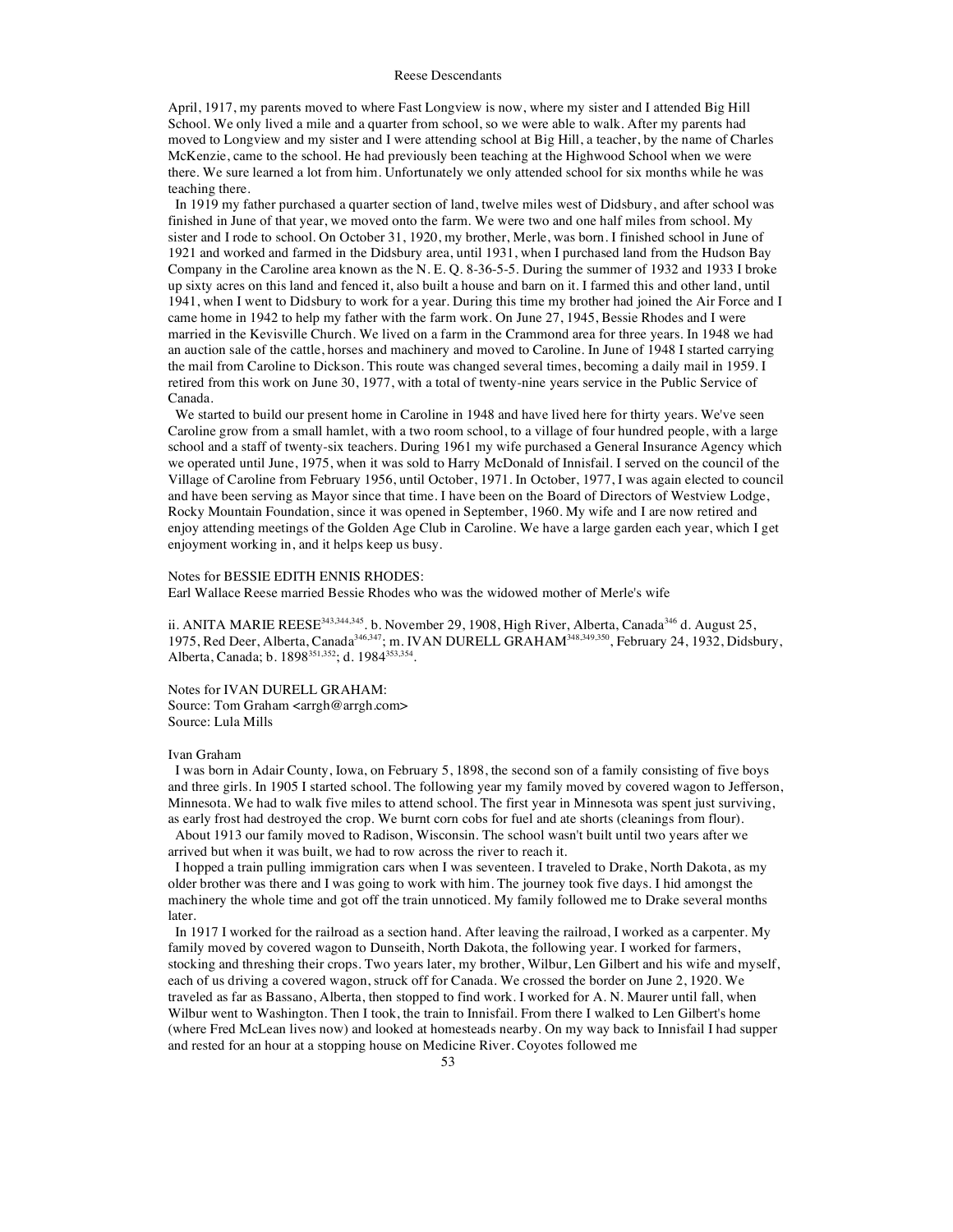the rest of the way back but I was too tired to run from them. I arrived in Innisfail about midnight and got on the train. In Calgary I filed on my homestead, S. E. Q. 34-35-5, and then went back to Bassano.

On November 2, 1920, I arrived at Len Gilbert's with my team and wagon, ready to homestead. On November 22, I moved into my homestead shack. I worked that winter cleaning brush for George (Mac) McClarity and Mr. McCarthy.

In the fall of 1921, I went back to Bassano to sell my brother's team. I helped A. N. Maurer move to Winnipeg where I worked until the Christmas of 1922, when I went home to Dunseith. I returned to the homestead later.

To earn enough money to keep up my homestead, I threshed each fall for three years for farmers around Acme. I rode one horse there, and led the other. Since I had no money, I slept beside the road.

In 1923 I broke up some of the homestead with a walking plow. In 1924 I broke horses for Robert Miller just for the use of them. One horse would strike out or kick, you whenever it could. In the same year, I bought my first car, a 1923 Star.

George McClarity and I broke some of the Schrader flats for \$2.50 an acre. We also put the crop in for two years.

In the fall of 1923 or 1924, Pinky Pitts (who had homesteaded in 1921) and I went to Rocky to cut wood with a hand-made swede saw. We slept in the wagon box the first night and started a cabin the following morning. The cabin had no door or windows and the roof was just poles and moss. Carl Lamb joined us about a week later.

About 1926 I went to Olds to work for a fellow named Hunter. He lived where the hospital is now. I fed his 500 head of cattle and 350 head of hogs.

I rented a quarter section of land one mile south and one mile east of Olds for three years. In 1928 I rented a half section near Didsbury and farmed both places. My first second-hand tractor which I purchased gave me so much trouble that I soon traded it in on a new Hart Paar. It cost me \$1800.00.

In the late 1920's Art Lamb asked, on behalf of the school board, if my second homestead shack could be used as a school. It was used until 1928 when a new school was built. From that time, until the Crammond school was closed in 1956, it was used as a teacherage.

In 1929 I bought a half section in Didsbury. It was all willow so I broke eighty acres the first year. I bought a new binder that year to take my crop off. It started hailing as I made my first round of the field. I was hailed out for four consecutive years. Finally, I gave back the half section as I couldn't pay for it. I rented another place for a year and was living there when I married Anita Reese on February 24, 1932. She was born at High River in 1908. About 1915 she started school at Highwood School near High River. Her family moved to Longview in March of 1917. She walked one and a quarter miles to school. In 1919 her family moved to Didsbury and she attended Zella School until 1924.

Our first daughter, Lula, was born at Didsbury in November of 1933. Ruth was born at Didsbury November of 1936, Viola in Olds of 1942 and Earl in Olds in May of 1950.

In 1933 we bought the Cook place, the quarter directly south of the homestead, and built a house so we could move the following year. I broke thirty-five acres with six horses that first summer. That same summer I moved thirty head out to the homestead for the summer and moved them back to Didsbury in the fall. When I drove them back I walked behind them a day and all night, covering fifty-five miles back to Didsbury

In the spring of 1934, when we moved, we brought all the cattle out with us and lost forty-four head. They had been fed on oat straw and just went down and couldn't get up. I killed seven yearlings at one time with an axe.

To help pay taxes on the land, one year I cleared the road allowance from the Cook place to Biggarts and used my tractor to pull a grader.

From 1935 to 1940 I was trustee on the school board.

Lula started school in 1940. She had to ride three and a half miles to school so we decided to buy the Wren place, the northeast quarter and south half of 33-35-5. Since we had Art Lamb's quarter already rented, I had between four and five hundred acres to seed. About this time we bought a W30 tractor. The

first two crops yielded well and this helped pay for the land. We sold the Cook quarter to Ken Eggen in 1945. The few roads that existed during those years were always in poor condition. We had a high wheeled IHC truck that came into use many times as ambulance and hearse. Mrs. Neal was ill once and it took five hours to go the twenty miles to Sundre and then we had to go another twenty miles to Olds to the doctor. Another time, after a rainy spell, an old fellow passed away. Since the roads were nearly impassable, Pinky Pitts and I volunteered to make a coffin, which was really a pine box. We wrapped the body in blankets and laid him in the coffin. We loaded it in the truck. Herman Nass solved the problem of keep-ing it there by straddling the coffin and saying, "Give'er hell, Ivan, I'll hold it." We took off down the road. The hearse and a Model T were the only ones that made it to the funeral. Everyone else was stuck.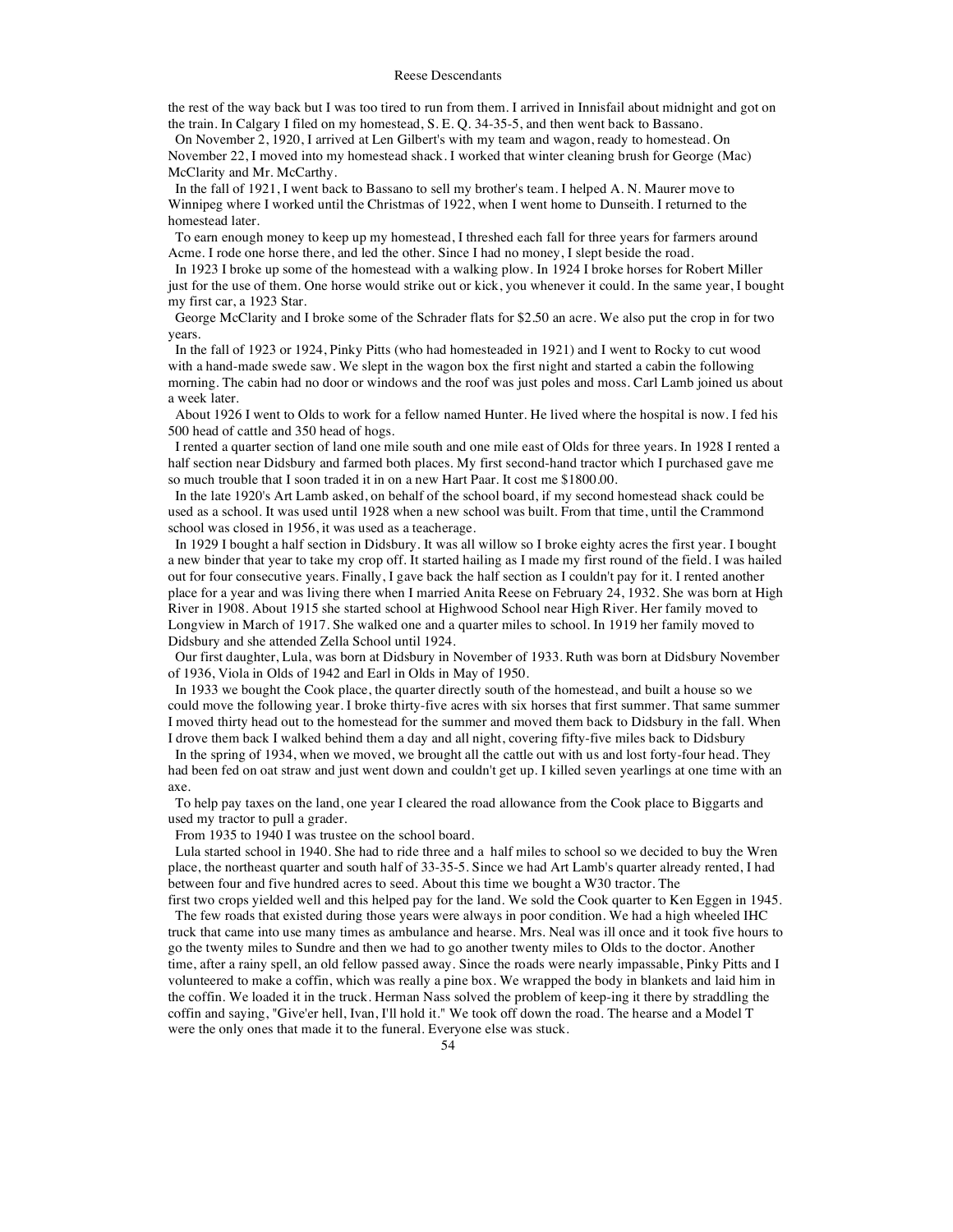I was councilman for the Municipality of Waterloo for ten or twelve years. The James River Bridge was built while I was a councilman. When the Garrington Bridge was opened, I drove the first car across with Pioneers Claude Peterson and Willard Axtell.

Because help for threshing got so hard to get, in 1947 I bought my first combine, an IHC 82.

In 1948 we bought the Pioneer Store from Harris and Barby. Merle Reese managed it for a year until we moved to Caroline, when I ran it. In 1949 I moved the Mitten and Cross store across the street to its pre-sent location. We sold the store to Vance Braucht in 1952. We bought the school section the same year.

While we lived in Caroline we rented the farm to Cecil Wales for two years and then we hired Lawrence Bjur to work it. I also had a family from Holland staying on the farm, but they left after a few months.

After we sold the store I managed the Wrigglesworth Pole Yard for three years. There was a peeling and treating yard, a sawmill and a camp in the bush where the logs were cut. These enterprises employed up to seventy men. In 1955 we moved back to the farm and sawed lumber from the school section for a house.

I served on the Advisory Board in 1956 for the Local Improvement District number Ten with Fred Pekse and George Penney and was also on the board for the Rocky Senior Citizen's Home. For three years, I served on the first council in Caroline with Mayor Shorty Carter and George McLean.

In 1964 I sold the farm, which consisted of seven quarters with eight hundred acres broke. I kept twenty acres on the north east quarter of the school section, where we built a new house. I still own a quarter northeast of Caroline that I bought in 1968. I pastured cattle there during the summer and fed them on the twenty acres in the winter. In 1971 had a heart attack and had to sell my cattle.

We purchased the Pioneer Store back from Vance Braucht that same year. Earl kept the hardware and grocery and Vern Larsen took over the Imperial Bulk Agency.

Lula married Constable R. G. Mills in September, 1959. He is now Stall Sergeant in St. Paul where they reside with their two boys and one girl, and they farm northwest of Caroline. Viola married Vern Larsen in September, 1960. They live on a farm northeast of Caroline and have two boys and one girl. Earl married Joy Tait in March, 1972.

Earl and Joy moved into our house in 1973 and we moved into his trailer in Caroline. My wife passed away on August 21, 1975. I am eighty years old now and still live in Caroline and work at the store every day.

iii. MERLE EVAN REESE, b. October 31, 1920, Didsbury, Alberta, Canada; d. March 21, 1994, Calgary, Alberta, Canada (73 yrs); m. ANITA LEONA RHODES, June 08, 1944, Raven, Alberta, Canada; b. July 30, 1922, Innisfail, Alberta, Canada.

## Notes for MERLE EVAN REESE: Obit:

Reese - Mr. Merle Evan Reese, beloved husband of Mrs. Anita Reese of Calgary, went to be with his Lord on March 21, 1994 at the age of 73 years. Besides his loving wife, Merle is survived by his daughter and son-in-law, Marilyn and Bryan Taylor of Calgary, three grandchildren, Colleen, Michael and Christopher. He is also survived by numerous nieces, nephews and cousins. He was predeceased by his parents, Evan and Emma, brother Wallace Reese and sister Anita Graham. Merle was employed by the United Food and Commercial Workers until his retirement. During his retirement years he was involved with the "Quality of Life" campaign and was actively involved with his church. Those wishing to pay their respects may do so at McINNIS & HOLLOWAY'S "Crowfoot chapel", (82 Crowfoot Circle N. W.), on Thursday, March 24, 1994 from 7: p.m. to 9: p.m. Funeral services will be held at Cambrian Heights Baptist Church, (240 Cardiff Drive N. W.), on Friday, March 25, 1994 at 11: a.m. with Pastor Lewis Markwood officiating. Graveside Service will be held at the Raven Union Cemetery on Friday, March 25, 1994 at 3: p.m. If friends so desire, memorial tributes may be made directly to the Alzheimer's Society of Calgary, 1920 - 11 Street S.E., Calgary, Alberta T2G 3G2 or the Southern Baptist Seminary, P.O. Box 512, Cochrane, Alberta, TOL OWO. Arrangements in care of McINNIS & HOLLOWAY FUNERAL HOMES "Crowfoot Chapel", 82 CROWFOOT CIRCLE N.W. Telephone: 403-241-0044.

Notes for ANITA LEONA RHODES: Source: Lula Mills.

15. VELMA CLARA<sup>4</sup> REESE (*GOMER<sup>3</sup>*, *JOHN E<sup>2</sup>*, *EVAN<sup>1</sup>*) was born January 04, 1882 in Reese Creek, Gallatin Co, Montana, and died August 25, 1944 in San Bernardino, CA - Buried Stockton, CA<sup>355,356</sup>. She married ALBERT WARREN<sup>357,358,359</sup> June 04, 1905 in Bozeman, Gallatin Co, Montana<sup>360</sup>. He died Abt. 1938.

Notes for VELMA CLARA REESE: Source: Larel Bassett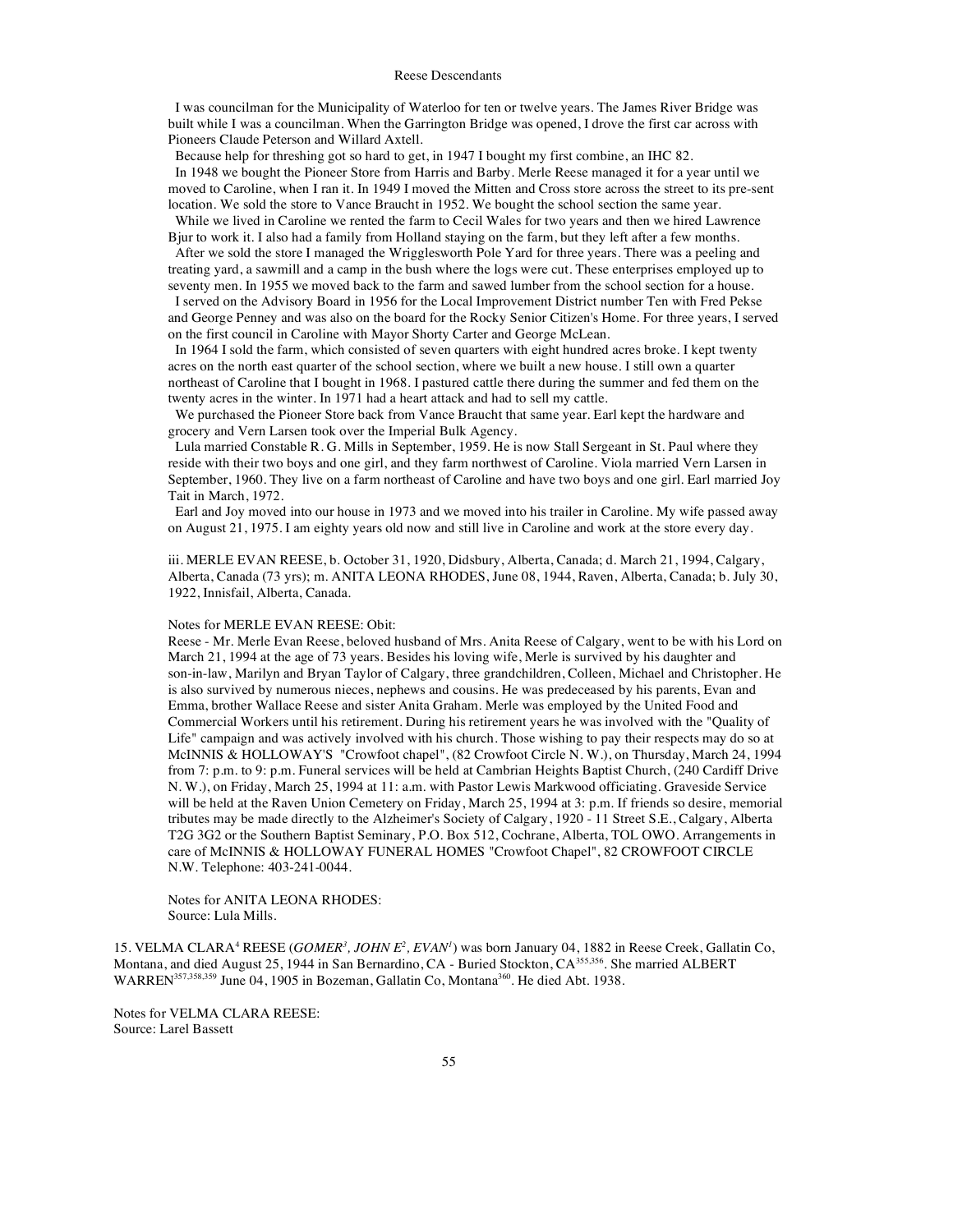Obit: Bozeman Courier, Bozeman, MT. Mrs. Albert Warren Dies in California

Mrs. Albert (Velma) Warren died suddenly last Friday, August 25, at the home of her son, Roy R. Warren, in San Bernardino, Calif. Mrs. Warren was born, grew up and attended grade and high schools in Gallatin county,. She was the daughter of pioneer Gallatin residents, Mr. and Mrs. Gomer Reese, and left Bozeman 37 years ago to live

in California. Mrs. R. A. Young, 419 South Third avenue, Bozeman is a sister of the deceased.

Mrs. Warren is survived by her son, and by a daughter, Mrs. E. Magard of Los Angeles, Calif. with whom she had been making her home; by two sisters, Mrs. W. A. Newton of San Luis Obispo, Calif., and Mrs. Young of Bozeman; and by two brothers, E. W. Reese of Didsbury, Alberta, Canada and Percy E. Reese of Denton, Mont. Four grandchildren also survive her. There are numberous other relatives, many here in the Gallatin; and a large circle of friends, both in California and Montana, that mourn her passing. Her husband preceded her in death about six years ago.

Funeral services were conducted at Stockton, Calif., Monday of this week and she was buried there beside her husband.

More About VELMA CLARA REESE: Fact 1: 1881, 1900 Census - 19 yrs old<sup>360,361</sup>

Children of VELMA REESE and ALBERT WARREN are: i. ROY R<sup>5</sup> WARREN. ii. ?WARREN, m. E E MAGARD.

16. PERCIVAL EVERTON<sup>4</sup> REESE (*GOMER<sup>3</sup>*, *JOHN E<sup>2</sup>*, *EVAN<sup>I</sup>*)<sup>362,363</sup> was born October 10, 1887 in Reese Creek, Gallatin Co, Montana<sup>364,365</sup>, and died October 03, 1956 in Reese Creek, Gallatin Co, Montana. He married CARRIE M MORGAN<sup>366,367</sup> May 01, 1911 in Bozeman, Montana<sup>368,369</sup>, daughter of JOSIAH MORGAN. She was born February 19, 1866 in Meagher county, and died August 10 in Denver, CO.

Notes for PERCIVAL EVERTON REESE:

PERCY E. REESE DIES FRIDAY; SERVICE PENDING August 5, 1956

Percy E. Reese, of Belgrade, son of a Montana pioneer and life-long Gallatin Valley resident, died Friday at the Bozeman Deaconess hospital. He was 68.

He was born Oct. 10, 1887, at Reese Creek, the son of Chloe M. Moore and Gomer Reese. He attended Reese Creek grade school graduated from Gallatin County High School and attended Montana State College.

Reese was married to Carrie Morgan in Bozeman on May 1, 1911. After his marriage he ranched near Ringling for several years then came to Bozeman and was employed at the Montana Flour Mills company. In 1924-29 he bought and sold grain at Anceney for the Montana Elevator company. In 1929 the company sent Reese to Denton where he operated a grain elevator until 1949. For the past seven years he has run the Springhill elevator for the same company.

He was a member of the Reorganized Church of Jesus Christ of Latter Day Saints. He was affiliated with the Belgrade Masonic Blue Lodge, Livingston Scottish Rite, Algeria Shrine of Helena and Order of Eastern Star at Belgrade.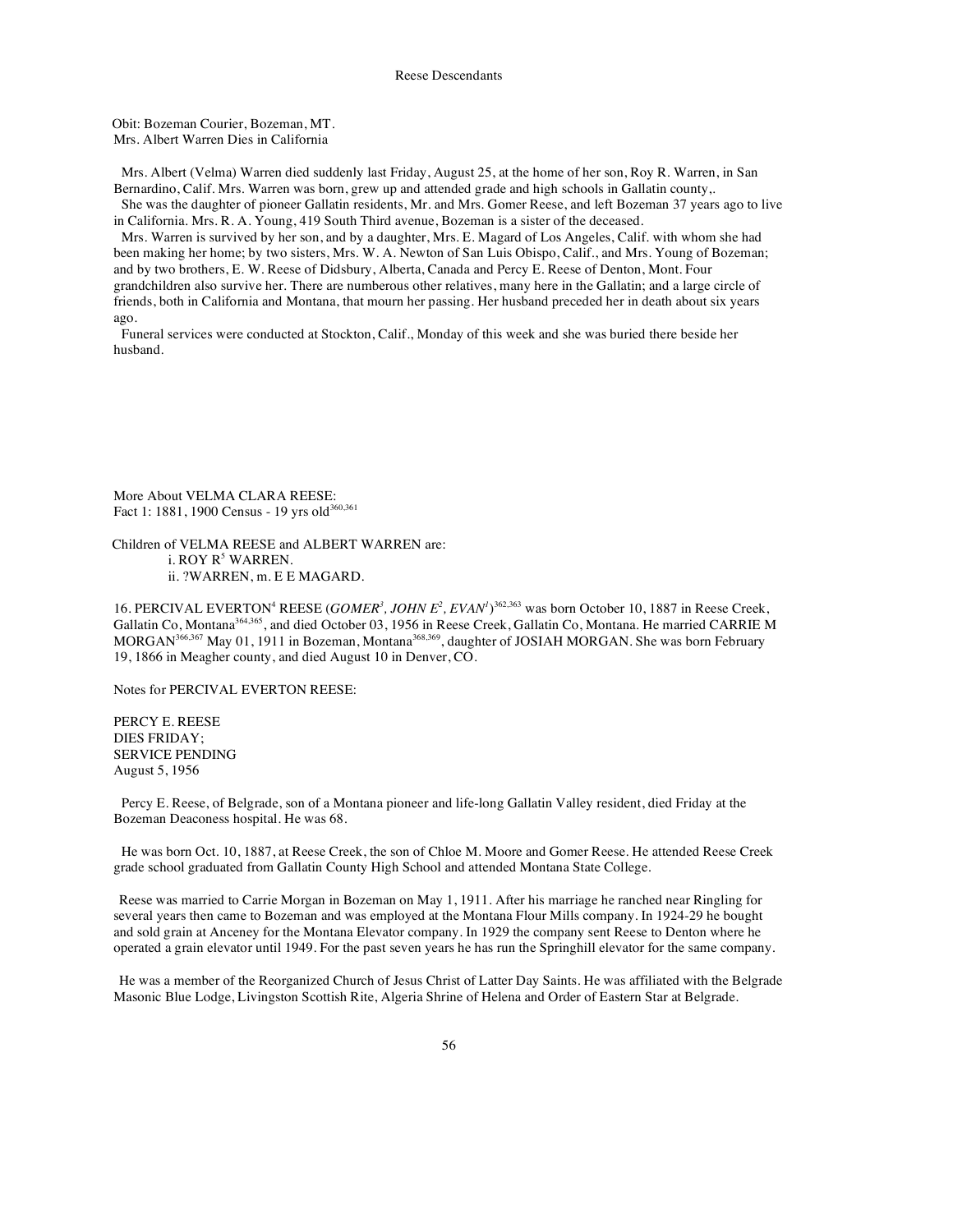Survivors besides the widow include, a son, Morgan C. Reese, Cut Bank; a daughter, Mrs. Elmer (Donna V.) Denson. Denver, Colo; two sisters, Mrs. R. A. (Zetta) Young, Bozeman; Mrs. Pleasant Newton, San Luis Obispo, Calif.; a brother, Evan Reese, Caroline, Alberta, Canada; and six grandchildren. Three sisters and two brothers preceded him in death.

Funeral arrangements are pending, Dokken-Nelson Funeral Service is in charge of arrangements.

Copy from Gallatin County Historical Society, Pioneer Museum, Bozeman, MT [Reesef~1.FTW]

More About PERCIVAL EVERTON REESE: Fact 1: 1887, 1900 Census - 12 yrs old<sup>370,371,372</sup>

Notes for CARRIE M MORGAN:

Perry Reese of Dorsey, was united in marriage to Miss Carrie Morgan of Belgrade, at eight o'clock last (Monday) evening at the home of Mr. Young on West Lamme Street. Rev. 1. S. Ware performed the ceremony. It was a quiet wedding, only the immediate relatives of the couple being present. The couple will reside at Dorsey, where the groom is established in business.

Obit:

Mrs. Percy Reese Died in Denver

Mrs. Percy (Carrie M.) Reese, 36 West Main, died in Denver on August 10 while visiting her daughter, Mrs.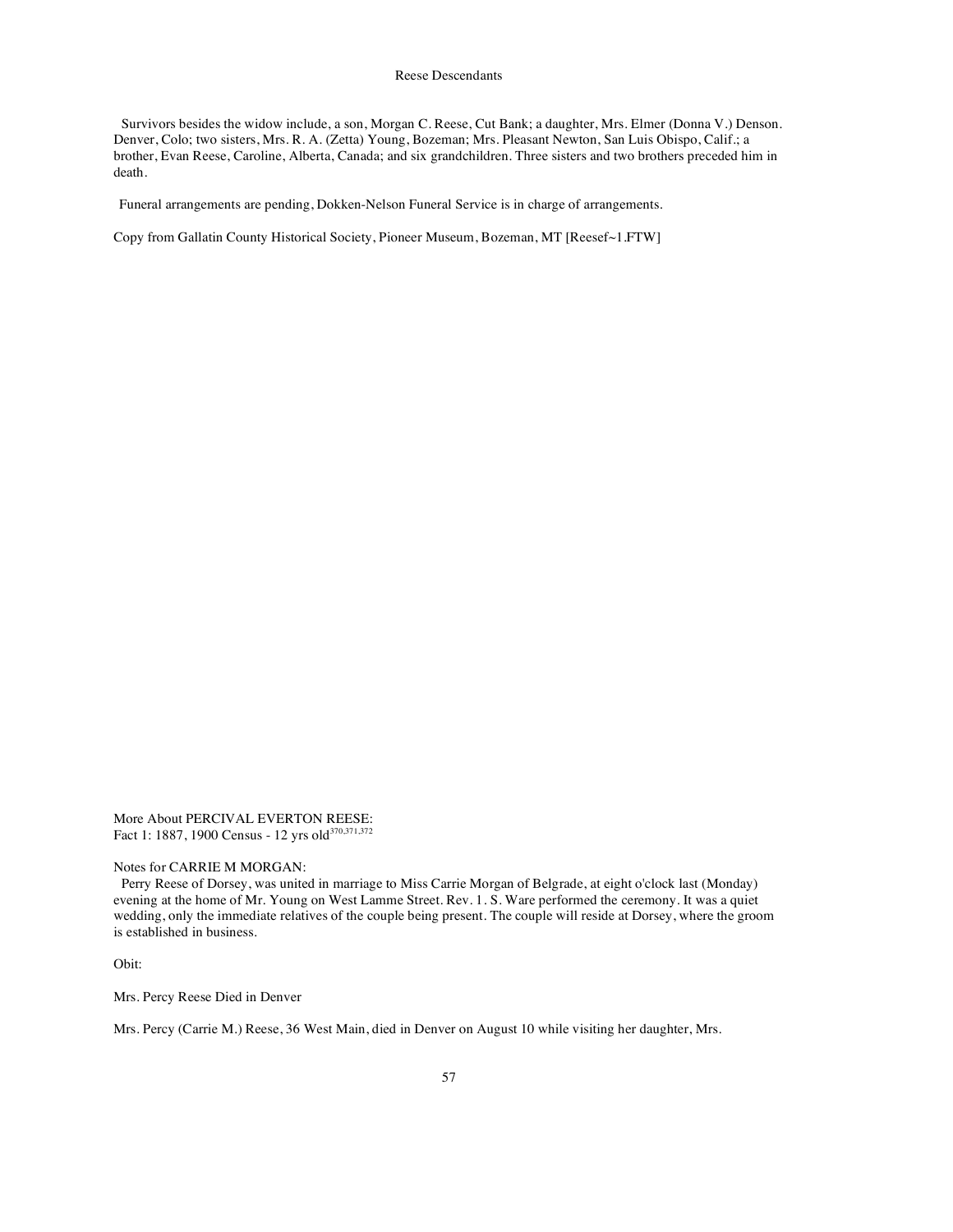Elmer Denson.

Mrs. Reese came from pioneer parents, Mr. and Mrs. Josiah Morgan, and was born in Meagher county Feb 19, 1886. The family went back to the middle west when she was a girl and she attended schools in Kansas and Oklahoma, coming back to the Gallatin in 1903. She married Percy M. Reese on May 1, 1911 and ranched with him near Ringling, coming back to Bozeman in 1920. In 1929 they moved to Denton where they lived until 1949 when they returned here to live near Springhill. Reese died there in 1954.

Survivors include a son, Morgan C. Reese of Cut Bank, a daughter, Mrs. M. E. Denson of Denver; three sisters, Mrs. Delphia Patterson, Mrs. Anna Seifert and Mrs. Floyd E. Butler, all of Bozeman, and six grandchildren.

Funeral services were held August 14 at the Dokken - Nelson Sunset chapel with Frank Church officiating, Clare Cousins, accompanied by Ernest Neath, was vocalist. Pall bearers were Stanley Huffine, Maurice Frank, Fred E. Kessler, Willis B. Jones, Loren Winks and Mitchell McVey. Belgrade Order of Eastern Star, of which Mrs. Reese was a long time member, conducted graveside services. Internment was in Sunset Hills.

Children of PERCIVAL REESE and CARRIE MORGAN are: i. MORGAN C<sup>5</sup> REESE<sup>373,374</sup>, b. 1914; d. 1991, of Cut Bank<sup>375</sup>.

> Notes for MORGAN C REESE: Source: Lula Mills

ii. DONNA VEE REESE $3^{75}$ , b. 1923; d. of Denver, CO; m. (1) MAYETTE ELMER DENSON JR $3^{75}$ ; d. , of Denver, CO<sup>375</sup>; m. (2) JAMES BLISS ASHCRAFT; b. 1923.

17. IDA AMBROZETTE<sup>4</sup> REESE (*GOMER<sup>3</sup>*, *JOHN E<sup>2</sup>*, *EVAN<sup>1</sup>*)<sup>376,377</sup> was born December 08, 1880 in Reese Creek, Gallatin Co, Montana<sup>378,379,380</sup>, and died June 08, 1980 in Bozeman, Gallatin Co, Montana<sup>381</sup>. She married REUBEN A YOUNG<sup>382,383,384</sup> June 10, 1908 in Reese Creek, Gallatin Co, Montana<sup>385,386,387</sup>, son of JOHN A YOUNG. He was born July 13, 1882 in Waukeshia, WI<sup>388,389</sup>, and died December 1970 in Bozeman, Gallatin Co, Montana<sup>390,391</sup>.

Notes for IDA AMBROZETTE REESE:

Obit:

Young - Funeral services for Ida A. Young will be held on Monday at 11: a. m. at the Dokken-Nelson Sunset Chapel. Interment will be at the Sunset Hills Cemetery. 6/8/1980

More About IDA AMBROZETTE REESE: Fact 1: 1879, Census 1900 - 20 yrs old<sup>392,393,394</sup>

Notes for REUBEN A YOUNG: Obit: Reuben A. Young

Reuben A. Young, 88, of 419 South Third, well-known Bozemanite, died Tuesday at the Bozeman Deaconess Hospital.

He was born July 13, 1882, at Waukeshia, Wis. His parents were Mr. and Mrs. John A. Young. (Dec. 1970) He came to Bozeman in 1907 and homesteaded at Ringling until 1912 when he returned to Bozeman. In 1919 he

entered the carpentry business and was later employed by the Lovelace Grocery company for a few years. For 20 years he was foreman at the Physical Plant at Montana State College. After his retirement he has made his

home here in Bozeman.

He married Ida A. Reese on June 10, 1908.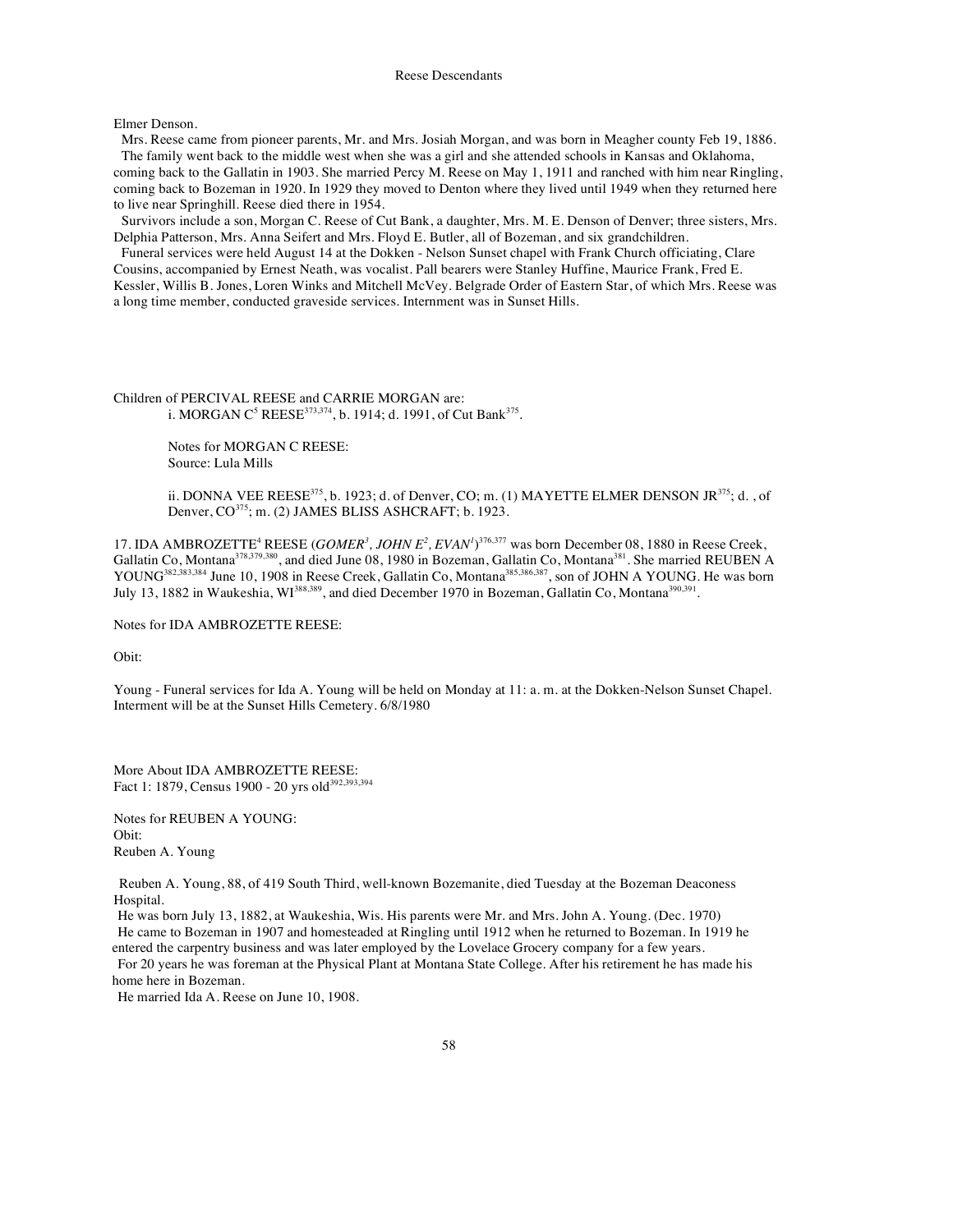Survivors include the widow; two sons, Merle B. Young, Salinas, Calif., Forrest A. Young, Bozeman; a daughter, Mrs. Ferne Kerr, Missoula; a brother, Dr. Merle Young, Wichita, Kan.; two sisters Mrs. Pearl Thomas, Minneapolis, Minn., and Mrs. Dora Crosby, New Berlin, Wis., four grandchildren and three great grandchildren; numerous nieces and nephews.

He was a member of the Reorganized Church of Latter Day Saints and the Carpenter's Union. Funeral services will be 2: p.m. Friday at the Dokken-Nelson Sunset Chapel. Burial will be in Sunset Hills Cemetery.

Children of IDA REESE and REUBEN YOUNG are:

i. MERLE BLAIR<sup>5</sup> YOUNG<sup>394</sup>, b. 1909, Bozeman, Gallatin, MT; d. August 12, 1987, Salinas, CA<sup>394</sup>; m. MARCELLA AGNES RAWSON, June 20, 1937, Sigma Alpha Epsilon House, Montana State College.

Notes for MERLE BLAIR YOUNG: Bozeman Daily Chronicle - August 1987

Merle "Red" Young

Bozeman native Merle "Red" Young, 78, of Salinas, Calif., died Aug. 12 at Salinas Valley Memorial Hospital after a lengthy illness.

Notes for MARCELLA AGNES RAWSON: Source: Lula Mills

ii. FORREST ALBERT YOUNG (TWIN)<sup>394,395</sup>, b. August 08, 1911, Bozeman, Gallatin Co, Montana<sup>396,397</sup>; d. February 01, 1993, Bozeman, Gallatin Co, Montana<sup>398,399</sup>; m. (1) CARMEN HEWITT; m. (2) NORMA FAY OMA<sup>400</sup>, August 31, 1946, Missoula, MT<sup>400</sup>; b. 1923; m. (3) NORMA OMA<sup>401</sup>, August 31, 1946, Missoula, MT402.

Notes for FORREST ALBERT YOUNG (TWIN): Obit: February 1, 1983

Forrest A. Young, 71

Bozeman resident Forrest A. "Torchy" Young 71, died Feb. 1 at Bozeman Deaconess Hospital. Funeral services were held at Dokken-Nelson Funeral Chapel.

He was born Aug 8, 1911 to Rueben A. and Ida A. Young, who were Gallatin Valley pioneers. After attending Bozeman Schools, he served in World War II and later married Norma Oma on Aug. 31, 1946 in Missoula.

For 38 years he was employed as a wholesale grocery salesman for Gamble-Robinson and Litles.

Survivors include: his wife, Norma, Bozeman; one daughter, Sandra L. Merdinger, Helena; one son, Ronald A. Young, Bozeman; a twin sister, Fern A. Kerr, Missoula; one brother, Merle B. Young, Salinas, Calif.; and two granddaughters.

Notes- for CARMEN HEWITT: Source: Lula Mills

iii. FERN AMBROZETTA YOUNG  $(TWIN)^{403,404}$ , b. August 08, 1911; d. of Missoula, MT<sup>405,406</sup>, m. (1) RUSSELL D KERR $407$ ; m. (2) MR. KERR $408$ .

18. GOMER R<sup>4</sup> WELLS (*MARY JANE<sup>3</sup>*, *JOHN E<sup>2</sup>*, *EVAN<sup>I</sup>*)<sup>408,409</sup> was born July 10, 1867<sup>410,411</sup>, and died in of Lamoni, Iowa (1913)<sup>412,413</sup>. He married ADELAIDE PASCO<sup>413,414</sup>. She was born in of Australia<sup>415,416</sup>.

Notes for GOMER R<sup>4</sup> WELLS: Gomer R. Wells of Lamoni, Iowa, a minister of the Re-organized Church of Latter Day Saints.

Children of GOMER WELLS and ADELAIDE PASCO are: i.  $EDWARD<sup>5</sup> WELLS<sup>417,418</sup>$ .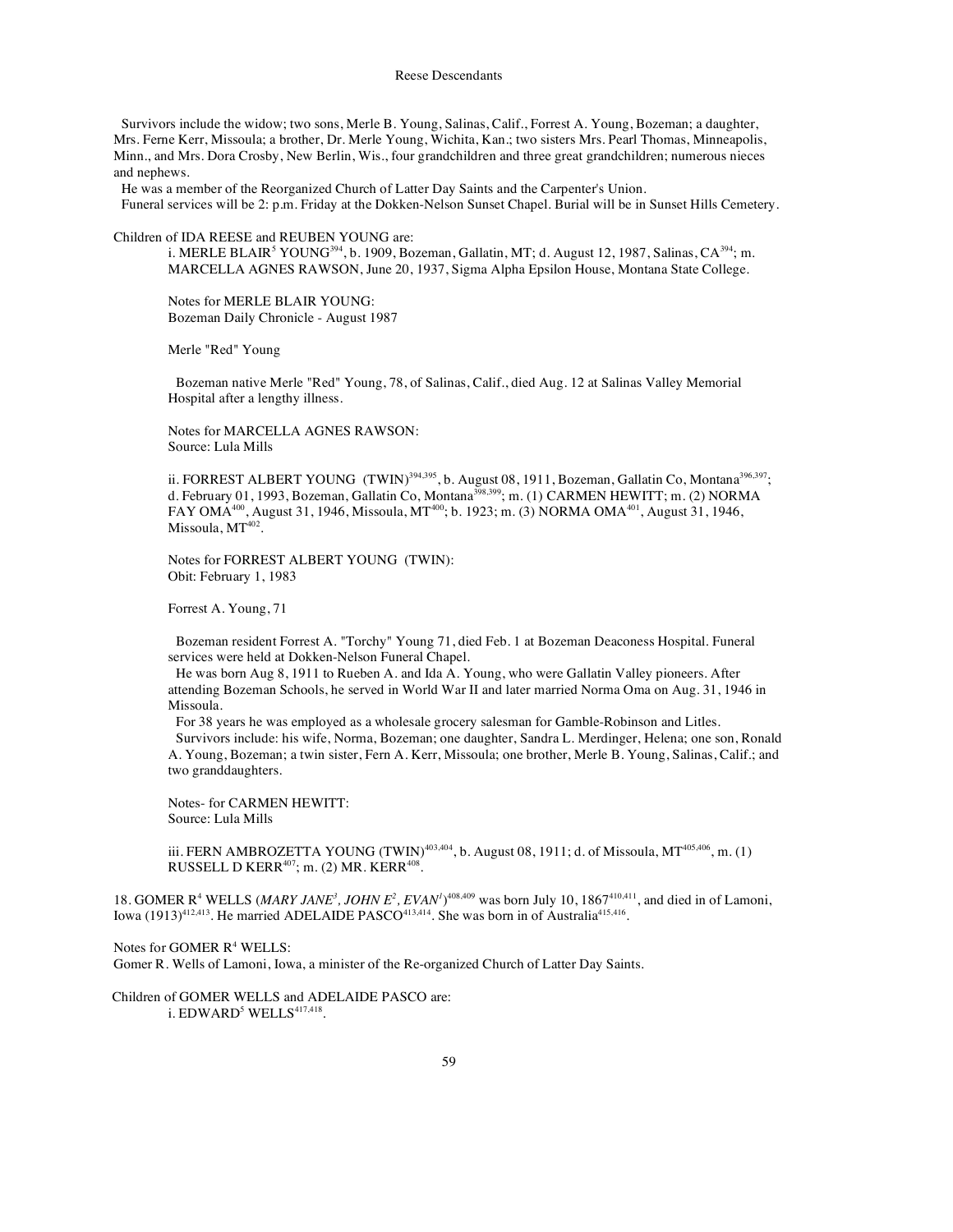ii. LENA WELLS<sup>419,420</sup>. iii. MAVIS WELLS $421,422$ . iv. MELVIN WELLS $423,424$ . vi. MILBERT WELLS<sup>425,426</sup>. vii. REESE WELLS<sup>427,428</sup>.

19. CHLOE BERTHA<sup>4</sup> WELLS(*MARY JANE<sup>3</sup>*, *JOHN E<sup>2</sup>*, *EVAN<sup>1</sup>*<sup>129,430</sup> was born July 31, 1882 in Knobnoster, Saline,  $MO^{431}$ , and died in Bozeman, Gallatin CO, Montana<sup>431,432</sup>. She Married HENRY ISAAC JACOBS<sup>433,434</sup> December 02, 1903435,436.

Notes for CHLOE BERTHA WELLS: Married with her great uncle, Gomer Reese, officiating as minister.

Children of CHLOE WELLS and HENRY JACOBS are:

i. ALICE ERLENE<sup>5</sup> JACOBS<sup>437,438</sup>, b. October 25, 1904, Bozeman, Gallatin Co, Montana<sup>439,440</sup>; d. December 21, 1991, Ridgecrest, CA - Reese Creek cemetery<sup>441,442</sup>; m. DOCTOR JEROME ELI ANDES<sup>443,444</sup>, September 15, 1929, Montana445,446; b. March 18, 1904, Andes, Montana447,448, d. April 29, 1988, Bozeman, Gallatin Co, MT - Reese Creek cemetery<sup>449,450</sup>.

Notes for ALICE ERLENE JACOBS: History submitted by: Erlene Andes Great-granddaughter of John E. Reese Relationship to Pioneer Pgs, 183-186 GALLATIN PIONEERS: THE FIRST FIFTY YEARS 1868-1918 Published 1994

Obit: January 2, 1992

ALICE ERLENE ANDES, 87

Alice Erlene Andes, 87, died Dec. 21 at the home of her daughter Charlotte Gamel in Ridgecrest, Calif.

She was born Oct. 25, 1904, in Bozeman. She was a great-granddaughter of Montana pioneer John E. Reese.

In 1922, she graduated from Gallatin County High School, a classmate of Gary Cooper. She earned a bachelor's and a master's degree in nutrition from Montana State University. She married Dr. Jerome E. Andes on Sept. 15, 1929. They were married 58 years before he died in 1988.

She was a member of the Order of the Eastern Star of which she was a worthy matron and a deputy grand worthy matron in Needles, Calif.

She is survived by a son, Dr. David Kenneth Andes and a daughter, Mary Charlotte Gamel, both of Ridgecrest, Calif.; a sister, Veda Jacobs of Great Falls; a brother, Don Jacobs of Pacoima, Calif.; and five grandchildren.

Memorial services were Dec. 28 with interment in the Reese, Creek Cemetery north of Bozeman.

History submitted by Erlene Andes Great-granddaughter of John E. Reese Relationship to Pioneer Pgs. 183-186 GALLATIN PIONEERS: THE FIRST FIFTY YEARS 1868-1918 Published 1984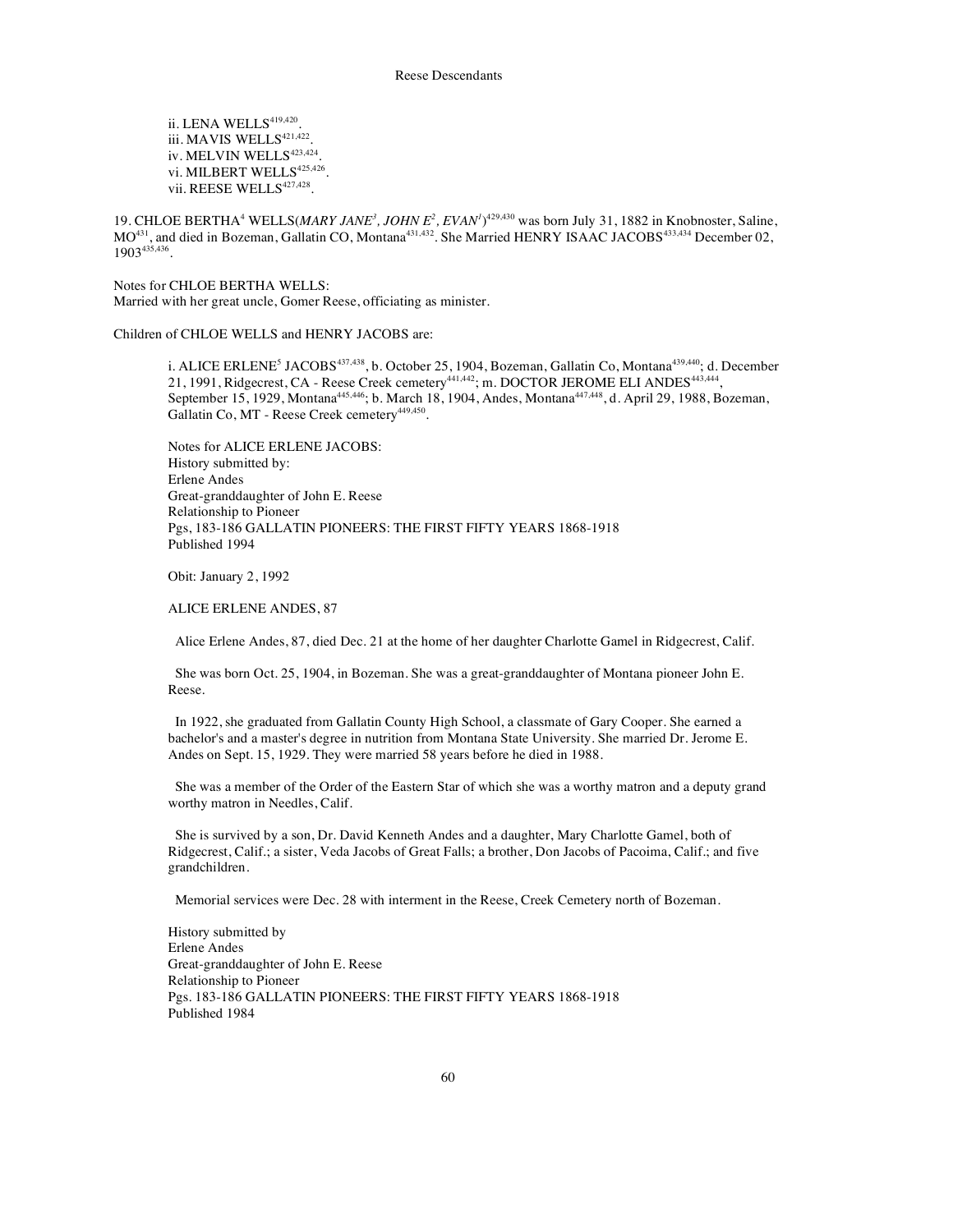Notes for DOCTOR JEROME ANDES: Obit: May 8, 1988

JEROME E. ANDES

Montana State College graduate Dr. Jerome E. Andes, 84, died April 29 in California, after a long illness.

He was born in 1904, the first son of a blacksmith, and raised in a sod house on the plains of eastern Montana. He grew up with nine brothers and sisters in the town of Andes, Mont., which was first settled by his father.

He put himself through college at Montana State College in Bozeman and earned the Phi Beta Kappa Key. He went on to obtain a master's degree in chemistry at Iowa State University and a doctorate in bio-physical chemistry from Western Reserve University.

He was a professor of bio-chemistry at Louisiana State University and while there earned his medical degree. He was a founding faculty member of the medical school at the University of West Virginia, where he authored a textbook on pathological chemistry, and was elected a member of the American College of Physicians.

During World War II he joined the Army Medical Corp, which he left with the rank of major. After the war, he went into private practice of medicine, specializing in internal medicine and surgery. He was the division surgeon for the Santa Fe Railroad in Needles, Calif., from 1951 to 1966.

He was member of the Free and Accepted Masons and a past high priest of the Royal Arch Masons. He loved trains and railroads, and was a nationally recognized builder of O-gauge model trains.

He is survived by his wife of 59 years, Alice E. Andes, his children, David Andes and Charlotte Gamel, and five grandchildren, all of Ridgecrest, Calif.; three brothers, Ammon, Ralph and Wilmer, all of Missouri; and three sisters, Martha Van Spyk, Mabel Lois Yorks and Elsie Townsend.

Memorial services were held Saturday in Ridgecrest, Calif. The remains will be interred in Reese Creek Cemetery near Bozeman.

Contributions in his memory my be sent to the Alzheimer's Disease and Related Disorders Association., 70 E. Lake St., Suite 600, Chicago, IL, 60601.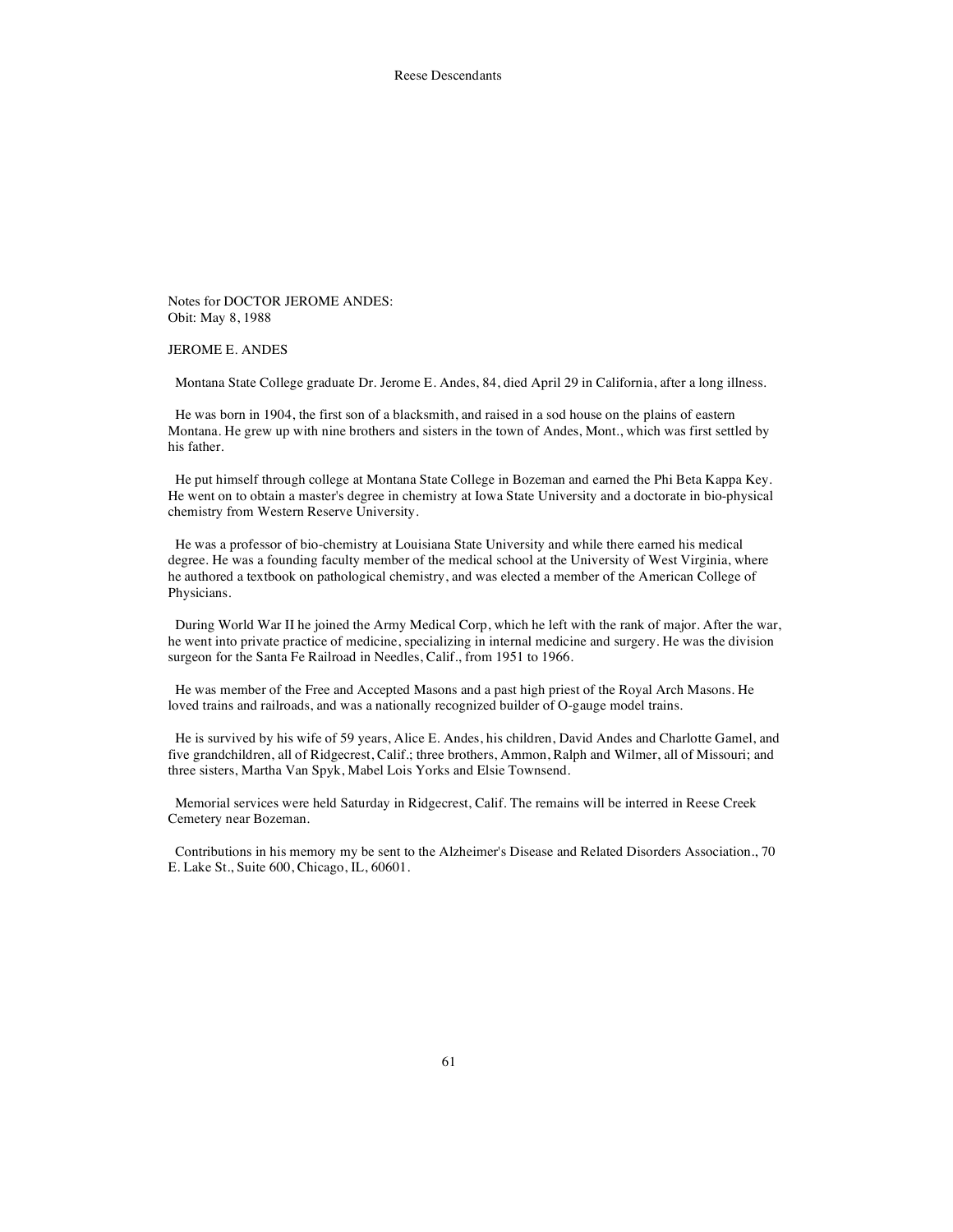ii. CLOE VEDA JACOBS<sup>451,452</sup>, b. April 22, 1916<sup>453,454</sup>; d. of Great Falls, MT<sup>455,456</sup>.

Notes for CLOE VEDA JACOBS: Grt. Granddaughter of John E. Reese

iii. DONALD HENRY JACOBS<sup>457,458</sup>, b. March 28, 1918<sup>459,460</sup>; d. of Pacoima, CA<sup>461,462</sup>.

Notes for DONALD HENRY JACOBS: Grt. Grandson of John E. Reese.

20. MARY LENA<sup>4</sup> WELLS(*MARY JANE<sup>3</sup> REESE, JOHN E<sup>2</sup>, EVAN<sup><i>I*</sup>)<sup>463,464</sup> was born July 11, 1878 in Knobnoster, Saline county, MO<sup>465</sup>. She married ROBERT ESGAR<sup>465,466</sup>. He was born June 16, 1841 in Wales<sup>467,468</sup>, and died January 10, 1898 in Bozeman, Gallatin Co, Montana, Reese Creek Cemetery<sup>469,470</sup>.

Notes for ROBERT ESGAR: Obit: Avant Courier - 22 January 1898

## A GOOD CITIZEN GONE TO REST

After an illness of several months, Robert Esgar Sr. of Bridger, passed peacefully away to the land of the leal, Jan. 10th, 1898. Deceased was born in Wales, the 16th of June 1841. He came to America with his folks when a child and settled in Pennsylvania, from thence he removed to Montana in the year 1888, settling in Bridger Canyon, where he resided until his death. He was a prominent and worthy member of the Reorganized Church of Latter Day Saints, an exemplary and devout Christian. He leaves a devoted wife, five sons, and two daughters to mourn his loss. Funeral services were conducted by Elder Gomer Reese. The remains were laid to rest in the cemetery at Reese Creek. He died as he had lived, enshrined in the love and affections of his family and friends. Peace to his ashes.

Children of MARY WELLS and ROBERT ESGAR are:

i. R $R$   $R$   $E$   $A$ <sup>5</sup> $E$   $S$   $G$   $AR$ <sup> $471,472$ </sup>. ii. KENNETH ESGAR<sup>473,474</sup>. iii. MAXINE ESGAR $^{475,476}.$